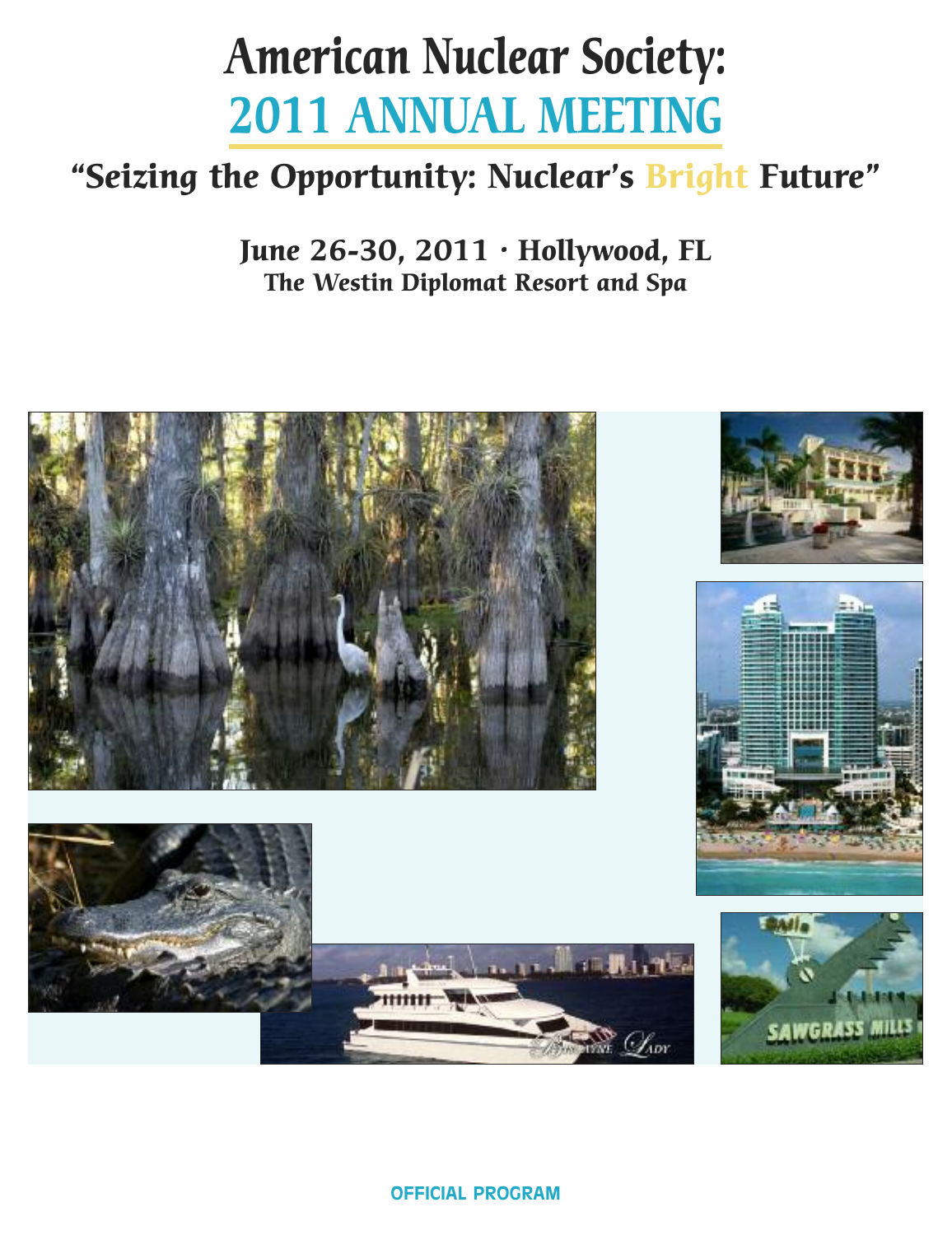*our most sincere thanks to the following contributors for their support of the*

# **2011 ANS Annual Meeting:** *"Seizing the Opportunity: Nuclear's Bright Future"*

## **PLATINUM**

**Westinghouse Electric Company**

**GOLD EXCEL Services Corporation**

**Fluor Corporation**

**Mitsubishi Nuclear Energy Systems, Inc. and Mitsubishi Heavy Industries, Ltd.**

### **SILVER AREVA**

**Bechtel Power Corporation First Energy Nuclear Operating Company**

# **BRONZE**

**Constellation Energy Exelon Nuclear Hukari Technical Services, Inc. Lockheed Martin Corporation NextEra Energy Inc. PPL Susquehanna, LLC Progress Energy Southern Nuclear Operating Co. Xcel Energy, Inc.**

# *Thank You!*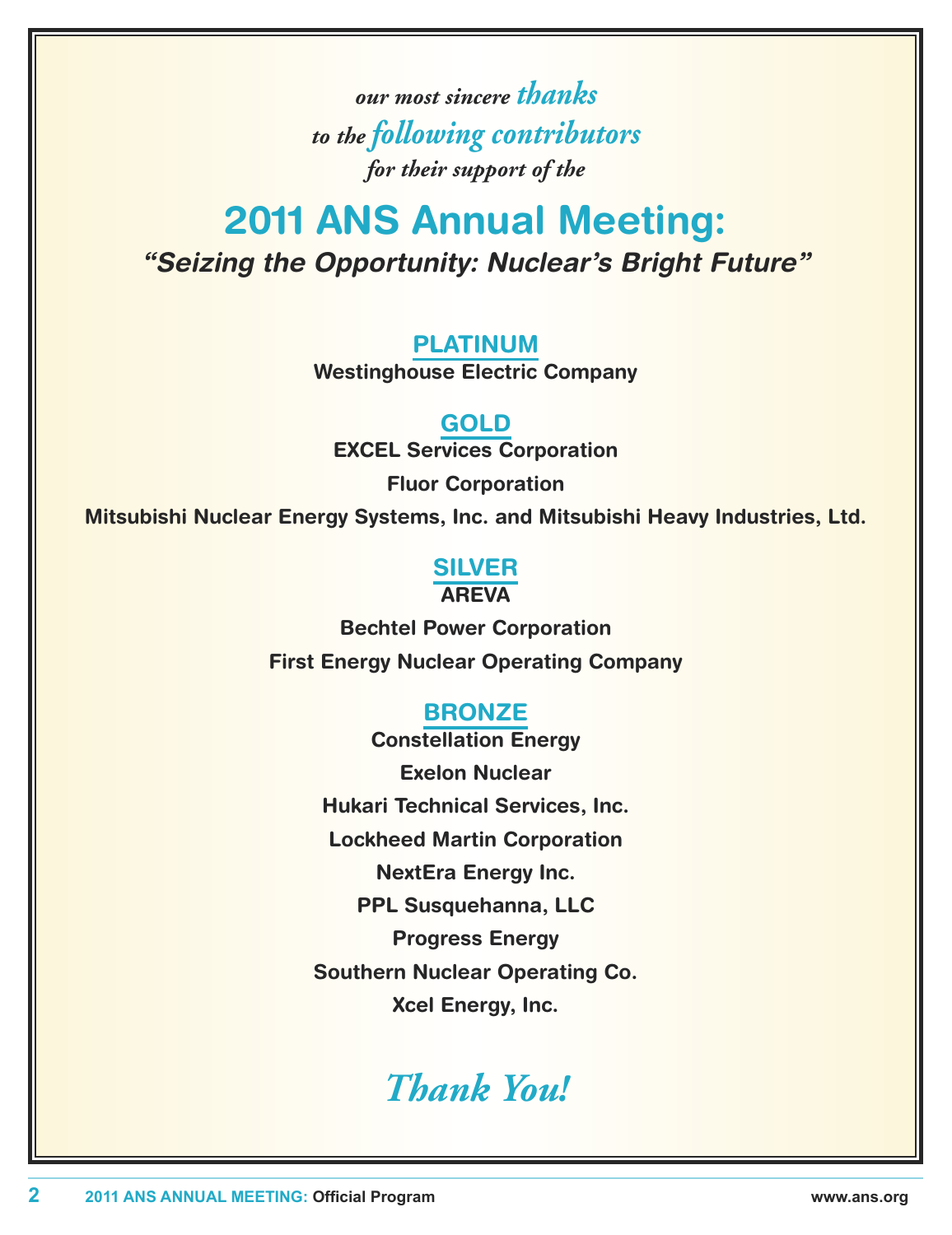# **table of Contents**

### **uPDAteD: JuNe 23, 2011**

# **GENERAL MEETING INFORMATION**

### **4 MEETING HIGHLIGHTS**

**5 MEETING OFFICIALS**

# **5-6 MEETING INFORMATION** Important information regarding hotel accommodations,

spouse/guest hospitality, professional development workshops and more!

**7 SPECIAL EVENTS**

Details on the conference luncheons, evening events and spouse/guest tours.





**Reception and Dinner on the Biscayne lady Yacht**

**Page 7**

### **TECHNICAL SESSIONS**

- **8-9 TECHNICAL SESSIONS BY DIVISION**
- **10-11 CONDENSED SCHEDULE**
- **12-15 TECHNICAL SESSIONS BY DAY: MONDAY**
- **15-23 TECHNICAL SESSIONS BY DAY: TUESDAY**
- **23-31 TECHNICAL SESSIONS BY DAY: WEDNESDAY**
- **31-35 TECHNICAL SESSIONS BY DAY: THURSDAY**

### **WORKSHOPS**

**36 DOE WORKSHOP** NCSP Accomplishments

### **COMMITTEE MEETINGS**

**37-38 COMMITTEE MEETINGS**





**everglades experience Page 7**



**Reception and Dinner at the Diplomat Country Club Page 7**



**Shopping at Sawgrass Mills Page 7**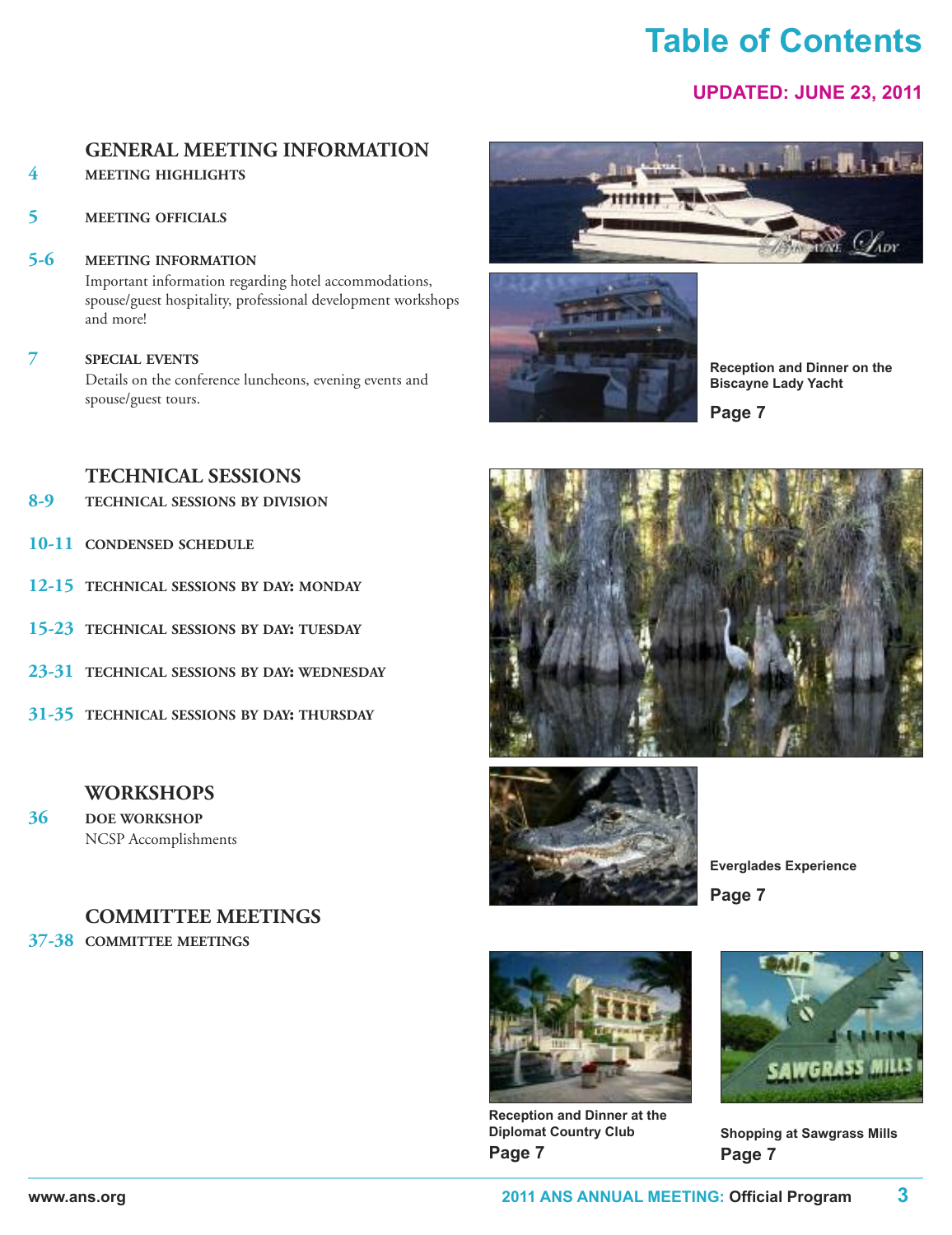# **Meeting Highlights**

#### **SATURDAY, JUNE 25, 2011**

| $8:00$ AM $-$ 5:00 PM | Teachers' Workshop              |
|-----------------------|---------------------------------|
| 5:00 PM $-$ 6:30 PM   | Professional Divisions Workshop |

#### **SUNDAY, JUNE 26, 2011**

| $1:00 \text{ PM} - 1:30 \text{ PM}$ | First-Time Attendees Orientation          |
|-------------------------------------|-------------------------------------------|
| $4:00 \text{ PM} - 5:00 \text{ PM}$ | <b>Student Assistant Training Session</b> |
| 5:00 PM $-$ 6:00 PM                 | Mentoring Program                         |
| 6:00 PM $- 7:30$ PM                 | ANS President's Reception                 |

### **MONDAY, JUNE 27, 2011**

| $8:00$ AM $- 10:00$ AM              | Spouse/Guest Hospitality                                                                     |
|-------------------------------------|----------------------------------------------------------------------------------------------|
| $8:30$ AM $-11:30$ AM               | 2011 ANS Annual Meeting: Plenary Session: "Seizing the Opportunity: Nuclear's Bright Future" |
| $8:30$ AM $- 12:30$ PM              | Spouse/Guest Tour: "Everglades Experience"                                                   |
| $11:30$ AM $- 1:00$ PM              | Operations and Power Division Luncheon                                                       |
| $11:45$ AM $- 12:45$ PM             | Green Bag Lunch: "Staffing an Exhibit"                                                       |
| $1:00 \text{ PM} - 4:00 \text{ PM}$ | 2011 ANS Annual Meeting: Technical Sessions                                                  |
| $4:00 \text{ PM} - 6:00 \text{ PM}$ | ANS President's Special Session: "Fukushima Update and Lessons Learned"                      |
| 6:45 PM $-$ 10:00 PM                | Evening Event: "Reception and Dinner on the Biscayne Lady Yacht"                             |

#### **TUESDAY, JUNE 28, 2011**

| $8:00 \text{ AM} - 10:00 \text{ AM}$ | Spouse/Guest Hospitality                                                                                            |
|--------------------------------------|---------------------------------------------------------------------------------------------------------------------|
| $8:30$ AM $-11:30$ AM                | 2011 ANS Annual Meeting: Technical Sessions                                                                         |
| $10:00$ AM $-$ 3:45 PM               | Spouse/Guest Tour: "Shopping at Sawgrass Mills"                                                                     |
| $11:30$ AM $- 1:00$ PM               | ANS Honors and Awards Luncheon                                                                                      |
| $1:00 \text{ PM} - 4:00 \text{ PM}$  | 2011 ANS Annual Meeting: Technical Sessions                                                                         |
| $4:00 \text{ PM} - 6:00 \text{ PM}$  | Special Session: "The Accident at Fukushima Daiichi—Preliminary Investigations–Panel                                |
| 6:30 PM $-$ 8:30 PM                  | Reception for Alumni and Friends of the University of Tennessee Nuclear Engineering Department (Regency Ballroom 2) |
| 6:30 PM $-$ 8:30 PM                  | Social Media Group Gathering                                                                                        |

#### **WEDNESDAY, JUNE 29, 2011**

| $8:00 \text{ AM} - 10:00 \text{ AM}$ | Spouse/Guest Hospitality                                                                              |
|--------------------------------------|-------------------------------------------------------------------------------------------------------|
| $8:30$ AM $-11:30$ AM                | 2011 ANS Annual Meeting: Technical Sessions                                                           |
| $1:00 \text{ PM} - 4:00 \text{ PM}$  | 2011 ANS Annual Meeting: Technical Sessions                                                           |
| $4:00 \text{ PM} - 4:30 \text{ PM}$  | <b>ANS Business Meeting</b>                                                                           |
| $4:30 \text{ PM} - 6:30 \text{ PM}$  | Public Information Workshop: Communicating with Policy Makers and the Public After Fukushima Daiichi" |
| $7:00 \text{ PM} - 10:00 \text{ PM}$ | Evening Event: "Reception and Dinner at the Diplomat Country Club"                                    |
|                                      |                                                                                                       |

#### **THURSDAY, JUNE 30, 2011**

| $8:30$ AM $-11:30$ AM               | 2011 ANS Annual Meeting: Technical Sessions |
|-------------------------------------|---------------------------------------------|
| $1:00 \text{ PM} - 4:00 \text{ PM}$ | 2011 ANS Annual Meeting: Technical Sessions |

#### **FRIDAY, JULY 1, 2011**

| $8:00$ AM $- 2:30$ PM |  | DOE Workshop: "NCSP Accomplishments" |
|-----------------------|--|--------------------------------------|
|-----------------------|--|--------------------------------------|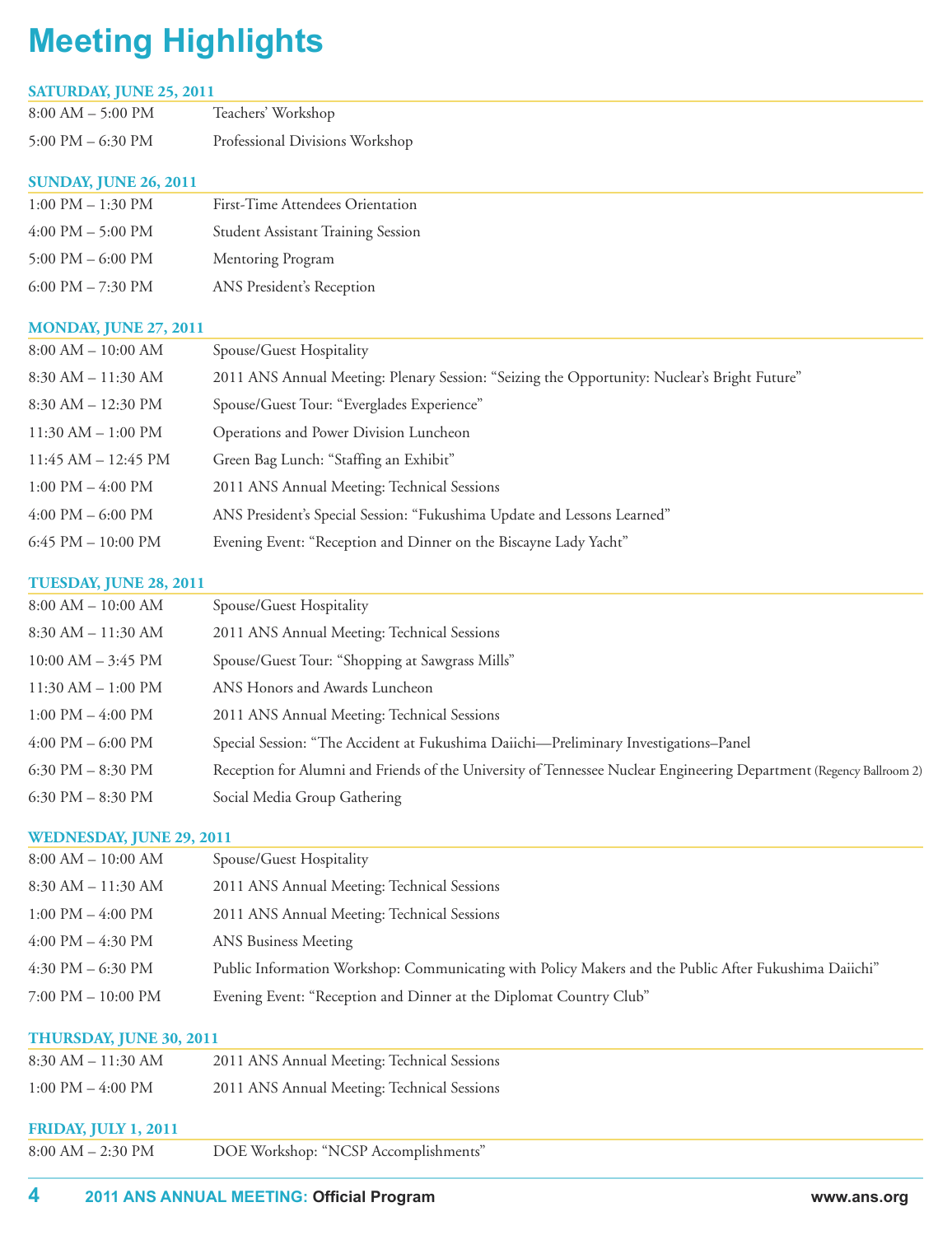# **Meeting Officials**



**GENERAL CHAIR: Jim Ferland** *Westinghouse Electric Company*



**ASSISTANT GENERAL CHAIR: Karen Fischetti** *Westinghouse Electric Company*



**ASSISTANT to the GENERAL CHAIR: Janice Johnston** *Westinghouse Electric Company*



**TECHICAL PROGRAM CHAIR (TPC): Charlotta Sanders** *University of Las Vegas, Nevada*



**ASSISTANT TPC: Xiaodong Sun** *The Ohio State University*



**ASSISTANT TPC: W. David Pointer** *Argonne National Laboratory*



**FINANCE CHAIR: Mark W. Lloyd** *Westinghouse Electric Company*



**STUDENT CHAIR: Andrew Cartas**

# **Meeting information**

# *"Seizing the Opportunity: Nuclear ' s Bright Future "*



*The Westin Diplomat Resort and Spa* Hollywood, Florida.

#### **Accommodations/ Hotel Information**

The Westin Diplomat Resort and Spa will be the location for the 2011 ANS Annual Meeting, where all activities, technical sessions and governance committee meetings will take place.

#### **Meeting Information**

The 2011 ANS Annual Meeting will be held June 26-30, 2011, in

#### **ANS Registration**

ANS Registration will be located in the Upper Convention Center Lobby of the hotel on Saturday, June 25, 2011 through Thursday, June 30, 2011. Meeting registration, speakers' & session chairs' desk and the message desk will also be located in the ANS registration area. Meeting registration is required for all attendees and presenters. Badges are required for admission to all technical sessions and events.

#### **Registration Hours:**

SATURDAY, JUNE 25, 2011 • 2:00 P.M. – 5:00 P.M. SUNDAY, JUNE 26, 2011 • 11:00 A.M. – 7:00 P.M. MONDAY, JUNE 27, 2011 • 7:30 A.M. – 5:00 P.M. TUESDAY, JUNE 28, 2011 • 7:30 A.M. – 5:00 P.M. WEDNESDAY, JUNE 29, 2011 • 7:30 A.M. – 5:00 P.M. THURSDAY, JUNE 30, 2011 • 7:30 A.M. – 2:00 P.M.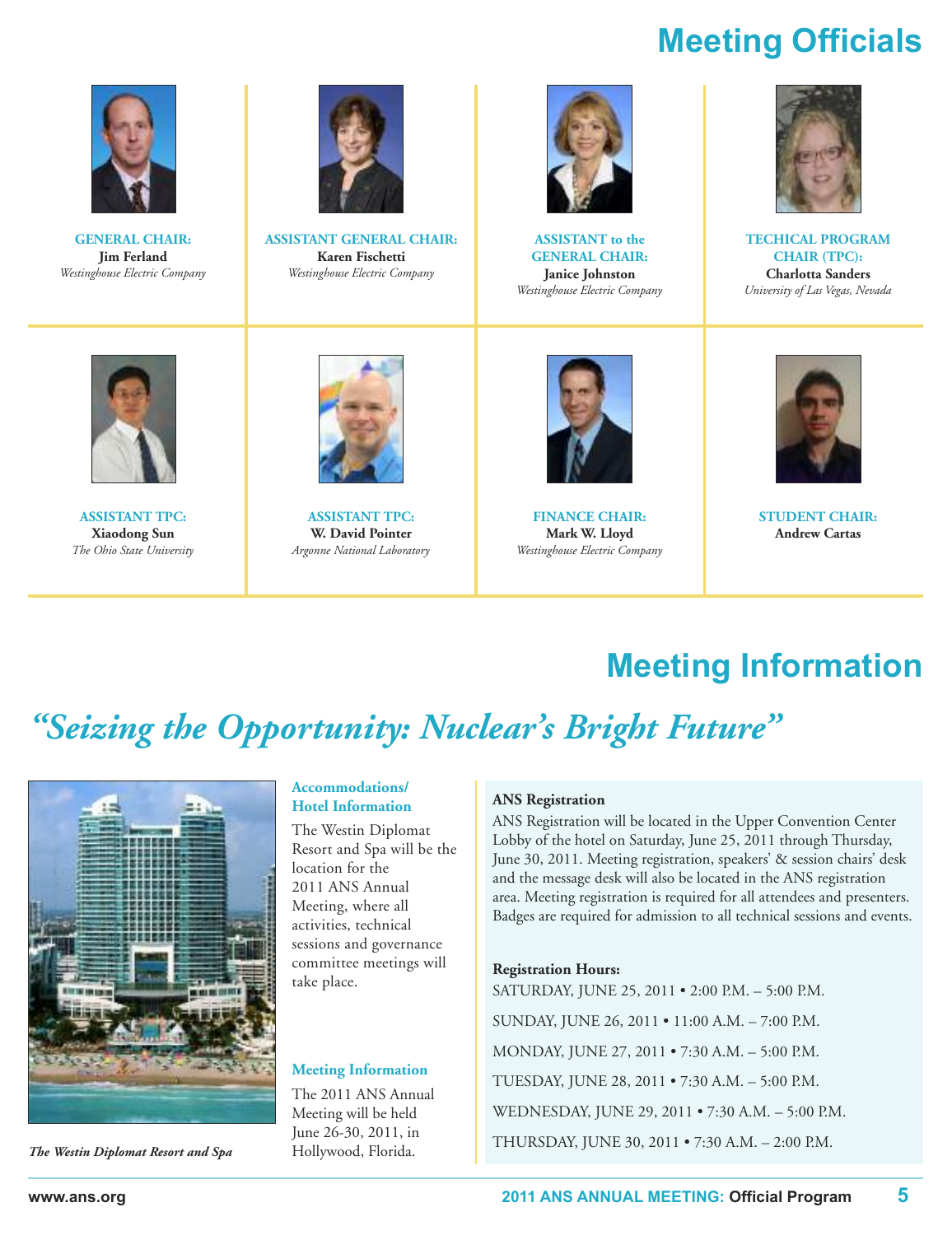# **Meeting information**

#### **First-Time Attendee Orientation**

The ANS Membership Committee will offer an orientation session for the first-time ANS meeting attendees. Learn what goes on at national meetings, how the national organization works, and how to get involved at the national and local levels.

Whether you are a member or not, student or professional, if this is your first ANS national meeting, the Membership Committee invites you to attend this session, which will be held 1:00–1:30 p.m. on Sunday, June 26, 2011, in Room 312.

#### **Student Assistant Program**

Attendance at the 2011 ANS Annual Meeting is an exciting professional opportunity for college and graduate students. To help defray travel and living expenses, students can sign up to work as session chairs' assistants. Student assistants must attend the student training session on Sunday, June 26, 2011, 4:00 p.m. – 5:00 p.m. in the Diplomat Ballroom 1.

Student assistants receive free meeting registration and a copy of the meeting TRANSACTIONS.

All students are responsible for paying their own room, tax, and incidentals. ANS student members who register for the meeting and/or work as session chairs' assistants should pick up a travel assistance form which can be found in the student headquarters room.

Student travel assistance is provided through contributions from the ANS professional divisions.

The student headquarters room will be located in the Room 217.

#### **Mentoring Program**

A special mentoring program will be held from 5:00 p.m. – 6:00 p.m. on Sunday, June 26, 2011, in the Room 205.

ANS members who will serve as mentors hold a variety of positions within the Society, serving on governance committees and working within the divisions. The mentors encompass a wide range of careers and technical specialties, all of which they hope to share with first-time attendees, student members, new members, and those seeking career advancement and networking opportunities.

#### **Notice for Speakers**

All speakers and session chairs must sign in at the "Speakers' Desk," located in the Upper Convention Center Lobby of the hotel during registration hours. A Speakers' Preview Room, Room 203 of the hotel, will be available during the following hours:

Sunday, June 26, 2011 7:30 a.m. – 3:00 p.m. Monday, June 27, 2011 7:00 a.m. – 4:00 p.m. Tuesday, June 28, 2011  $7:00$  a.m.  $-4:00$  p.m.

Wednesday, June 29, 2011 7:00 a.m. – 4:00 p.m.

Thursday, June 30, 2011 7:00 a.m. – 12:00 p.m.

Audio/visual equipment will be set up; so, that speakers may preview their presentation material.

### **Conference Office**

Location: Room 219

**ANS Secretariat** Location: Room 220

#### **ANS Media Center**

Monday, June 27, 2011 7:45 a.m. – 4:00 p.m.

Tuesday, June 28, 2011 8:00 a.m. – 4:00 p.m.

Wednesday, June 29, 2011 8:00 a.m. – 4:00 p.m.

Location: Room 216

#### **Green Bag Lunch**

*"Staffing an Exhibit"* Monday, June 27, 2011 11:45 a.m. – 12:45 p.m. Location: Room 316

Please join us for an interactive discussion of successful techniques for staffing an indoor exhibit at events such as science teacher conventions, career fairs, etc. Plan on bringing your lunch and trading ideas with other attendees.

#### **Social Media Group Gathering**

Tuesday, June 28, 2011 6:30 p.m. – 8:30 p.m. Location: Room 307

A meeting of people interested in social media and the use of relevant tools and techniques to enhance communication about nuclear science and engineering. Open to all conference attendees.

#### **Public Information Workshop**

*"Communicating with Policy Makers and the Public After Fukushima Daiichi"* Wednesday, June 29, 2011 4:30 p.m. – 6:30 p.m. Location: Atlantic Ballroom 1

The events in Japan at Fukushima Daiichi and their aftermath have had a real impact on public opinion, and therefore, how we should be speaking with the media, policy makers and the public about nuclear energy.

In this session, Mimi Limbach and Craig Piercy will share what they've learned about how to most effectively talk about nuclear energy in this new environment, and get insights from ANS Members about the steps that ANS and its members should be taking.

#### **Spouse/Guest Hospitality**

Spouse/guest hospitality breakfast will be served from 8:00 a.m. – 10:00 a.m., Monday, June 27, 2011, through Wednesday, June 29, 2011, in the Crystal Room. Continental breakfast will be served each morning. Spouse/ guest registration is required for admittance to the spouse/guest hospitality breakfast.

Spouse/guest registration includes one ticket to the president's reception and admittance to the spouse/guest breakfast only – it does not include technical sessions or other events. Spouse/guest tours are scheduled. Registration for the tours is separate from the spouse/guest meeting registration.

#### **Attention Runners: ANS Fun Run**

On Tuesday, June 28, 2011, there will be a noncompetitive run starting at 6:00 a.m. from the front entrance of the hotel. We are looking forward to seeing you at the fun run in Hollywood, FL. Bring shoes and a big smile.

### **DOE Workshop**

*"NCSP Accomplishments"* Friday, July 1, 2011 8:00 a.m. – 2:30 p.m. Location: Diplomat Ballroom 1 & 2

There is no registration fee for this workshop. Please turn to page 36 for additional information.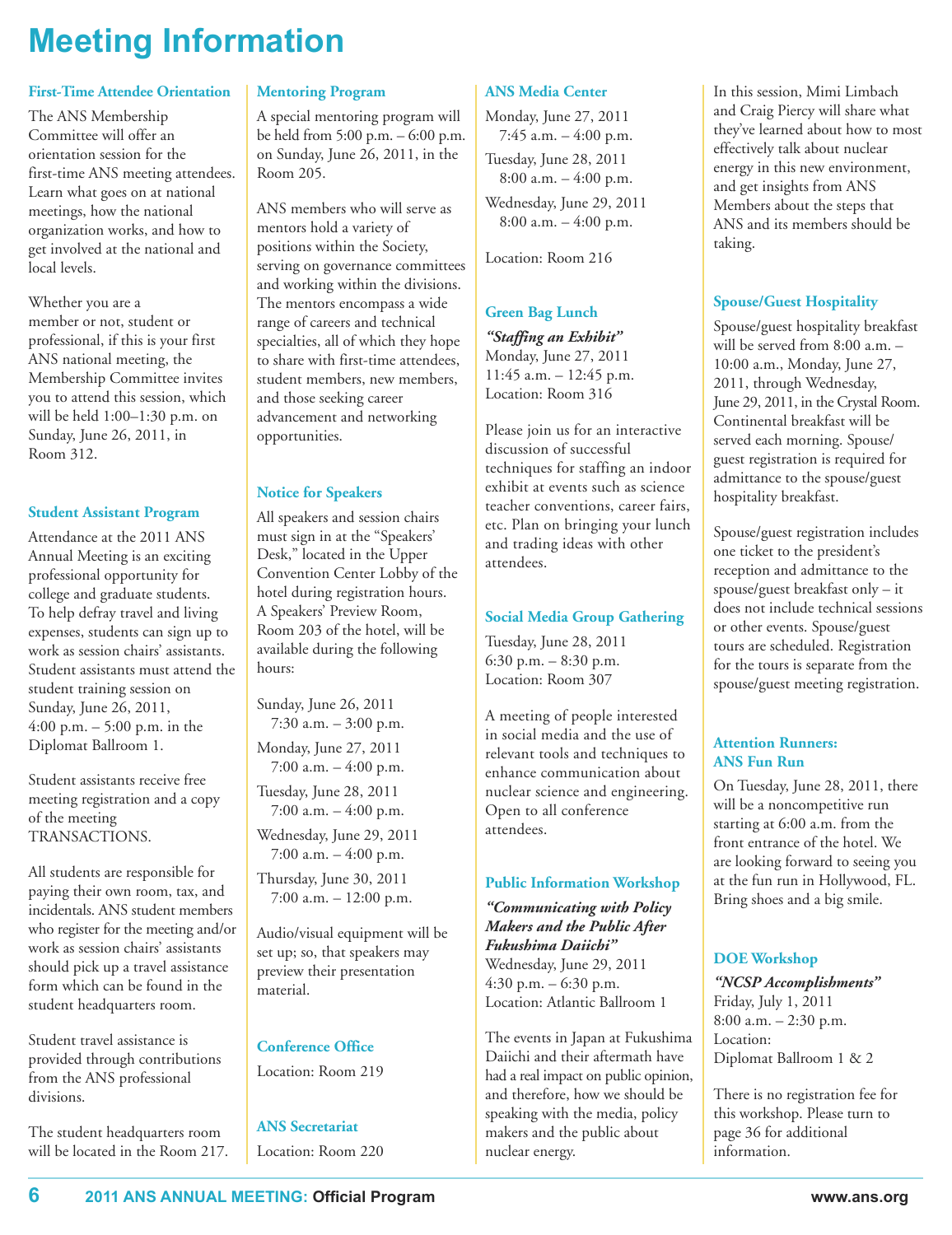#### **CONFERENCE LUNCHEONS**

#### **Operations and Power Division Luncheon**

MONDAY, JUNE 27, 2011 11:30 A.M. – 1:00 P.M. Location: Room 303

Tickets can be purchased on-site at the ANS Registration Desk for \$50.

#### **Honors and Awards Luncheon**

TUESDAY, JUNE 28, 2011 11:30 A.M. – 1:00 P.M. Location: Room 307

Tickets can be purchased on-site at the ANS Registration Desk for \$50.

#### **EVENING EVENTS**

#### *PLEASE NOTE:*

- *• You must be registered for the meeting to attend evening events.*
- *• Times listed are departure times and return times to/from the hotel. Busses will leave promptly from the Convention Center Lower Lobby of the hotel.*

#### **ANS President's Reception**

SUNDAY, JUNE 26, 2011 6:00 P.M. – 7:30 P.M. Location: South Palm Court/Infinity Pool

One ticket to the ANS President's Reception is included in the full meeting registration fee.

Additional tickets can be purchased on-site at the ANS Registration Desk for \$85.

#### **Reception and Dinner on the Biscayne Lady Yacht** MONDAY, JUNE 27, 2011 6:45 PM – 10:00 PM



The Biscayne Lady is a 111-foot, 380-passenger luxury yacht built using state-of-the-art marine construction technology. The vessel features a 45-foot beam, 8-foot ceilings and a catamaran designed twin hulls to provide the most stable and comfortable cruising experience on the water. The Biscayne Lady is designed with ultra-modern interior and exterior spaces – providing three grand decks.

The main deck houses the spacious dining area with two main bars. Exterior spaces are also available for guests who want to step out for a breath of that South Florida air. The second level houses the salon, which features ultra modern seating areas, panoramic window views of the waterways and an additional bar.

The third deck (sky deck) is the most popular area on the vessel, and with good reason. Boasting a nearly unobstructed 360-degree panoramic view of the surrounding environment, passengers are delighted by the open air, clear skies, and the scenic vistas along the South Florida coastline. Welcome aboard the Biscayne Lady!

Tickets can be purchased on-site at the ANS Registration Desk for \$55.

#### **Reception and Dinner at the Diplomat Country Club**

WEDNESDAY, JUNE 29, 2011 7:00 PM – 10:00 PM



There are many images that South Florida is associated with, but none as definitive and singular as South Beach…in particular a stretch of ocean-side street known as Deco Drive. This fast paced, glitzy 10 blocks of real estate is located in the historic Art Deco district and boasts some of the most well known architecture anywhere in the world. These stunning buildings take you back to a time of classic South Beach that has, in recent years, combined with a myriad of styles, cultures and influences to create a buffet for the senses…Tonight, colors and lighting will bring some of that Deco Vibe to the ballroom! As you walk into the ballroom, your attention will be captivated by a vast array of colors and textures. Your feast will include South Florida favorites, coastal favorites; as well as some cuban and international offerings.

Tickets can be purchased on-site at the ANS Registration Desk for \$55.

# **Special Events**

#### **SPOUSE/GUEST TOURS**

**Everglades Experience** MONDAY, JUNE 27, 2011

8:30 AM – 12:30 PM

Feel the excitement and learn the history of Florida's most remarkable treasure – the Everglades. As one of the rare subtropical ecosystems, the Everglades hold spectacular mysteries. Renew your spirit as you glide across miles of river at speeds up to 35 mph, and get up close and personal with native wildlife, many of whom are endangered in this fragile environment. This once in a lifetime adventure will create lasting memories as you discover the secrets of this untamed wilderness the Seminoles called home.

You will begin your adventure on a private airboat tour of the Florida Everglades. Your tour will be led by an experienced Everglades tour guide. During the tour, you'll catch a glimpse of endangered wildlife as you skim across the glassy water. Your trip will also include viewing various animal exhibits throughout the park. You will have the chance to get close to animals like alligators, crocodiles, a Florida panther, birds and other species. Animal handlers will be available to answer questions and teach you about the care of the animals in the glades. You will even have the chance to hold a live gator if desired.

*PLEASE NOTE: It is recommended that you wear comfortable clothing, hats, walking shoes, sunglasses and sun-block.*

Tickets can be purchased on-site at the ANS Registration Desk for \$73.

### **Shopping at Sawgrass Mills**

TUESDAY, JUNE 28, 2011 10:00 AM – 3:45 PM

Sawgrass Mills Mall is Florida's largest retail & entertainment center. It features more than 350 name-brand stores and outlets like Nordstrom Rack, Coach, Burberry, The Gap Outlet, OFF 5th Saks Fifth Avenue Outlet, JC Penny and Burlington Coat Factory, as well as full-service restaurants like Cheesecake Factory, PF Chang's and Grand Lux Café. Add in a 24 screen movie theatre, billiard clubs, massage stations and bars and you get a truly well-rounded entertainment complex that has something for everyone.

Tickets can be purchased on-site at the ANS Registration Desk for \$40. *(Lunch is on your own.)*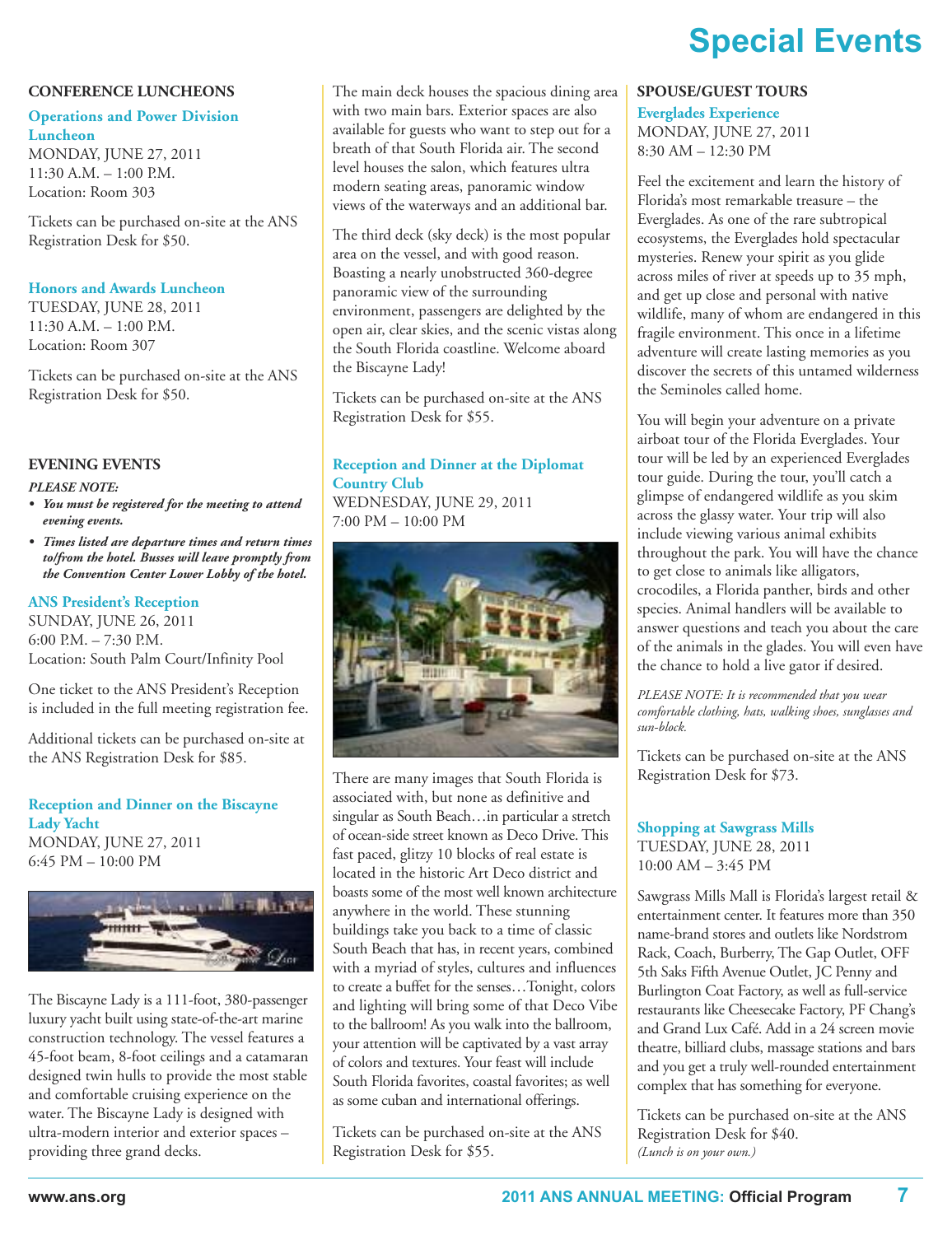# **technical Sessions by Division**

*(Asterisks indicate special sessions. Parentheses indicate cosponsorship.)*

#### **Special Sessions**

\*Opening Plenary: "Seizing the Opportunity: Nuclear's Bright Future," Mon. a.m. (8:30–11:30 a.m.) \*ANS President's Special Session: "Fukushima Update and Lessons

Learned," Mon. p.m. (4:00–6:00 p.m.)

\*Special Session: "The Accident at Fukushima Daiichi—Preliminary Investigations–Panel," Tues. p.m. (4:00–6:00 p.m.)

#### **Biology and Medicine (BMD)**

(Innovation in Radiation Detectors: New Designs, Improvements, and Applications), Tues. a.m.

(Impact of DOE-NEUP to Research Reactors and Nuclear Science Programs), Tues. p.m.

Proton and Ion Treatment of Cancer [in collaboration with the Computational Medical Physics Working Group], Wed. a.m.

#### **Education, Training, and Workforce Development (ETWDD)**

Research by U.S. DOE NEUP-Sponsored Students—I, Mon. p.m. Research by U.S. DOE NEUP-Sponsored Students—II, Tues. a.m. Research by U.S. DOE NEUP-Sponsored Students—III, Tues. p.m. Kent Hamlin Memorial Session on Training, Human Performance, and Workforce Development, Wed. a.m. Nuclear Communications: Getting It Right–Panel, Wed. p.m. Key Nuclear Communication Messages–Panel, Wed. p.m.

Education and Training: General, Thurs. a.m.

#### **Environmental Sciences (ESD)**

Environmental Sciences: General, Thurs. p.m.

#### **Fuel Cycle and Waste Management (FCWMD)**

Very Long-Term Dry Storage of Spent Nuclear Fuel—I–Panel, Mon. p.m.

(Design and Analysis for Plutonium and Minor Actinides Transmutation—I), Mon. p.m.

Very Long-Term Dry Storage of Spent Nuclear Fuel—II–Panel, Tues. a.m.

Future of the Nuclear Fuel Cycle and Waste Management–Panel, Tues. p.m.

Used Fuel Component Recycle Advanced Waste Forms and Storage—I, Wed. a.m.

(Design and Analysis for Plutonium and Minor Actinides Transmutation—II), Wed. a.m.

SRS Plutonium Disposition Projects Update–Panel, Wed. a.m.

Used Fuel Component Recycle Advanced Waste Forms and Storage—II, Wed. p.m.

(Design and Analysis for Plutonium and Minor Actinides Transmutation—III), Wed. p.m.

Modeling and Simulation in Fuel Cycle Separations and Waste Form Development—I, Thurs. a.m.

Modeling and Simulation Fuel Cycle Separations and Waste Form Development—II, Thurs. p.m.

#### **Fuel Cycle and Waste Management (FCWMD)**

Best Practices in Interdisciplinary Safeguards and Nonproliferation Education–Papers/Panel, Thurs. p.m. (Design and Analysis for Plutonium and Minor Actinide

Transmutation—IV), Thurs. p.m.

#### **Human Factors, Instrumentation, and Controls (HFICD)**

DOE R&D Activities for Nuclear Power Instrumentation, Control, and Human-Machine Interface Technologies–Panel, Tues. a.m. Digital Upgrade Experience Implementing NRC ISG-06–Panel,

**Isotopes and Radiation (IRD)**

Tues. p.m.

Isotopes and Radiation: General, Mon. p.m.

Innovation in Radiation Detectors: New Designs, Improvements, and Applications, Tues. a.m.

Impact of DOE-NEUP to Research Reactors and Nuclear Science Programs, Tues. p.m.

#### **Materials Science and Technology (MSTD)**

Materials Science: General, Mon. p.m.

Nuclear Fuels and Materials, Tues. a.m.

Modeling and Simulation of Nuclear Fuels and Materials, Tues. p.m. Thermal Physical Properties and Measurement Techniques for Nuclear Materials, Wed. a.m.

Novel Instrumentation and Measurement Techniques, Wed. p.m.

#### **Mathematics and Computation (MCD)**

Current Issues in Computational Methods–Roundtable "Monte Carlo Methods in Reactor Physics: Current Status and Future Prospects," Mon. p.m.

Transport Methods: General, Tues. a.m.

(Nuclear Data Covariance: Evaluation, Processing, and Application—I), Tues. a.m.

(Reactor Analysis Methods—I), Tues. a.m.

Sensitivity and Uncertainty Methodologies in Nuclear Calculations—I, Tues. p.m.

Mathematical Modeling and Computational Methods, Wed. a.m.

Computational Methods: General, Wed. p.m.

(Reactor Analysis Methods—II), Wed. p.m.

(Nuclear Data Covariance: Evaluation, Processing, and Application—II), Thurs. a.m.

Sensitivity and Uncertainty Methodologies in Nuclear Calculations—II, Thurs. p.m.

#### **Nuclear Criticality Safety (NCSD)**

Data, Analysis, and Operations for Nuclear Criticality Safety—I, Tues. a.m. Data, Analysis, and Operations for Nuclear Criticality Safety—II,

Tues. p.m.

Proper Applications of Benchmarking in Criticality Safety, Wed. a.m. Nuclear Criticality Safety Standards–Forum, Thurs. a.m.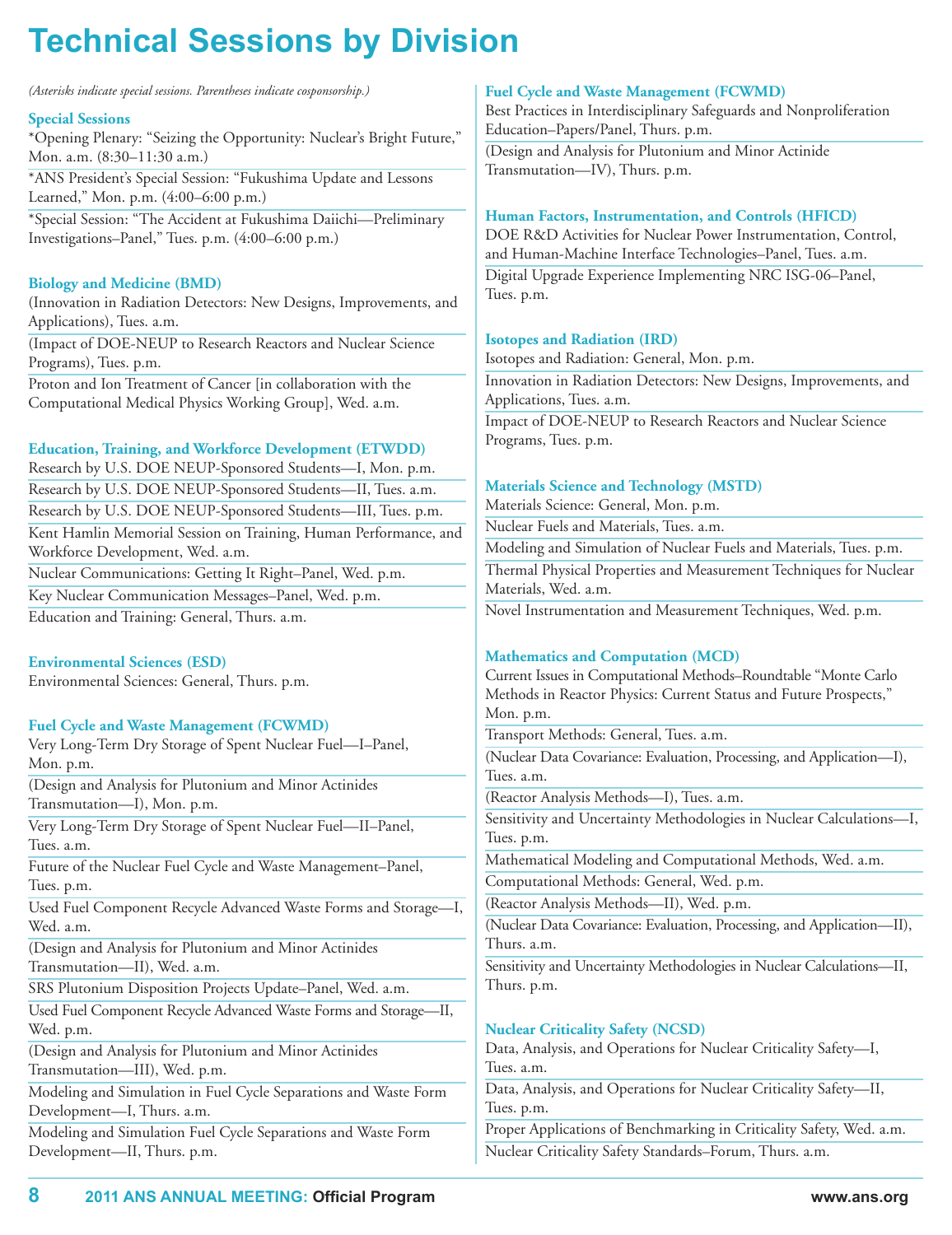# **technical Sessions by Division**

#### **Nuclear Installation Safety (NISD)**

| Highlights from PSA 2011–Panel, Mon. p.m.                                                                    |
|--------------------------------------------------------------------------------------------------------------|
| Severe Reactor Accident Analysis, Mon. p.m.                                                                  |
| Fire Risk Assessment Methods, Tues. a.m.                                                                     |
| Fire Phenomena in Safety Assessments, Tues. p.m.                                                             |
| Generic Aging Lessons Learned in the NPP License Renewal Process:<br>The Path Forward–Paper/Panel, Wed. a.m. |
| Nuclear Installations Safety: General, Wed. p.m.                                                             |
| Emerging Issues and Human Factors in Nuclear Facility Safety,<br>Thurs. a.m.                                 |
| Physics, Modeling, and Risk Assessment, Thurs. a.m.                                                          |

Monitoring and Regulatory Insights, Thurs. p.m.

#### **Operations and Power (OPD)**

Lessons Learned in the 10 CFR 52 New Plant Licensing Process: A Status Report–Panel, Mon. p.m. Economics and Financing for Nuclear Power Plants, Tues. a.m. LWR Sustainability Program R&D Overview–Panel, Tues. p.m. Operations and Power: General—I, Wed. a.m. (Advances in Small and Medium-Sized Reactor Designs), Wed. p.m. Operations and Power: General—II, Wed. p.m. Standards Symposium, Wed. p.m.

Advanced/Gen-IV Reactors, Thurs. a.m.

#### **Radiation Protection and Shielding (RPSD)**

Current Topics in Radiation Protection Shielding–Roundtable, Mon. p.m. Advances in High Precision Radiation Measurements, Tues. a.m. Radiation Protection and Shielding: General, Wed. a.m. Computational Resources, Wed. p.m.

#### **Reactor Physics (RPD)**

Design and Analysis for Plutonium and Minor Actinides Transmutation—I, Mon. p.m.

Reactor Physics: General—I, Mon. p.m.

Nuclear Data Covariance: Evaluation, Processing, and Application—I, Tues. a.m.

Reactor Analysis Methods—I, Tues. a.m.

Current Issues in LWR Core Design and Reactor Engineering Support– Panel, Tues. a.m.

(Sensitivity and Uncertainty Methodologies in Nuclear Calculations—I), Tues. p.m.

Advances in Nuclear Reactor Kinetics—I, Tues. p.m.

Reactor Physics Design, Validation, and Operating Experience—I, Tues. p.m.

Design and Analysis for Plutonium and Minor Actinides Transmutation—II, Wed. a.m.

Reactor Physics: General—II, Wed. a.m.

Design and Analysis for Plutonium and Minor Actinides Transmutation—III, Wed. p.m.

Reactor Analysis Methods—II, Wed. p.m.

Advances in Small and Medium-Sized Reactor Designs, Wed. p.m.

#### **Reactor Physics (RPD)**

Advances in Nuclear Reactor Kinetics—II, Thurs. a.m. Nuclear Data Covariance: Evaluation, Processing, and Application—II, Thurs. a.m. Design and Analysis for Plutonium and Minor Actinide Transmutation—IV, Thurs. p.m. Reactor Physics Design, Validation, and Operating Experience—II, Thurs. p.m. (Sensitivity and Uncertainty Methodologies in Nuclear Calculations—II), Thurs. p.m.

#### **Thermal Hydraulics (THD)**

Next Generation Safety Analysis Code, Mon. p.m. Thermal Hydraulics of Gas-Cooled Reactors—I, Mon. p.m. General Thermal Hydraulics—I, Tues. a.m. Computational Thermal Hydraulics—I, Tues. p.m. Thermal Hydraulics of Gas-Cooled Reactors—II, Wed. a.m. Thermal Hydraulics of Small Modular Reactors, Wed. p.m. Experimental and Computational Two-Phase Flow, Wed. p.m. General Thermal Hydraulics—II, Wed. p.m. Computational Thermal Hydraulics—II, Thurs. a.m.

#### **Young Members Group (YMG)**

Hot Topics in Professional Development–Roundtable, Mon. p.m. Mind the Gap: Mentoring Successes and Challenges–Panel, Thurs. a.m.

# **MARK YOUR CALENDARS!**

**2011 ANS Winter Meeting and Nuclear Technology Expo**



**October 30-November 3, 2011 Washington, DC Omni Shoreham Hotel**

**Visit the ANS home page www.ans.org for future meetings and more!**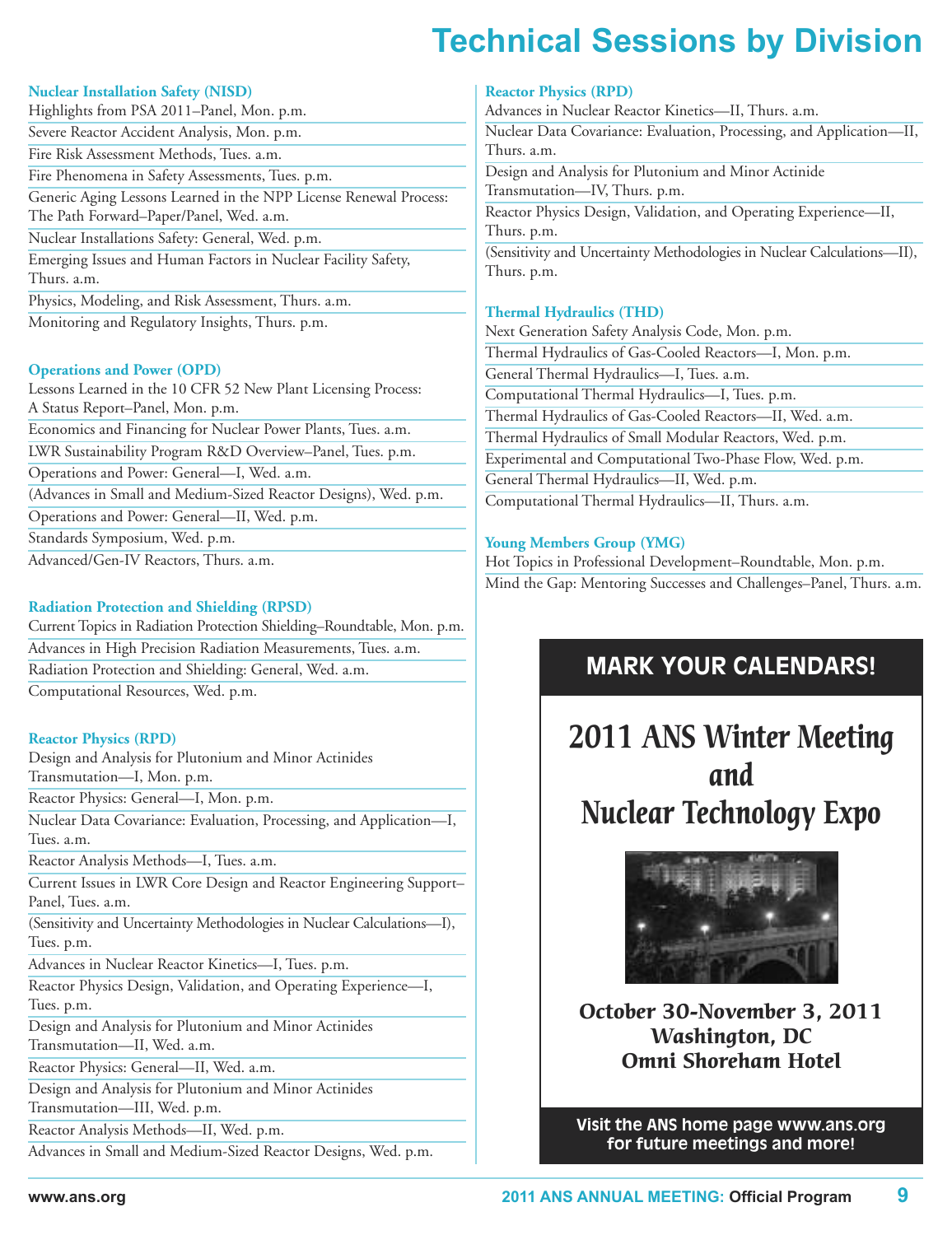# **Condensed Schedule**

| <b>ROOM</b>                | <b>MONDAY, JUNE 27, 2011</b>                                                 |                                                                                                                                                    | TUESDAY, JUNE 28, 2011                                                            |                                                                                                                               |                                                                                 |                                                                                                  |
|----------------------------|------------------------------------------------------------------------------|----------------------------------------------------------------------------------------------------------------------------------------------------|-----------------------------------------------------------------------------------|-------------------------------------------------------------------------------------------------------------------------------|---------------------------------------------------------------------------------|--------------------------------------------------------------------------------------------------|
|                            | 8:30-11:30 a.m.                                                              | $1:00-4:00$ p.m.                                                                                                                                   | $4:00-6:00$ p.m.                                                                  | 8:30-11:30 a.m.                                                                                                               | $1:00-4:00$ p.m.                                                                | $4:00-6:00$ p.m.                                                                                 |
| <b>Grand Ballroom</b>      | Opening Plenary:<br>"Seizing the<br>Opportunity: Nuclear's<br>Bright Future" |                                                                                                                                                    | ANS President's<br>Special Session:<br>"Fukushima Updates<br>and Lessons Learned" |                                                                                                                               |                                                                                 | Special Session:<br>The Accident at<br>Fukushima Daiichi-<br>Preliminary<br>Investigations-Panel |
| Diplomat Ballroom 1        |                                                                              | Highlights from PSA<br>2011-Panel                                                                                                                  |                                                                                   | Fire Risk Assessment<br>Methods                                                                                               | Fire Phenomena in<br>Safety Assessments                                         |                                                                                                  |
| Diplomat Ballroom 2        |                                                                              | Very Long-Term Dry<br>Storage of Spent<br>Nuclear Fuel-I-Panel                                                                                     |                                                                                   | Very Long-Term Dry<br>Storage of Spent<br>Nuclear Fuel-II-<br>Panel                                                           | Future of the Nuclear<br>Fuel Cycle and Waste<br>Management-Panel               |                                                                                                  |
| Diplomat Ballroom 3        |                                                                              | Current Issues in<br>Computational<br>Methods-Roundtable<br>"Monte Carlo Methods<br>in Reactor Physics:<br>Current Status and<br>Future Prospects" |                                                                                   | Transport Methods:<br>General                                                                                                 | Sensitivity and<br>Uncertainty<br>Methodologies in<br>Nuclear<br>Calculations-I |                                                                                                  |
| Diplomat Ballroom 4        |                                                                              | Severe Reactor<br><b>Accident Analysis</b>                                                                                                         |                                                                                   | Nuclear Fuels and<br>Materials                                                                                                | Modeling and<br>Simulation of Nuclear<br><b>Fuels and Materials</b>             |                                                                                                  |
| <b>Diplomat Ballroom 5</b> |                                                                              | Isotopes and Radiation:<br>General<br>Current Topics in<br>Radiation Protection<br>and Shielding-<br>Roundtable                                    |                                                                                   | Innovations in<br>Radiation Detectors:<br>New Designs,<br>Improvements, and<br>Applications                                   | Impact of DOE-NEUP<br>to Research Reactors<br>and Nuclear Science<br>Programs   |                                                                                                  |
| <b>Regency Ballroom 1</b>  |                                                                              | Design and Analysis<br>for Plutonium and<br>Minor Actinides<br>Transmutation-I                                                                     |                                                                                   | Nuclear Data<br>Covariance: Evaluation,<br>Processing, and<br>Application-I                                                   | Advances in Nuclear<br>Reactor Kinetics-I                                       |                                                                                                  |
| <b>Regency Ballroom 2</b>  |                                                                              | Reactor Physics:<br>General—I                                                                                                                      |                                                                                   | Reactor Analysis<br>Methods-I                                                                                                 | Reactor Physics Design,<br>Validation, and<br>Operating<br>Experience-I         |                                                                                                  |
| <b>Regency Ballroom 3</b>  |                                                                              | Next Generation Safety<br>Analysis Code                                                                                                            |                                                                                   | Data, Analysis, and<br>Operations for Nuclear<br>Criticality Safety-I                                                         | Data, Analysis, and<br>Operations for Nuclear<br>Criticality Safety-II          |                                                                                                  |
| <b>Atlantic Ballroom 1</b> |                                                                              | Lessons Learned in the<br>10 CFR 52 New Plant<br>Licensing Process: A<br>Status Report-Panel                                                       |                                                                                   | Economics and<br>Financing for Nuclear<br>Power Plants                                                                        | LWR Sustainability<br>Program R&D<br>Overview-Panel                             |                                                                                                  |
|                            |                                                                              |                                                                                                                                                    |                                                                                   | Current Issues in LWR<br>Core Design and<br>Reactor Engineering<br>Support-Panel                                              |                                                                                 |                                                                                                  |
| <b>Atlantic Ballroom 2</b> |                                                                              | Research by U.S. DOE<br>NEUP-Sponsored<br>Students-I                                                                                               |                                                                                   | Research by U.S. DOE<br>NEUP-Sponsored<br>Students-II                                                                         | Research by U.S. DOE<br>NEUP-Sponsored<br>Students-III                          |                                                                                                  |
| <b>Atlantic Ballroom 3</b> |                                                                              | Thermal Hydraulics of<br>Gas-Cooled<br>Reactors-I                                                                                                  |                                                                                   | General Thermal<br>Hydraulics-I                                                                                               | Computational<br>Thermal<br>Hydraulics-I                                        |                                                                                                  |
| Room 212/213               |                                                                              | Materials Science:<br>General                                                                                                                      |                                                                                   | Advances in High<br>Precision Radiation<br>Measurements                                                                       |                                                                                 |                                                                                                  |
| <b>Room 214</b>            |                                                                              | Hot Topics in<br>Professional<br>Development-<br>Roundtable                                                                                        |                                                                                   | DOE R&D Activities<br>for Nuclear Power<br>Instrumentation,<br>Control, and Human-<br>Machine Interface<br>Technologies-Panel | Digital Upgrade<br>Experience<br>Implementing NRC<br>ISG-06-Panel               |                                                                                                  |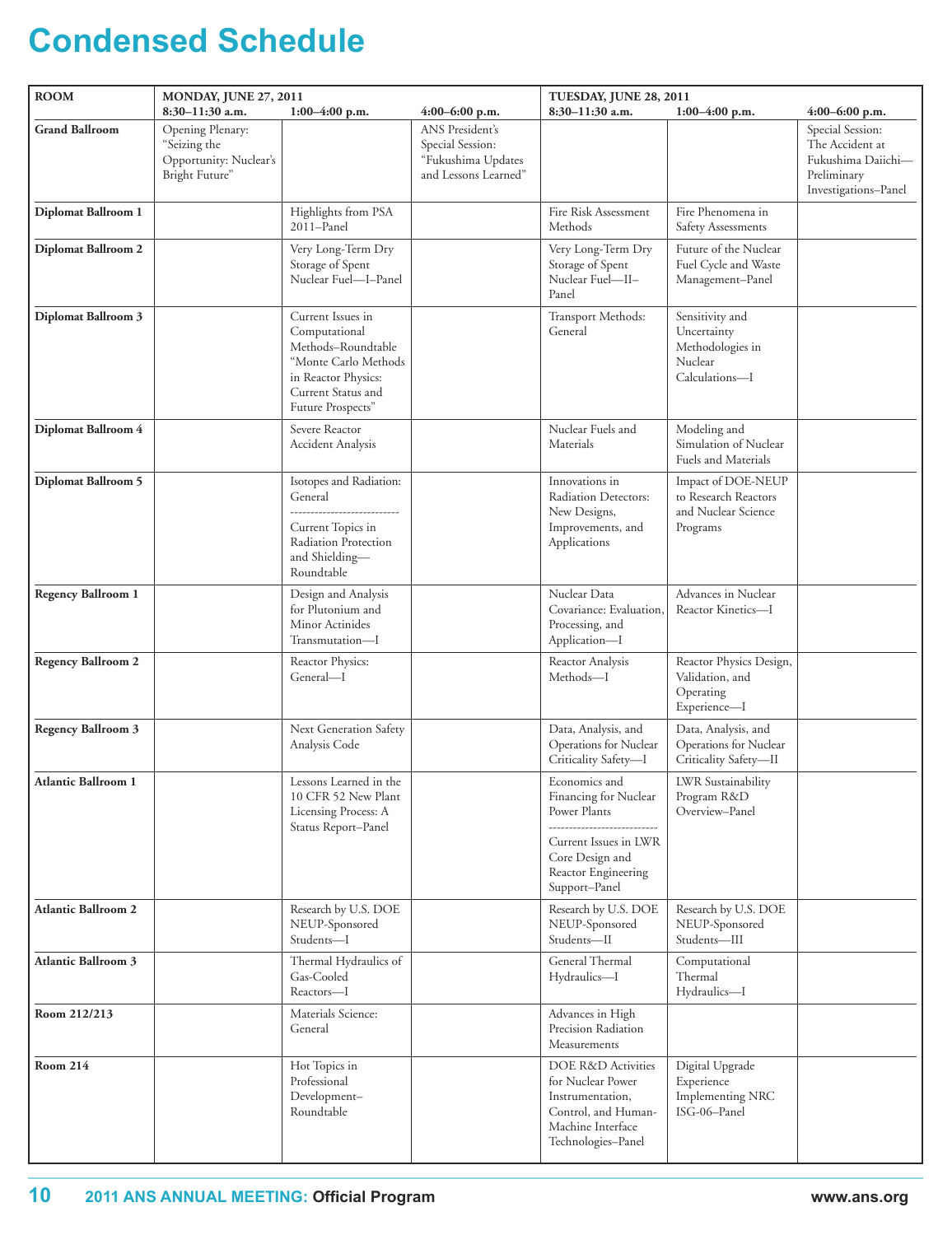# **Condensed Schedule**

| <b>ROOM</b>                                | WEDNESDAY, JUNE 29, 2011<br>8:30-11:30 a.m.<br>$1:00-4:00$ p.m.                                          |                                                                                         | THURSDAY, JUNE 30, 2011<br>8:30-11:30 a.m.<br>$1:00-4:00$ p.m.                       |                                                                                       |  |
|--------------------------------------------|----------------------------------------------------------------------------------------------------------|-----------------------------------------------------------------------------------------|--------------------------------------------------------------------------------------|---------------------------------------------------------------------------------------|--|
| Diplomat Ballroom 1                        | Generic Aging Lessons Learned<br>in the NPP License Renewal<br>Process: The Path Forward-<br>Paper/Panel | Nuclear Installations Safety:<br>General                                                | Emerging Issues and Human<br>Factors in Nuclear Facility<br>Safety                   | Monitoring and Regulatory<br>Insights                                                 |  |
| Diplomat Ballroom 2                        | Used Fuel Component Recycle<br>Advanced Waste Forms and<br>Storage-I                                     | Used Fuel Component Recycle<br>Advanced Waste Forms and<br>Storage-II                   |                                                                                      |                                                                                       |  |
| Diplomat Ballroom 3                        | Mathematical Modeling and<br>Computational Methods                                                       | Computational Methods:<br>General                                                       | Modeling and Simulation in<br>Fuel Cycle Separations and<br>Waste Form Development-I | Modeling and Simulation in<br>Fuel Cycle Separations and<br>Waste Form Development-II |  |
| Diplomat Ballroom 4                        | Thermal Physical Properties<br>and Measurement Techniques<br>for Nuclear Materials                       | Novel Instrumentation and<br>Measurement Techniques                                     | Physics, Modeling, and Risk<br>Assessment                                            | <b>Environmental Sciences:</b><br>General                                             |  |
| <b>Diplomat Ballroom 5</b>                 | Proton and Ion Treatment of<br>Cancer                                                                    | Thermal Hydraulics of Small<br>Modular Reactors                                         | Mind the Gap: Mentoring<br>Successes and Challenges-Panel                            | Best Practices in<br>Interdisciplinary Safeguards and                                 |  |
|                                            |                                                                                                          | Experimental and<br>Computational Two-Phase Flow                                        |                                                                                      | Nonproliferation Education-<br>Papers/Panel                                           |  |
| <b>Regency Ballroom 1</b>                  | Design and Analysis for<br>Plutonium and Minor<br>Actinides Transmutation-II                             | Design and Analysis for<br>Plutonium and Minor<br>Actinides Transmutation-III           | Advances in Nuclear Reactor<br>Kinetics-II                                           | Design and Analysis for<br>Plutonium and Minor<br>Actinides Transmutation-IV          |  |
| <b>Regency Ballroom 2</b>                  | Reactor Physics: General-II                                                                              | Reactor Analysis Methods-II                                                             | Nuclear Data Covariance:<br>Evaluation, Processing, and<br>Application-II            | Reactor Physics Design,<br>Validation, and Operating<br>Experience-II                 |  |
| Regency Ballroom 3                         | Proper Applications of<br>Benchmarking in Criticality<br>Safety                                          | Advances in Small and Medium<br>Sized Reactor Designs                                   | Nuclear Criticality Safety<br>Standards-Forum                                        | Sensitivity and Uncertainty<br>Methodologies in Nuclear<br>Calculations-II            |  |
| <b>Atlantic Ballroom 1</b>                 | Operations and Power:<br>General—I                                                                       | Operations and Power:<br>General—II                                                     | Advanced/Gen-IV Reactors                                                             |                                                                                       |  |
| <b>Atlantic Ballroom 2</b>                 | Kent Hamlin Memorial<br>Session on Training, Human                                                       | Nuclear Communications:<br>Education and Training:<br>Getting It Right-Panel<br>General |                                                                                      |                                                                                       |  |
| Performance, and Work Force<br>Development |                                                                                                          | Key Nuclear Communications<br>Messages-Panel                                            |                                                                                      |                                                                                       |  |
| <b>Atlantic Ballroom 3</b>                 | Thermal Hydraulics of<br>Gas-Cooled Reactors-II                                                          | General Thermal Hydraulics-II                                                           | Computational Thermal<br>Hydraulics-II                                               |                                                                                       |  |
| Room 212/213                               | Radiation Protection and<br>Shielding: General                                                           | Computational Resources                                                                 |                                                                                      |                                                                                       |  |
| <b>Room 214</b>                            | SRS Plutonium Disposition<br>Projects Update-Panel                                                       | Standards Symposium                                                                     |                                                                                      |                                                                                       |  |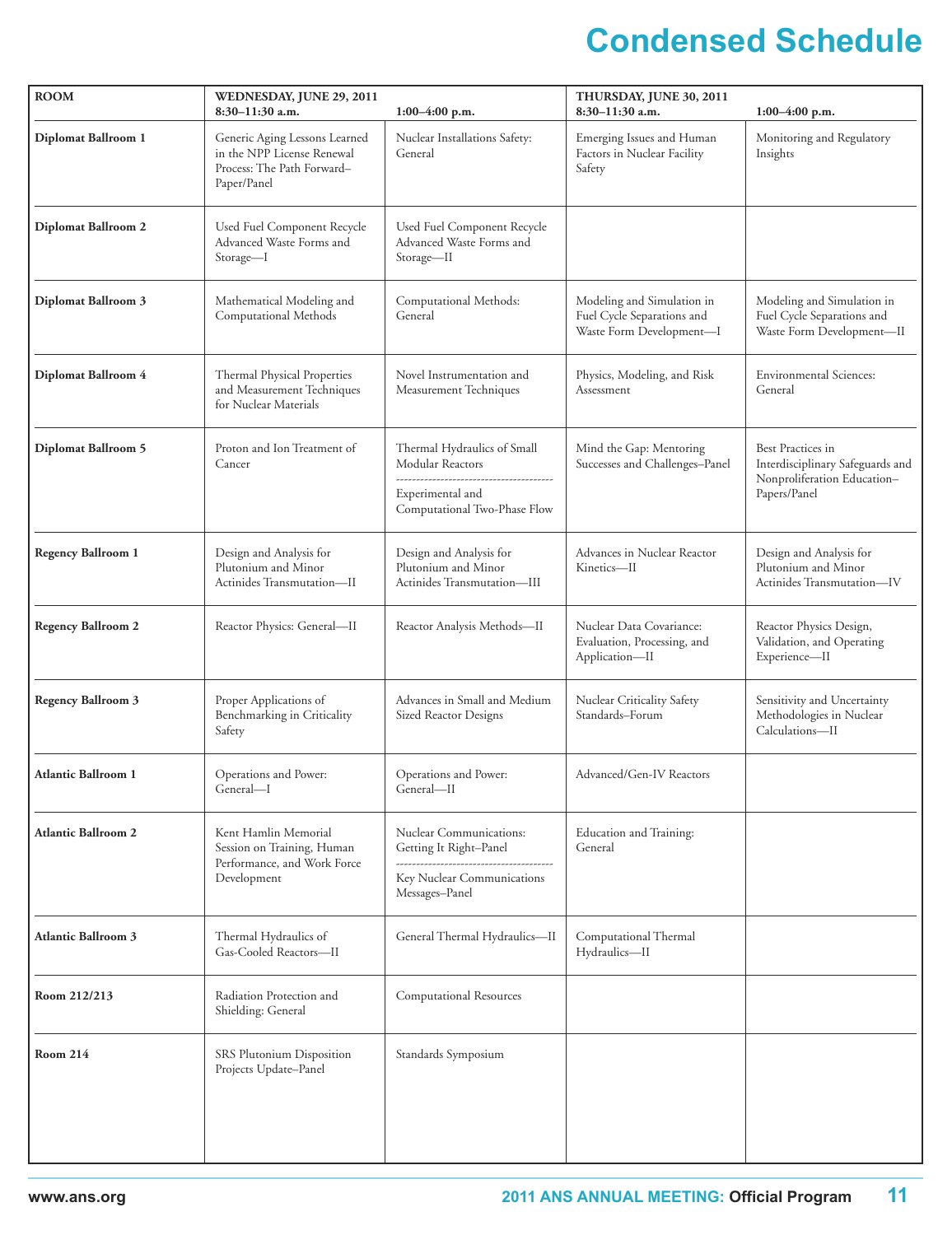# **technical Sessions by Day: Monday**

| <b>MONDAY • JUNE 27, 2011</b> |                                                                                  |  |
|-------------------------------|----------------------------------------------------------------------------------|--|
| 7:30 AM - 5:00 PM             | <b>MEETING REGISTRATION</b>                                                      |  |
| 8:00 AM - 10:00 AM            | <b>SPOUSE/GUEST HOSPITALITY</b>                                                  |  |
| 8:30 AM - 11:30 AM            | <b>2011 ANS ANNUAL MEETING: OPENING PLENARY</b>                                  |  |
|                               | "Seizing the Opportunity: Nuclear's Bright Future"                               |  |
| 8:30 AM - 12:30 PM            | SPOUSE/GUEST TOUR: "Everglades Experience"                                       |  |
| 11:30 AM - 1:00 PM            | <b>OPERATIONS AND POWER DIVISION LUNCHEON</b>                                    |  |
| 11:45 AM - 12:45 PM           | <b>GREEN BAG LUNCH:</b> "Staffing an Exhibit"                                    |  |
| 1:00 PM - 4:00 PM             | 2011 ANS ANNUAL MEETING: TECHNICAL SESSIONS                                      |  |
|                               | Highlights from PSA 2011-Panel                                                   |  |
|                               | • Very Long-Term Dry Storage of Spent Nuclear Fuel-I-Panel                       |  |
|                               | • Current Issues in Computational Methods-Roundtable                             |  |
|                               | "Monte Carlo Methods in Reactor Physics: Current Status<br>and Future Prospects" |  |
|                               | • Severe Reactor Accident Analysis                                               |  |
|                               | • Isotopes and Radiation: General                                                |  |
|                               | • Current Topics in Radiation Protection and Shielding-Roundtable                |  |
|                               | • Design and Analysis for Plutonium and Minor Actinides                          |  |
|                               | Transmutation-I                                                                  |  |
|                               | • Reactor Physics: General-I                                                     |  |
|                               | • Next Generation Safety Analysis Code                                           |  |
|                               | • Lessons Learned in the 10 CFR 52 New Plant Licensing                           |  |
|                               | Process: A Status Report-Panel                                                   |  |
|                               | • Research by U.S. DOE NEUP-Sponsored Students-I                                 |  |
|                               | • Thermal Hydraulics of Gas-Cooled Reactors-I<br>• Materials Science: General    |  |
|                               | • Hot Topics in Professional Development-Roundtable                              |  |
| 4:00 PM - 6:00 PM             | ANS PRESIDENT'S SPECIAL SESSION                                                  |  |
|                               | "Fukushima Update and Lessons Learned"                                           |  |
| 6:45 PM - 10:00 PM            | <b>EVENING EVENT:</b> "Reception and Dinner on the Biscayne Lady Yacht"          |  |

#### **MONDAY, JUNE 27, 2011, 8:30 A.M.**

**Opening Plenary: "Seizing the Opportunity: Nuclear's Bright Future."** *Chair:* Jim Ferland *(Westinghouse)*

### **Grand Ballroom**

**8:30 a.m.**

OPENING REMARKS AND WELCOME:

• Joe Colvin *(President, American Nuclear Society)*

#### SPEAKERS:

- Jim Ferland *(Westinghouse Electric Company, President Americas Region)*
- Pete Lyons *(US Department of Energy, Assistant Secretary for Nuclear Energy)*
- Bill McCollum *(Tennessee Valley Authority, Chief Operating Officer)*
- Jim Miller *(Southern Nuclear Operating Company, Chairman, President and Chief Executive Officer)*
- William D. Magwood *(US Nuclear Regulatory Commission)*

PRESENTATION OF THE SMYTH AWARD

#### **MONDAY, JUNE 27, 2011, 1:00 P.M.**

**Highlights from PSA 2011–Panel,** sponsored by NISD.

*Session Organizers:* Dennis Henneke, Phillip Ellison *(GE-Hitachi)*. *Chair:* Dennis Henneke

#### **Diplomat Ballroom 1 1:00 p.m.**

PSA2011 celebrated the contribution of many individuals who through their insight, perseverance, and dedication have made the PSA Topical Meeting series technically engaging, informative, and very successful since the first meeting in 1978 in Newport Beach, California. Key participants from the recently concluded 12th PSA meeting in Wilmington, North Carolina, will discuss the primary highlights, insights, and themes from the topical meeting.

Included will be the prominent information from panel and paper sessions on human reliability, fire PSA, low power and shutdown PSA, seismic PSA, risk-informed applications, software reliability, regulatory and standards activities, accident and consequence analysis, computer codes, aging, transportation, common cause, as well as many others.

#### PANELISTS:

- Dennis Henneke *(GE-Hitachi)*
- Phillip Ellison *(GE-Hitachi)*
- Robert J. Budnitz *(LBNL)*
- One additional panelist to be determined.

**Very Long-Term Dry Storage of Spent Nuclear Fuel—I–Panel,** sponsored by FCWMD. *Session Organizer:* Robert Einziger *(NRC). Chair:* Robert Einziger

#### **Diplomat Ballroom 2 1:00 p.m.**

With the apparent demise of Yucca Mountain, it appears the Very Long-Term Dry Storage (VLTDS) of SNF may become a real possibility. NRC, DOE-NE, DOE-EM, NWTRB, utilities, and cask vendors are all taking actions to prepare for this potential eventuality. Since June 2009, a variety of meetings have been held to discuss the issue; as a result, a consortium has been formed to define the issue, determine studies that need to be done, and initiate those studies. NRC is responding to the Staff Requirements Memo (SRM) on the same topic, and NWTRB is preparing a white paper. Budgets of a number of organizations have been increased to work on this task. By the June 2011 Annual Meeting, there should be significant progress to report.

#### PANELISTS:

- Brady Hansen *(PNNL)*
- Michael Waters *(NRC)*
- John Kessler *(EPRI)*
- Andrew Kadak *(NWTRB)*

**Current Issues in Computational Methods–Roundtable "Monte Carlo Methods in Reactor Physics: Current Status and Future Prospects,"** sponsored by MCD. *Session Organizer:* Anil Prinja *(Univ of New Mexico)*. *Chair:* Forrest Brown *(LANL)*

#### **Diplomat Ballroom 3**

#### **1:00 p.m.**

#### PANELISTS:

- Forrest Brown *(LANL)*
- Kord Smith *(Studsvik Scandpower, Inc.)*
- John Wagner *(ORNL)*
- Jim Morel *(Texas A&M)*
- David Griesheimer *(BAPL)*

**Severe Reactor Accident Analysis,** sponsored by NISD. *Session Organizer:* Dana Powers *(SNL)*. *Chair:* Totju Totov *(ANL)*

#### **Diplomat Ballroom 4 1:00 p.m.**

Comparative View on High-Temperature Oxidation of Zirconium Alloys in Various Atmospheres, Martin Steinbrück *(KIT)*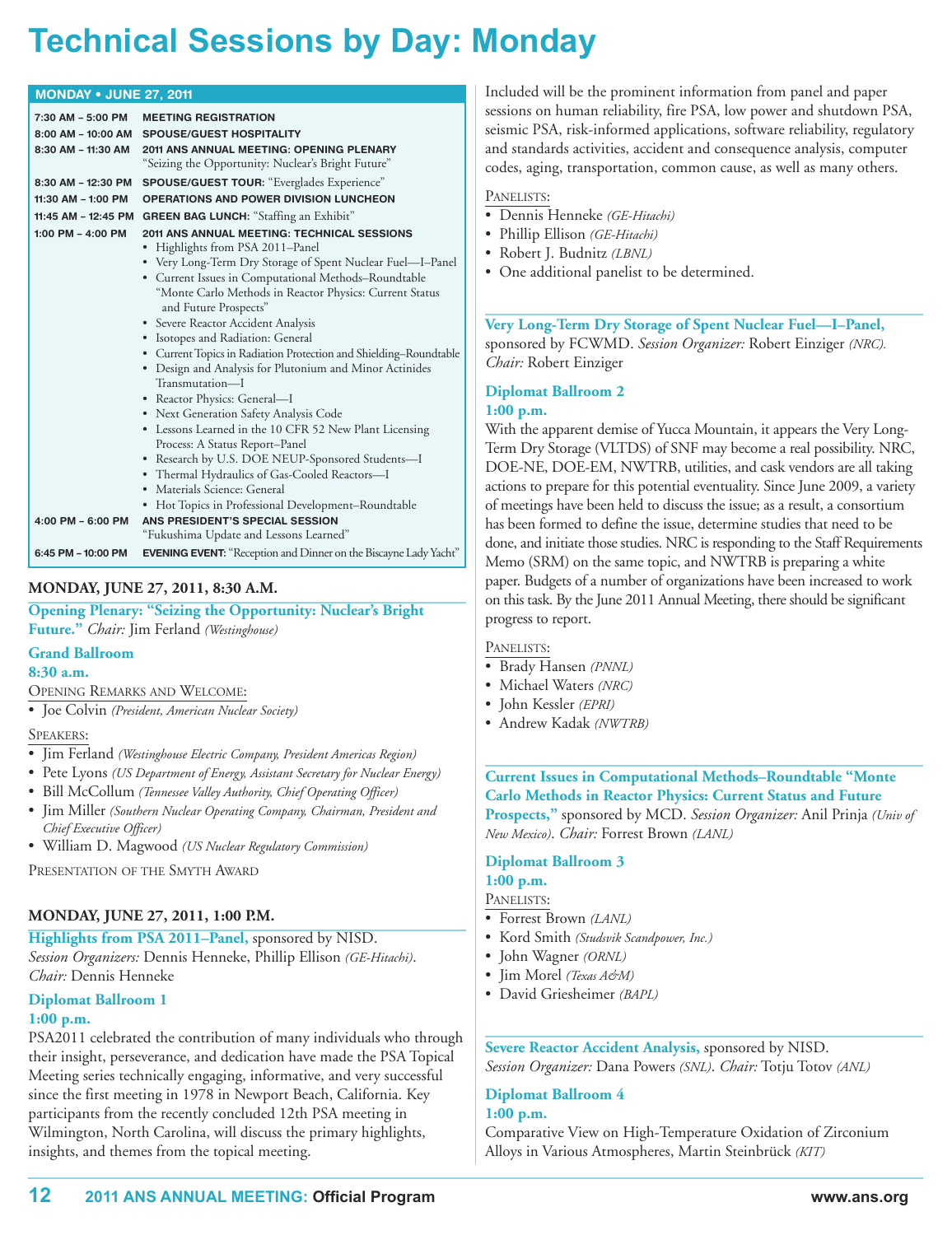# **technical Sessions by Day: Monday**

#### **1:25 p.m.**

Validation of MELCOR 1.8.6 Code Against LOFT LP-FP-2 Experiment, Jiri Duspiva *(NRI)*

#### **1:50 p.m.**

Simulation of Alumina and Corium KROTOS Steam Explosion Experiments with MC3D, Matjaž Leskovar, Mitja Urši *(Jožef Stefan Inst)*

**Isotopes and Radiation: General,** sponsored by IRD. *Session Organizer:* Kenan Ünlü *(Penn State)*. *Chair:* Stephen LaMont *(LANL)*

### **Diplomat Ballroom 5**

#### **1:00 p.m.**

Evaluation and Verification of Durability and Efficiency of Components of Photon Assisted Radioisotopic Batteries, E. V. Steinfelds, J. S. Tulenko *(Univ of Florida)*

#### **1:25 p.m.**

Passively Cooled, Low-Cost, Aqueous Homogeneous LEU Reactor for Mo-99 Production, Russell M. Ball *(Ball Systems Co)*, Douglas E. Baum *(nCore, Inc)*

#### **1:50 p.m.**

Neutron Beam Characterization of the Neutron Beam Facilities at the USGS TRIGA Reactor, Sarah W. Morgan, Jeffrey C. King *(CSM)*

**Current Topics in Radiation Protection and Shielding–Roundtable,** sponsored by RPSD. *Session Organizer:* Robert Hayes *(Washington TRU Solutions)*. *Chair:* Erik F. Shores *(LANL)*

#### **Diplomat Ballroom 5**

#### **2:20 p.m.**

Everyone is invited to give a short presentation on any radiation protection and shielding topic of interest. Ten-minute time slots will be allotted on a first-come/first-serve basis. This session is meant to be fast, informal, and fun.

*NOTE: This session will immediately follow the preceding session, which will begin at 1:00 p.m.*

#### **Design and Analysis for Plutonium and Minor Actinides**

**Transmutation—I,** sponsored by RPD; cosponsored by FCWMD. *Session Organizer:* Mark D. DeHart *(INL)*, Ivan G. Maldonado *(UT)*, Fausto Franceschini *(Westinghouse)*. *Cochairs:* Mark D. Dehart *(INL)*, Ivan Maldonado *(Univ of Tennessee)*

# **Regency Ballroom 1**

### **1:00 p.m.**

Minor Actinides in Discharged Fuel of Alternative Thorium Cycles, L. Michael Huang, Bojan Petrovic *(Georgia Tech)*, Michael Wenner, Fausto Franceschini *(Westinghouse)*

#### **1:25 p.m.**

Potential of Silicon Carbide Cladding to Extend Burnup of Pu-Th Mixed Oxide Fuel, Eugene Shwageraus *(MIT)*, Herbert Feinroth *(Ceramic Tubular Products)*

#### **1:50 p.m.**

Inert Matrix Fuel for LWRs: Preliminary Safety Assessment, B. Vezzoni, A. Rineiski, F. Gabrielli, V. Romanello *(KIT),* O. Schitthelm *(FzJ)*, D. F. da Cruz *(NRG)*, C. Growe *(NNL)*

#### **2:15 p.m.**

Transmutation of Minor Actinides in a Lanthanide Matrix, B. Hyland *(AECL)*, G. DelCul *(ORNL),* E. D. Collins, R. J. Ellis *(ORNL)*, M. Magill *(AECL)*

#### **2:40 p.m.**

Physics Analyses of an Annular PWR Fuel Pellet Concept for Minor Actinide Utilization, Ronald J. Ellis, Guillermo (Bill) DelCul, Emory D. Collins *(ORNL)*

#### **3:05 p.m.**

Fully Ceramic Microencapsulated Fuels: A Transformational Technology for Present and Next Generation Reactors—Properties and Fabrication of FCM Fuel, L. L. Snead, K. A. Terrani *(ORNL)*, F. Venneri *(Logos Nuclear Systems)*, Y. Kim *(UNIST)*, J. E. Tulenko *(Univ of Florida, Gainesville)*, C. W. Forsberg *(MIT)*, P. F. Peterson *(Univ of California, Berkeley)*, E. J. Lahoda *(Westinghouse)*

#### **3:30 p.m.**

Fully Ceramic Microencapsulated Fuels: A Transformational Technology for Present and Next Generation Reactors—Preliminary Analysis of FCM Fuel Reactor Operation, F. Venneri *(Logos Nuclear Systems)*, Y. Kim *(UNIST)*, L. L. Snead, K. A. Terrani *(ORNL)*, A. Ougouag *(INL)*, J. E. Tulenko *(Univ of Florida, Gainesville)*, C. W. Forsberg *(MIT)*, P. F. Peterson *(Univ of California, Berkeley)*, E. J. Lahoda *(Westinghouse)*

#### **Reactor Physics: General—I,** sponsored by RPD. *Session Organizer:* Fausto Franceschini *(Westinghouse). Cochairs:* Alberto Talamo *(ANL)*, Benoit Forget *(MIT)*

#### **Regency Ballroom 2 1:00 p.m.**

High Burnup PWR Core Design with Silicon Carbide Cladding, Jacob P. Dobisesky, Joshua G. Richard, Edward E. Pilat, Mujid S. Kazimi *(MIT)*

#### **1:25 p.m.**

An Evolutionary Zr-U Alloy Fuel for LWR Power Uprate, Jim Malone, Aaron Totemeier, Alexei Morozov *(Lightbridge Corp)*

#### **1:50 p.m.**

Estimation of Antineutrino Signature of a Small Modular Reactor (SMR) Loaded with UO<sub>2</sub> and MOX Fuel, Elanchezhian Somasundaram, Alexey I. Soldatov, Todd S. Palmer *(Oregon State Univ)*

#### **2:15 p.m.**

A Cost-Effective U-235 Once-Through Startup Mode for SFRs, Tingzhou Fei, E. Shwageraus, M. J. Driscoll *(MIT)*

#### **2:40 p.m.**

Evaluation of High-Temperature Gas-Cooled Reactor Safety Characteristics for Use in Coupled Simulations, Avery A. Bingham, Javier Ortensi *(INL)*

#### **3:05 p.m.**

Distribution of Neutrons in a Cold Lucite Moderator, Rene Sanchez, David Hayes, Travis Grove, Jesson Hutchinson, William Myers *(LANL)*

#### **3:30 p.m.**

Experiments with the Dragon Machine, Richard E. Malenfant *(LANL, retired)*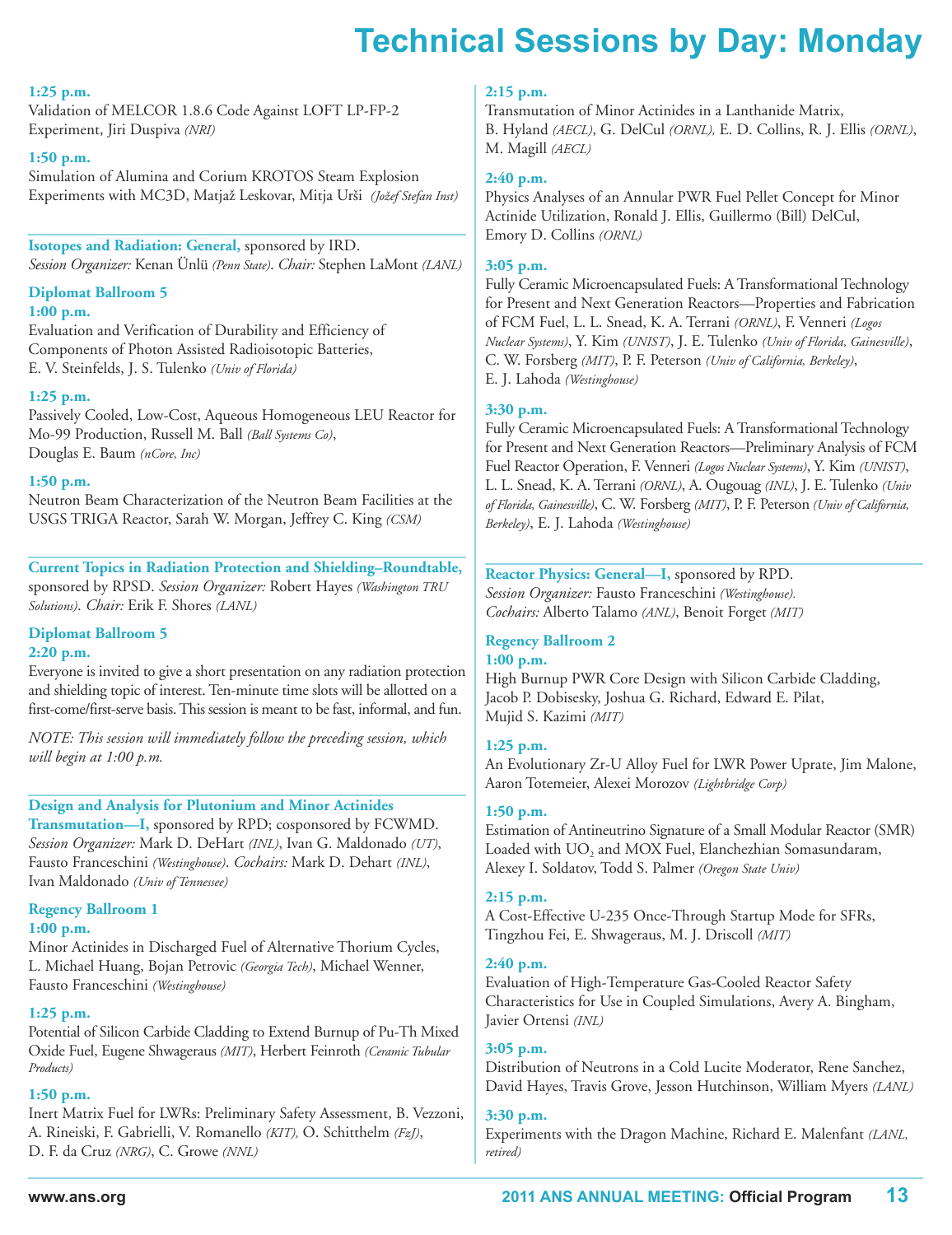# **technical Sessions by Day: Monday**

**Next Generation Safety Analysis Code,** sponsored by THD. *Cochairs:* Xiaodong Sun *(Ohio State)*, David Aumiller *(Bettis Lab)*

#### **Regency Ballroom 3 1:00 p.m.**

Current Status of Safety Analysis Code in KAERI and Prospects of Next Generation Code, Bub Dong Chung, Jae Jun Jeong, Won Pil Baek *(KAERI)*, invited

#### **1:20 p.m.**

Framework for Applying a Next-Generation Safety Analysis Code to Plant Life Extension Decision Making, R. W. Youngblood, R. R. Nourgaliev, D. L. Kelly, C. L. Smith, T-N. Dinh *(INL)*, invited

#### **1:40 p.m.**

A System Simulation Code to Support the Safety Case in the LWR Life Extension: Selection, Development, and Testing of Code Architecture and Solution Algorithms, T-N. Dinh, R. R. Nourgaliev, R. W. Youngblood *(INL)*, invited

#### **2:00 p.m.**

Method and Tool Development to Support Systematic Quantification of Uncertainties, Tunc Aldemir, Umit Catalyurek, Richard Denning, Carol Smidts, Xiaodong Sun, Alper Yilmaz *(Ohio State)*, invited

#### **2:20 p.m.**

Perspective of Next Generation Safety Analysis Code for LWRs, Fumio Kasahara, Yasuhiro Masuhara, Tadashi Mori, Atsushi Ui *(JNES)*, invited

Thermal Hydraulic Computer Code Uncertainty Quantification Using Quantified PIRT, H. Luo, J. Luijtens, Q. Wu, *(Oregon State Univ)*, V. A. Mousseau *(INL)*

Quantitative Phenomena Identification and Ranking Table (QPIRT) for Reactor Safety Analysis, Joseph Yurko, Jacopo Buongiorno *(MIT)*

#### **3:20 p.m.**

Core and System Analysis Integrated Code Platform Developed in China, Yanhua Yang, Yixue Chen, Hao Zhang *(SNPSDC)*, invited

#### **Lessons Learned in the 10 CFR 52 New Plant Licensing Process: A Status Report–Panel,** sponsored by OPD.

*Session Organizer:* Sandra M. Sloan *(AREVA)*. *Chair:* Alan Levin *(AREVA)*

#### **Atlantic Ballroom 1**

#### **1:00 p.m.**

This session will feature panelists representing various stakeholders in the new plant licensing process under 10 CFR 52. The discussion will focus on challenges, both technical and process oriented, and the resulting resolution, from an industry as well a regulatory perspective. The timing of the session, in mid-2011, will be such that according to current projections, several design certification and combined license reviews should be near completion.

#### PANELISTS:

- Greg Gibson *(UniStar Nuclear Energy)*
- Peter Hastings *(Duke Energy)*
- David Matthews *(NRC)*
- Amy Monroe *(SCANA)*

#### **2:40 p.m.**

#### **3:00 p.m.**

### **14 2011 ANS ANNuAl MeetiNg: Official Program www.ans.org**

#### **Research by U.S. DOE NEUP-Sponsored Students—I,**

sponsored by ETWDD. *Session Organizer:* Marsha Lambregts *(INL)*. *Cochairs:* Marsha Lambregts, Jenna Payne, Greg Bala *(INL)*

#### **Atlantic Ballroom 2**

#### **1:00 p.m.**

Extraction Chromatographic Studies of Rf Homologs Using Crown Ether Based Resins, Megan E. Bennett, John D. Despotopulos *(UNLV)*, Roger A. Henderson, Dawn A. Shaughnessy *(LLNL)*, Ralf Sudowe *(UNLV)*

#### **1:20 p.m.**

Crystal Plasticity Modeling of Radiation Damage in bcc Structural Materials, Anirban Patra, David L. McDowell *(Georgia Tech)*

#### **1:40 p.m.**

Load Ratio Effects on Time-Dependent Fatigue Crack Propagation Behavior of Alloy 617 and 230, Shawoon K. Roy, Longzhou Ma *(UNLV)*

#### **2:00 p.m.**

Atomic-Scale Modeling of the Effects of Irradiation on the Optical Properties of Silica Glass Fibers, Harish Govindarajan, Rohan Mishra, Wolfgang Windl *(Ohio State)*

#### **2:20 p.m.**

Experimental Setups Designed and Built by Graduate Students for Undergraduate Student Use in Nuclear Engineering Department of Hacettepe University, Veda Duman, Sule Ergün *(Hacettepe Univ)*

#### **2:40 p.m.**

Development of a Method for In Situ Alpha Radiolysis Studies, Jeremy Pearson, Oliver Jan, A. J. Shaka, George Miller, Philip Dennison, Mikael Nilsson *(Univ of California, Irvine)*

#### **3:00 p.m.**

Graph-Based Modeling for Glove-Box Deployed Robots, Brian O'Neil, Mitch Pryor, Sheldon Landsberger *(Univ of Texas, Austin)*

#### **3:20 p.m.**

Design and Construction of a Scaled Experimental Reactor Cavity Cooling System with Water, D. D. Lisowski, R. M. Scherrer, M. H. Anderson, M. L. Corradini *(Univ of Wisconsin, Madison)*

#### **3:40 p.m.**

Precursor Derived Nanostructured Si-C-X Materials for Nuclear Applications, Shelly Arreguin, Raj Bordia *(Univ of Washington)*

**Thermal Hydraulics of Gas-Cooled Reactors—I,** sponsored by THD. *Cochairs:* Jeffrey Lane *(Bettis Lab)*, Paolo Ferroni *(Westinghouse)*

#### **Atlantic Ballroom 3 1:00 p.m.**

Experimental Study of Bypass Flow in Near Wall Gaps of a Pebble Bed Reactor, Noushin Amini, Elvis E. Dominguez-Ontiveros, Yassin A. Hassan *(Texas A&M)*

#### **1:25 p.m.**

Guillotine Break in a VHTR Lower Plenum Air Ingress Scenario, Jessica Hartley, Nathaniel Salpeter, Yassin Hassan *(Texas A&M)*

#### **1:50 p.m.**

Effects of Pressure on Density Difference Stratified Flow (CFD Model of a DCC Event in a HTGR), Jill Smith, Brian Woods *(Oregon State Univ)*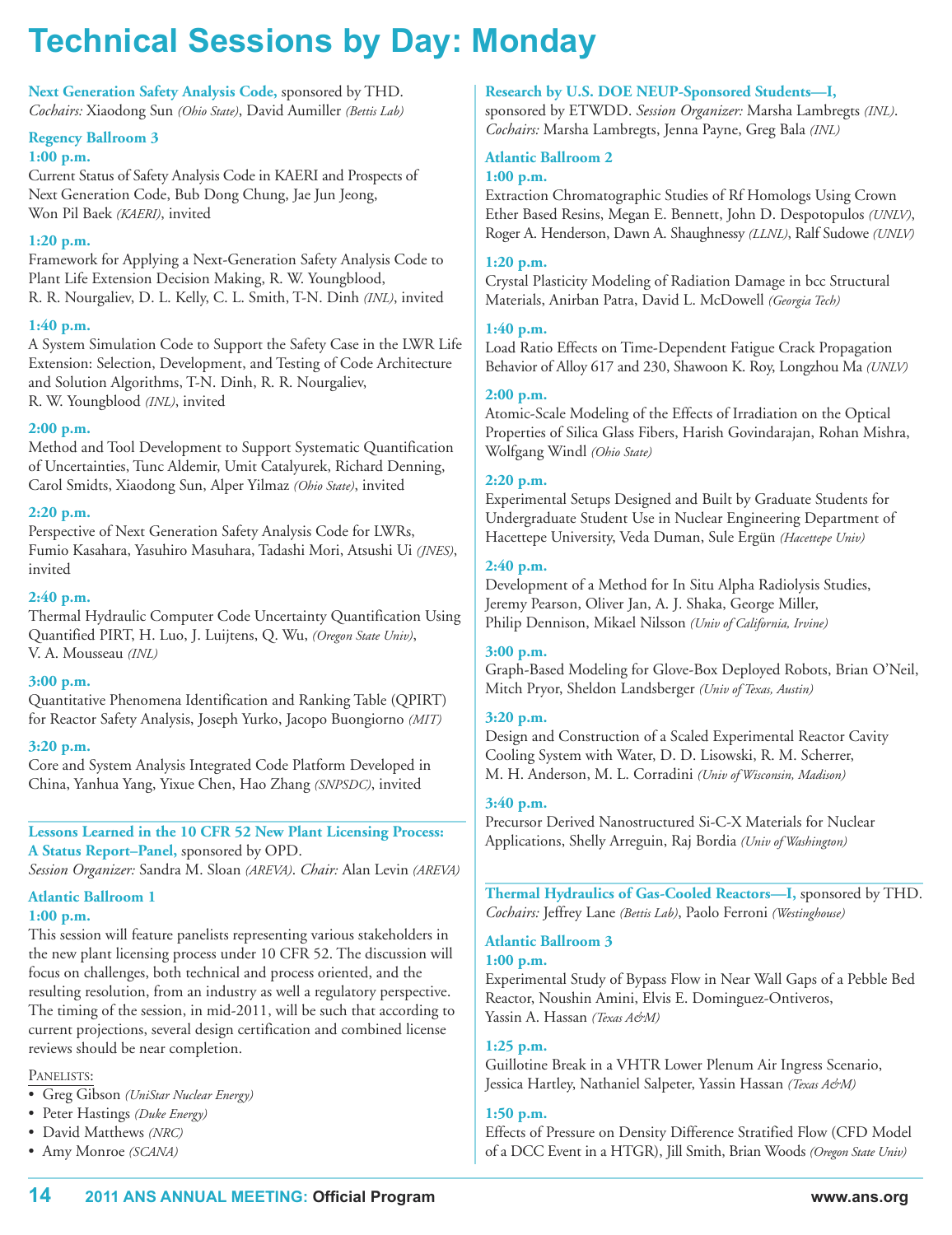#### **2:15 p.m.**

Laminarization in Flow Paths Between Cylinders with Local Heating, R. Brian Jackson, Brian G. Woods *(Oregon State Univ)*

#### **2:40 p.m.**

Experiments in High-Temperature Helium Facility: Experimental Data Reduction, Uncertainty Analysis, and Thermal-Hydraulic Correlations, Sai K. Mylavarapu, Xiaodong Sun, Richard E. Glosup, Richard N. Christensen *(Ohio State),* Brian Castle, Mike W. Patterson *(INL)*

#### **3:05 p.m.**

Heat Transfer Characteristics for Pebble Beds in HTGR, Min-Tsung Kao, Yu-Hsin Tung, Yuh-Ming Ferng, Ching-Chang Chieng *(Natl Tsing Hua Univ)*, Minking Chyu *(Univ of Pittsburgh)*

**Materials Science: General,** sponsored by MSTD. *Session Organizer:* Ken Geelhood *(PNNL)*. *Chair:* Rita Baranwal *(Westinghouse)*

#### **Room 212/213**

#### **1:00 p.m.**

Explosive Bonding of Dissimilar Alloys of Mg and Al, Y. B. Yan *(Nanjing Univ Sci Technol)*, Z. W. Zhang *(Nanjing Univ Sci Technol, Auburn Univ)*, W. Shen, B. A. Chin *(Auburn Univ)*

#### **1:25 p.m.**

Ferroelectric Changes in Neutron Irradiated Lead Zirconate Titanate, Joseph Graham, Sheldon Landsberger *(Univ of Texas, Austin)*, Geoff Brennecka *(SNL)*

#### **1:50 p.m.**

Mechanical Property Effects on Anisotropic Effective Thermal Conductivity in Vacuum, Daniel Garrett, Jingwen Mo, Heng Ban *(Utah State Univ)*

#### **2:15 p.m.**

The Effect of Thermal Aging on Hardness of Stainless Steel Welds, L. J. Ayers, T. R. Lucas, R. G. Ballinger *(MIT)*

#### **2:40 p.m.**

Hydrogen Behaviors in Lead-Bismuth Eutectic (LBE) System, J. Zhang, P. R. McClure *(LANL)*, T. J. Trapp *(Hyperion Power Generation)*

#### **3:05 p.m.**

Modeling Characterization ofTime-Dependent Fatigue Crack Propagation in Ni-Based Solid-Solution-Strengthened Superalloys, Longzhou Ma, Shawoon K. Roy *(UNLV)*

**Hot Topics in Professional Development–Roundtable,** sponsored by YMG. *Chair:* Peter Caracappa *(RPI)*

### **Room 214**

#### **1:00 p.m.**

Everyone is invited to make a short, informal presentation on current and emerging topics in professional development, including new ideas and important lessons. Time will be available on a first-come/first-serve basis, with a strong desire to promote discussion and information interchange.

#### **MONDAY, JUNE 27, 2011, 4:00 P.M.**

**ANS President's Special Session: "Fukushima Updates and Lessons Learned**

#### **Grand Ballroom**

#### **4:00 p.m.**

This session will focus on the latest update and lessons learned in the aftermath of the earthquake and tsunami in Japan and the impact on all nuclear facilities in Japan, with particular emphasis on the Fukushima Daiichi Plants. Speakers from industry, government, and Japan will focus on the events sequence, major issues, challenges, media interactions, and lessons learned to date.

## WELCOME/INTRODUCTORY REMARKS:

Ted Quinn *(Past President, American Nuclear Society)*

#### MODERATOR:

Joe Colvin *(President, American Nuclear Society)*

#### PANELISTS:

- Akira Omoto *(Commissioner, Japan Atomic Energy Commission–Japan)*
- Dale Klein *(University of Texas, Austin)*
- Michael Weber *(U.S. Nuclear Regulatory Commission)*

#### **TUESDAY • JUNE 28, 2011**

| 7:30 AM - 5:00 PM<br>8:00 AM - 10:00 AM<br>8:30 AM - 11:30 AM | <b>MEETING REGISTRATION</b><br><b>SPOUSE/GUEST HOSPITALITY</b><br><b>2011 ANS ANNUAL MEETING: TECHNICAL SESSIONS</b><br>• Fire Risk Assessment Methods<br>• Very Long-Term Dry Storage of Spent Nuclear Fuel—II–Panel<br>• Transport Methods: General<br>• Nuclear Fuels and Materials<br>· Innovations in Radiation Detectors: New Designs,<br>Improvements, and Applications<br>· Nuclear Data Covariance: Evaluation, Processing, and<br>Application—I<br>• Reactor Analysis Methods-I<br>• Data, Analysis, and Operations for Nuclear Criticality Safety-I<br>• Economics and Financing for Nuclear Power Plants<br>• Current Issues in LWR Core Design and Reactor Engineering<br>Support–Panel<br>• Research by U.S. DOE NEUP-Sponsored Students-II<br>• General Thermal Hydraulics-I<br>• Advances in High Precision Radiation Measurements<br>· DOE R&D Activities for Nuclear Power Instrumentation,<br>Control, and Human-Machine Interface Technologies-Panel |
|---------------------------------------------------------------|--------------------------------------------------------------------------------------------------------------------------------------------------------------------------------------------------------------------------------------------------------------------------------------------------------------------------------------------------------------------------------------------------------------------------------------------------------------------------------------------------------------------------------------------------------------------------------------------------------------------------------------------------------------------------------------------------------------------------------------------------------------------------------------------------------------------------------------------------------------------------------------------------------------------------------------------------------------------------|
| 10:00 AM - 3:45 PM                                            | <b>SPOUSE/GUEST TOUR:</b> "Shopping at Sawgrass Mills"                                                                                                                                                                                                                                                                                                                                                                                                                                                                                                                                                                                                                                                                                                                                                                                                                                                                                                                   |
| 11:30 AM - 1:00 PM                                            | ANS HONORS AND AWARDS LUNCHEON                                                                                                                                                                                                                                                                                                                                                                                                                                                                                                                                                                                                                                                                                                                                                                                                                                                                                                                                           |
| 1:00 PM - 4:00 PM                                             | <b>2011 ANS ANNUAL MEETING: TECHNICAL SESSIONS</b><br>• Fire Phenomena in Safety Assessments<br>• Future of the Nuclear Fuel Cycle and Waste Management-Panel<br>• Sensitivity and Uncertainty Methodologies in Nuclear<br>Calculations—I<br>• Modeling and Simulation of Nuclear Fuels and Materials<br>. Impact of DOE-NEUP to Research Reactors and Nuclear<br>Science Programs<br>• Advances in Nuclear Reactor Kinetics—I<br>· Reactor Physics Design, Validation, and Operating Experience-I<br>· Data, Analysis, and Operations for Nuclear Criticality Safety-II<br>• LWR Sustainability Program R&D Overview-Panel<br>• Research by U.S. DOE NEUP-Sponsored Students-III<br>• Computational Thermal Hydraulics-I<br>• Digital Upgrade Experience Implementing NRC ISG-06–Panel                                                                                                                                                                                  |
| 4:00 PM - 6:00 PM                                             | <b>SPECIAL SESSION:</b> "The Accident at Fukushima Daiichi-<br>Preliminary Investigations-Panel"                                                                                                                                                                                                                                                                                                                                                                                                                                                                                                                                                                                                                                                                                                                                                                                                                                                                         |
| 6:30 PM - 8:30 PM                                             | RECEPTION FOR ALUMNI AND FRIENDS OF THE UNIVERSITY<br>OF TENNESSEE NUCLEAR ENGINEERING DEPARTMENT                                                                                                                                                                                                                                                                                                                                                                                                                                                                                                                                                                                                                                                                                                                                                                                                                                                                        |
| 6:30 PM - 8:30 PM                                             | <b>SOCIAL MEDIA GROUP GATHERING</b>                                                                                                                                                                                                                                                                                                                                                                                                                                                                                                                                                                                                                                                                                                                                                                                                                                                                                                                                      |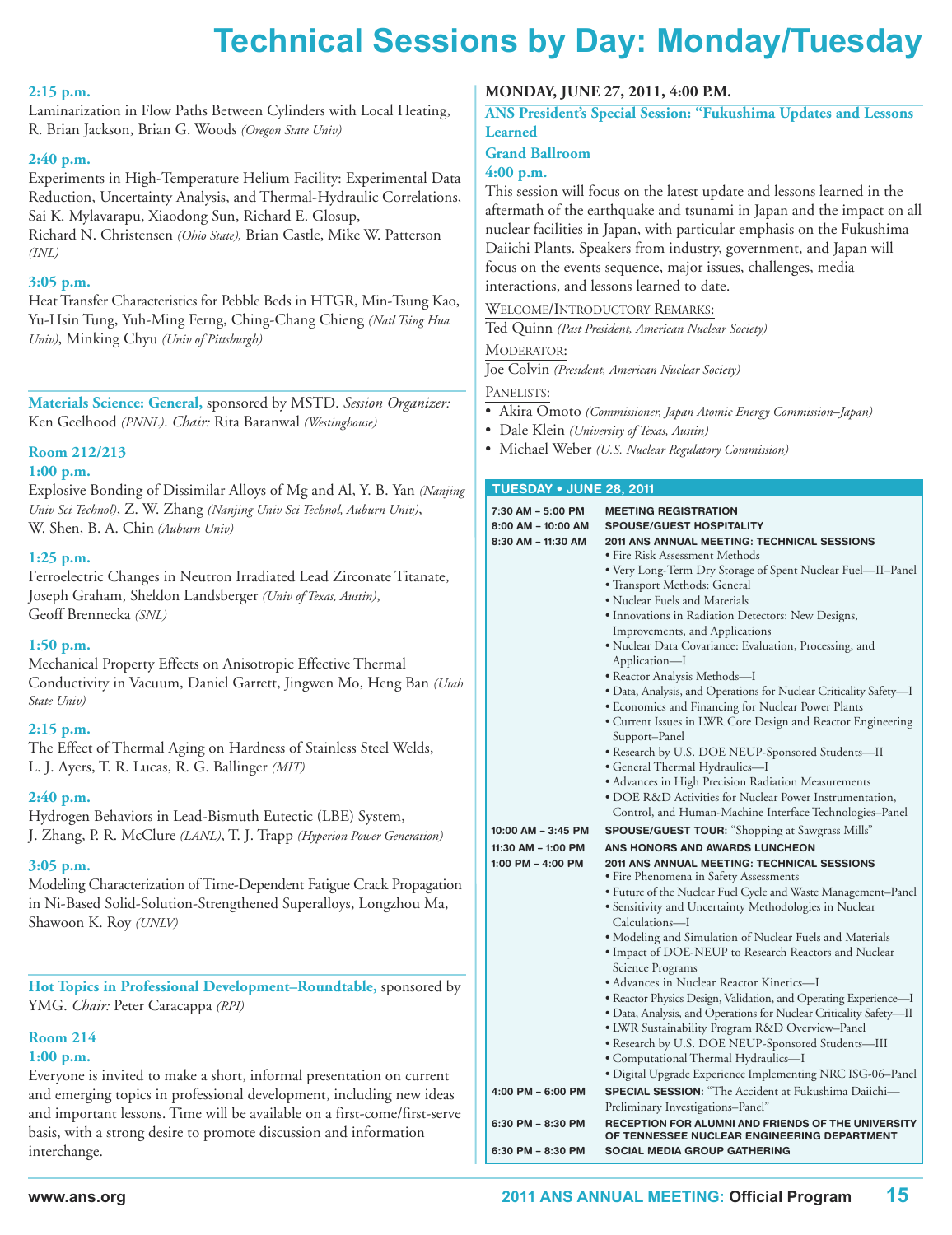#### **TUESDAY, JUNE 28, 2011, 8:30 A.M.**

**Fire Risk Assessment Methods,** sponsored by NISD. *Session Organizer:* Dana Powers *(SNL)*. *Cochairs:* Mark Salley *(NRC)*, Marina Rewekamp *(GRS)*

#### **Diplomat Ballroom 1**

#### **8:30 a.m.**

Knowledge Management for Fire Protection and Fire Research at the U.S. Nuclear Regulatory Commission, David Stroup, Hugh "Roy" Woods, Felix Gonzalez, Gabriel Taylor *(NRC)*

#### **8:55 a.m.**

Advances in Fire Modeling for Nuclear Power Plant Applications, David Stroup *(NRC)*, Kevin McGrattan *(NIST)*, Francisco Joglar *(Science Applications Int Corp)*

#### **9:20 a.m.**

Ongoing Methods Development Activities in Fire PRA—A Presentation Summary, Steven P. Nowlen *(SNL)*, J. S. Hyslop *(NRC)*

#### **9:45 a.m.**

Rule-Based Approach to Determine Component Failure Modes in Fire PSA, Dae Il Kang, Sang Hoon Han, Joon-Eon Yang *(KAERI)*

#### **10:10 a.m.**

Fire PRA for All Plant Operational States—Methodology and Enhanced Database, Marina Roewekamp *(GRS mbH),* Heinz Peter Berg *(BfS)*

**Very Long-Term Dry Storage of Spent Nuclear Fuel—II–Panel,** sponsored by FCWMD. *Session Organizer:* Robert Einziger *(NRC)*. *Chair:* Robert Einziger

#### **Diplomat Ballroom 2 8:30 a.m.**

With the apparent demise of Yucca Mountain, it appears the Very Long-Term Dry Storage (VLTDS) of SNF may become a real possibility. NRC, DOE-NE, DOE-EM, NWTRB, utilities, and cask vendors are all taking actions to prepare for this potential eventuality.

Since June 2009, a variety of meetings have been held to discuss the issue; as a result, a consortium has been formed to define the issue, determine studies that need to be done, and initiate those studies. NRC is responding to the Staff Requirements Memo (SRM) on thesame topic, and NWTRB is preparing a white paper. The budgets of a number of organizations have been increased to work on this task. By the June 2011 Annual Meeting, there should be significant progress to report.

#### PANELISTS:

- Ruth Weiner *(SNL)*
- Brett Carlson *(INL)*
- Lumin Wang *(Univ of Michigan)*
- Bob Sindelar *(SRL)*

### **Transport Methods: General,** sponsored by MCD.

*Session Organizer:* Patrick Brantley *(LLNL)*. *Chair:* John Wagner *(ORNL)*

#### **Diplomat Ballroom 3 8:30 a.m.**

A Nonlinear Energy Acceleration Method, Lei Zhu, Benoit Forget *(MIT)*

#### **8:55 a.m.**

Parallelization of the Red-Black Algorithm on Solving the Second-Order PN Transport Equation with the Hybrid Finite Element Method, Yaqi Wang, Cristian Rabiti, Giuseppe Palmiotti *(INL)*

#### **9:20 a.m.**

A Synthesized Fleck Factor for the Implicit Monte Carlo Equations, Allan B. Wollaber *(LANL)*

#### **9:45 a.m.**

Evaluating the Efficiency of Estimating Numerous Monte Carlo Tallies, Brian C. Kiedrowski *(LANL)*, Ahmad Ibrahim *(Univ of Wisconsin, Madison)*

#### **10:10 a.m.**

Under-Prediction of Localized Tally Uncertainties in Monte Carlo Eigenvalue Calculations, Brenden Mervin *(Univ of Tennessee)*, Scott Mosher, John Wagner *(ORNL)*, Ivan Maldonado *(Univ of Tennessee)*

#### **10:35 a.m.**

Chord Length Sampling in Stochastic Media Packed with Poly-Sized Spheres, Chao Liang, Wei Ji *(RPI)*

#### **11:00 a.m.**

Application of Principal Component Analysis to Uncertainty Propagation in Radiation Transport, Michael E. Rising *(Univ of New Mexico)*, Erin D. Fichtl *(LANL)*, Anil K. Prinja *(Univ of New Mexico)*

**Nuclear Fuels and Materials,** sponsored by MSTD. *Session Organizer:* Ken Geelhood *(PNNL)*. *Chair:* Ken Geelhood

#### **Diplomat Ballroom 4 8:30 a.m.**

Diffusion Mechanisms and Paths During Sintering of Nonstoichiometric Urania, D. D. Byler *(LANL)*, J. B. Henderson *(Netzsch Instruments)*, K. J. McClellan, A. T. Nelson *(LANL)*

#### **8:55 a.m.**

Examination of Individual Compact Burnup for the AGR-1 TRISO Fuel Experiment Using Gamma Spectrometry, J. M. Harp, J. W. Sterbentz, P. A. Demkowicz, P. L. Winston, R. P. Lind *(INL)*

#### **9:20 a.m.**

Microstructural Characterization of Uranium Oxide, Erik Luther, Carl Necker, Bogdan Mihaila, Pallas Papin, Dennis Guidry *(LANL)*

#### **9:45 a.m.**

Development of Interatomic Potentials to Investigate ThO<sub>2</sub>-Based Mixed Oxide Fuels, R. K. Behera, C. S. Deo *(Georgia Tech)*

#### **10:10 a.m.**

Study of the U-Pu-O system for Gen-IV Nuclear Fuels, Thibaut Truphemus, Renaud C. Belin *(CEA, Cadarache)*, Jacques Rogez *(IM2NP)*

#### **10:35 a.m.**

Alternative Forming Fluids for TRISO Fuel Kernel Production, M. Baker, J. King, B. Gorman, D. Marshall *(CSM)*

#### **11:00 a.m.**

Thermodynamic Properties of UO<sub>2</sub>, I. I. Al-Qasir, A. I. Hawari *(NCSU)*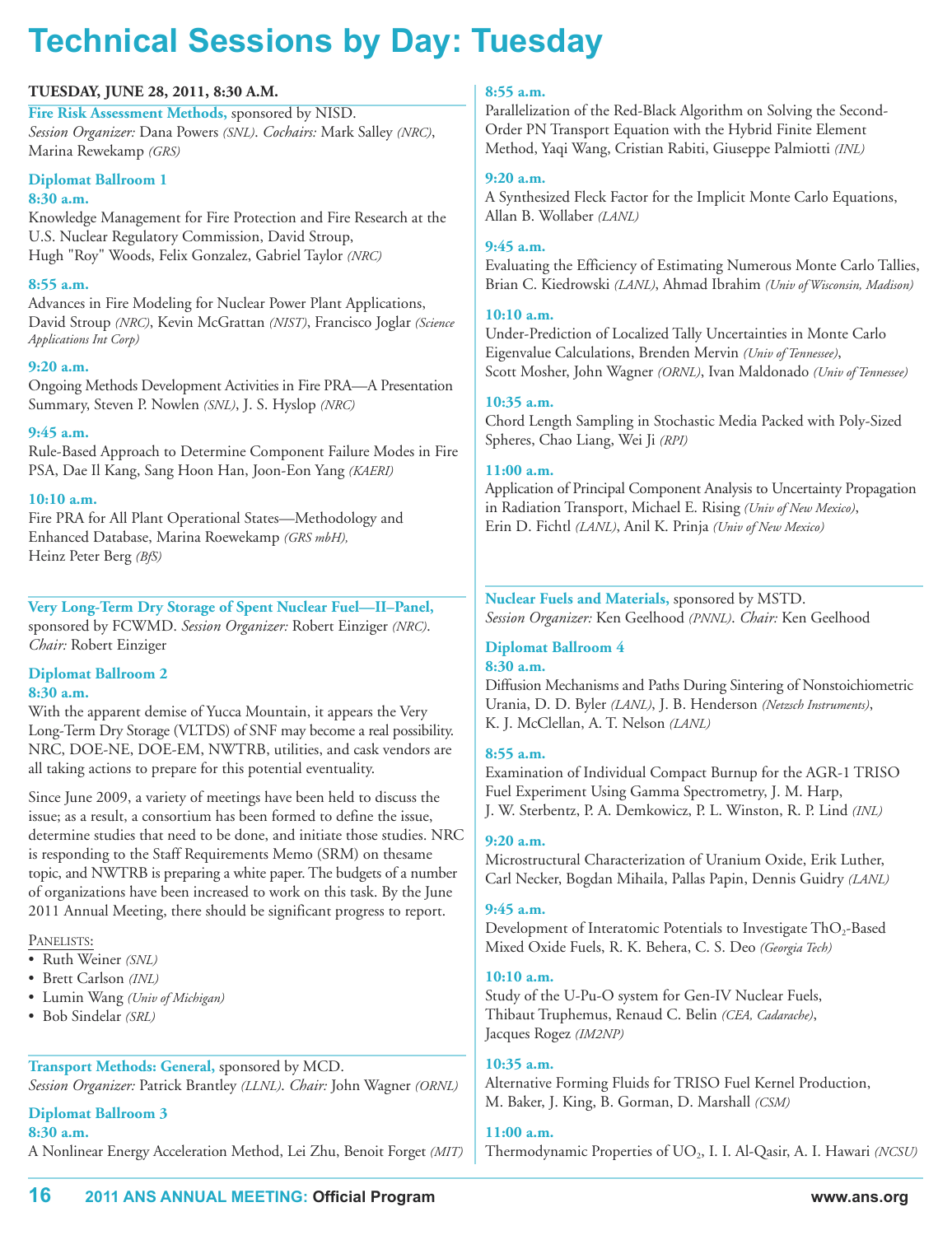#### **Innovations in Radiation Detectors: New Designs, Improvements,**

**and Applications,** sponsored by IRD; cosponsored by BMD. *Session Organizer:* Kenan Ünlü *(Penn State Univ)*. *Chair:* Igor Jovanovic *(Penn State)*

#### **Diplomat Ballroom 5**

#### **8:30 a.m.**

A Gadolinium Doped Superlattice GaN Schottky Diode for Neutron Detection, Jinghui Wang, Praneeth Kandlakunta, Thomas F. Kent, John Carlin, Daniel R. Hoy, Roberto C. Myers, Lei Cao *(Ohio State)*

#### **8:55 a.m.**

Graphene-Based Advanced Detector Concepts, M. Brener *(Penn State)*, A. Patil *(Purdue Univ)*, M. Foxe *(Penn State)*, C. Roecker, J. Boguski, I. Childres, Y. Chen *(Purdue Univ)*, Igor Jovanovic *(Penn State)*

#### **9:20 a.m.**

Viability of Using a Dense Plasma Focus Device for Shipping Container Interrogation, Raymond Keegan, Francis Tsang *(DOE Remote Sensing Lab)*, Chris Hagen *(National Security Technol LLC)*, Robert O'Brien, Daniel Lowe *(UNLV)*

#### **9:45 a.m.**

Nuclear Ionization Quenching Measurement in a Dual-Phase Argon Detector, M. Foxe *(Penn State/LLNL)*, A. Bernstein, C. Hagmann *(LLNL)*, T. Joshi *(Univ of California, Berkeley/LLNL)*, K. Kazkaz, S. Sangiorgio *(LLNL)*, I. Jovanovic *(Penn State)*

#### **10:10 a.m.**

An Automated Measurement of Burnup Credit Using PLS, Sheldon Landsberger, Kenneth Dayman *(Univ of Texas, Austin)*, Christoper Orton *(PNNL)*

#### **10:35 a.m.**

Testing NORM Discriminating Energy Windowing Algorithms, Hirotatsu Armstrong, Erich A. Schneider, Gregory G. Thoreson *(Univ of Texas, Austin)*

# **Nuclear Data Covariance: Evaluation, Processing, and Application—I,**

sponsored by RPD; cosponsored by MCD. *Session Organizers:* Luiz C. Leal *(ORNL)*, Gerardo Aliberti *(ANL)*. *Cochairs:* Luiz Leal, Gerardo Aliberti

#### **Regency Ballroom 1**

#### **8:30 a.m.**

Processing ENDF Covariance Data with NJOY, A. C. Kahler, R. E. MacFarlane *(LANL),* invited

#### **8:50 a.m.**

AFCI-2.0 Library of Neutron Cross Section Covariances, M. Herman, P. Oblozinsky, C. Mattoon, M. Pigni, S. Hoblit, S. F. Mughabghab, A. Sonzogni *(BNL)*, P. Talou, M. B. Chadwick, G. M. Hale, A. C. Kahler, T. Kawano, R. C. Little, P. G. Young *(LANL),* invited

#### **9:10 a.m.**

Cross-Section Covariance Data Processing with the AMPX Module PUFF-IV, D. Wiarda, L. C. Leal, M. E. Dunn *(ORNL)*, invited

#### **9:30 a.m.**

Compilation, Evaluation, and Dissemination of Covariances in Microscopic Nuclear Reaction Data, Naohiko Otsuka, Roberto Capote, Viktor Zerkin *(IAEA)*, invited

#### **9:50 a.m.**

Covariances for Light-Element Reactions in ENDF/B-VII.1, G. M. Hale *(LANL)*, invited

#### **10:10 a.m.**

Evaluation of <sup>23</sup> Na Neutron Cross Sections and Covariances Using Differential and Integral Experiments, Pascal Archier, Gilles Noguère, Cyrille De Saint Jean, Jean Tommasi *(CEA, Cadarache)*

#### **10:30 a.m.**

Processing and Testing New <sup>240</sup>Pu Resolved Resonance and Covariance Evaluation, Vladimir Sobes *(MIT)*, Luiz Leal, Herve Derrien, Doro Wiarda, Don Mueller *(ORNL)*, Benoit Forget *(MIT)*

#### **10:50 a.m.**

Validation of Nuclear Data with Variances for Activation-Transmutation Processes, J-Ch. Sublet, L. W. Packer *(CCFE)*, invited

**Reactor Analysis Methods—I,** sponsored by RPD; cosponsored by MCD. *Session Organizer:* Fausto Franceschini *(Westinghouse)*. *Cochairs:* Bojan Petrovic *(Georgia Tech)*, Baocheng Zhang *(Westinghouse)*

### **Regency Ballroom 2**

**8:30 a.m.**

Gaussian Process Approach for Global Variance Reduction, Qiong Zhang, Hany S. Abdel-Khalik *(NCSU)*

#### **8:55 a.m.**

Convergence Analysis of MOC with Large Negative Self-Scattering Cross Section, Masato Tabuchi, Hiroaki Tagawa *(Nuclear Engineering Ltd)*, Akio Yamamoto *(Nagoya Univ)*, Masahiro Tatsumi *(Nuclear Fuel Industries Ltd)*

#### **9:20 a.m.**

Verification of Multigroup Transport Computation with Angle-Dependent Total Cross Section by the Method of Manufactured Solutions, Jong Hyuck Won, Nam Zin Cho *(KAIST)*

#### **9:45 a.m.**

A Derivation of Discontinuity Factor for Angular Flux in Integro-Differential Transport Equation, Akio Yamamoto, Tomohiro Endo *(Nagoya Univ)*, Yung-An Chao *(Shanghai Jiao Tong Univ, Westinghouse)*

#### **10:10 a.m.**

Hybrid Monte Carlo–Deterministic Approach for Global Variance Reduction, Hany Abdel-Khalik, Qiong Zhang *(NCSU)*

#### **10:35 a.m.**

Recent Advances in Monte Carlo Burnup Calculations for PWR Used Fuel Libraries, Holly R. Trellue, Michael L. Fensin *(LANL)*

**Data, Analysis, and Operations for Nuclear Criticality Safety—I,** sponsored by NCSD. *Session Organizer:* Larry L. Wetzel *(Babcock &Wilcox-NOG)*. *Chair:* Sandra Larson *(Nuclear Safety Assoc)*

#### **Regency Ballroom 3**

#### **8:30 a.m.**

Influence of the Density Law on Various Fissile Single Unit and Array Storage Methods, Song T. Huang *(LLNL)*

#### **8:55 a.m.**

Optimum UO2 Particle Size Determination Using GEMER Monte Carlo Code, James F. DeGolyer, Davoud A. Eghbali *(GNF)*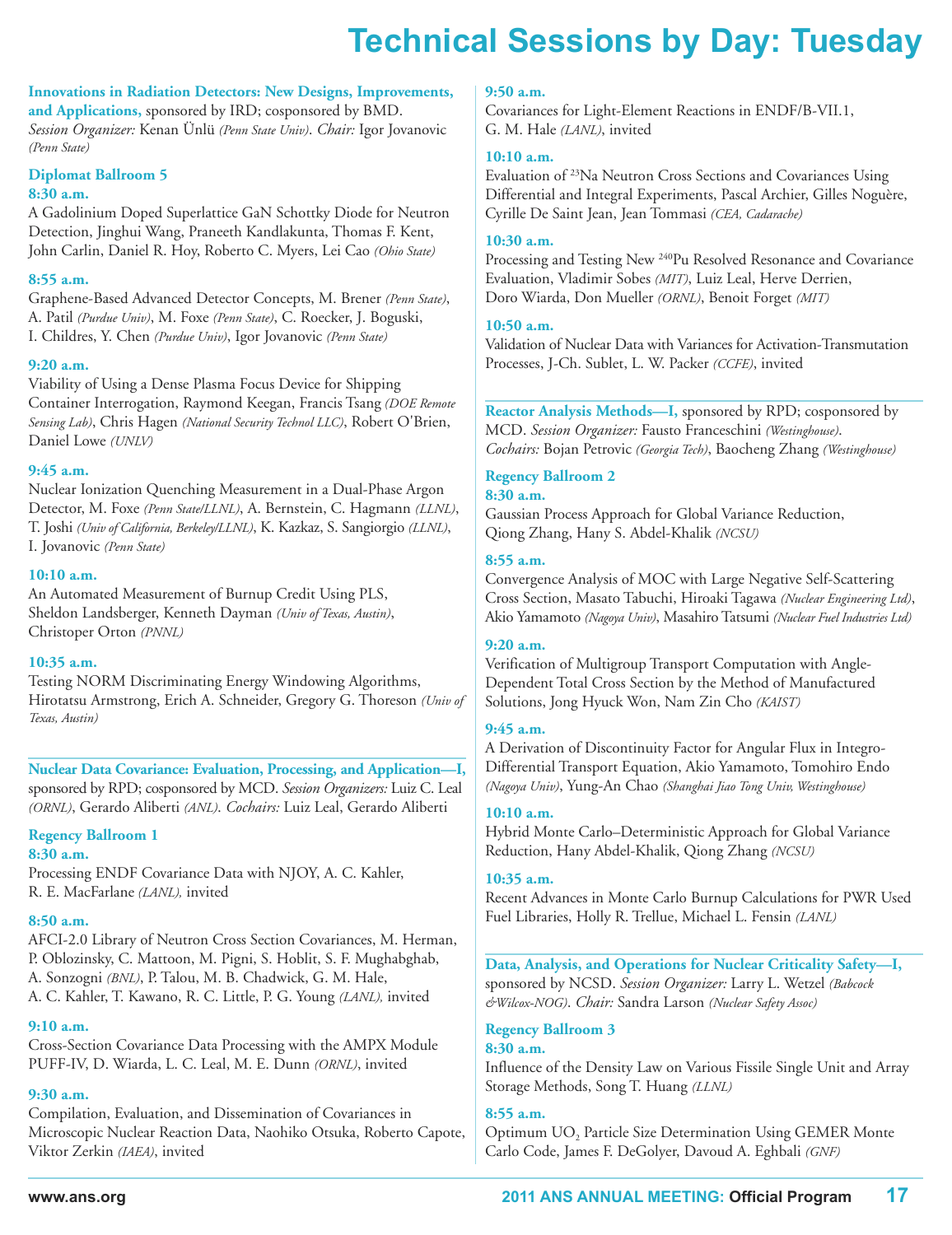#### **9:20 a.m.**

The Los Alamos National Laboratory Criticality Safety Information System, Thomas H. Jones *(LANL)*

#### **9:45 a.m.**

MCNP5-1.60 Release and Verification, F. B. Brown, B. C. Kiedrowski, J. S. Bull *(LANL)*, M. A. Gonzales *(Univ of New Mexico)*, N. A. Gibson *(MIT)*

#### **10:10 a.m.**

Inadvertent Accumulation Prevention Program at the Y-12 National Security Complex, Sandi Larson *(Nuclear Safety Associates)*, Cynthia Gunn, Bev Lomax *(B&W Y-12)*

**Economics and Financing for Nuclear Power Plants,** sponsored by OPD. *Chair:* Thomas Remick *(SCE)*

#### **Atlantic Ballroom 1**

#### **8:30 a.m.**

A Reliability Impact Analysis of Extended Power Up-Rates at U.S. Boiling Water Reactors, Brenden Heidrich *(Penn State Univ)*

#### **8:55 a.m.**

Cost and Fuel Consumption of Gas, Wind, and Nuclear Generation, George S. Taylor *(Palmetto Energy Research)*

#### **9:20 a.m.**

An Assessment of Fuel Cycle Cost Sensitivity to Cycle Length and Number of Batches, Rodney Busquim e Silva, Mujid S. Kazimi, Edward E. Pilat *(MIT)*

#### **9:45 a.m.**

Break-Even Power Production in a Supercritical CO<sub>2</sub> Brayton Cycle, Steven A. Wright, Tom Conboy *(SNL)*, Robert L. Fuller *(Barber Nichols Inc)*

#### **Current Issues in LWR Core Design and Reactor Engineering Support–Panel,** sponsored by RPD.

*Session Organizer:* David S. Orr *(Duke Energy)*. *Cochairs:* David S. Orr *(Duke Energy)*, Moussa Mahgerefteh *(Exelon)*

# **Atlantic Ballroom 1**

### **10:15 a.m.**

Panelists invited primarily from utilities will discuss current core design capabilities, recent operating experience, and methods for addressing issues impacting core designs. Specific topics may include INPO SOER 96-02, INPO SOER 03-02, fuel performance (cladding failures, crudinduced power shift, distinctive crud pattern, and Zero-by-Ten results), management of competing core design interests (fuel cost, operating margin), refueling outage length and cycle length impacts to core design, multicycle optimization strategies, power uprate strategies or experience, and new fuel design implementation strategies or experience.

#### PANELISTS:

- Robb Borland *(FirstEnergy Nuclear Operating Co)*
- Jim Lemons *(TVA)*
- Charles Rombough *(CTR Technical Services)*
- Tom Psuik *(Dominion)*
- Phil Hoffspiegel *(APS)*

*NOTE: This session will immediately follow the preceding session, which will begin at 8:30 a.m.*

#### **Research by U.S. DOE NEUP-Sponsored Students—II,**

sponsored by ETWDD. *Session Organizer:* Marsha Lambregts *(INL)*. *Cochairs:* Marsha Lambregts, Jenna Payne, Greg Bala *(INL)*

#### **Atlantic Ballroom 2**

#### **8:30 a.m.**

Cesium and Silver Diffusion in SiC for TRISO Applications, Tyler Gerczak, Todd Allen *(Univ of Wisconsin, Madison)*, Zihua Zhu *(PNNL)*

#### **8:50 a.m.**

The JFNK Method for the Solution of the K-Eigenvalue Transport Problem in Tetrahedral Geometry, Sebastian Schunert *(NCSU)*, Rodolfo M. Ferrer *(INL)*, Daniel F. Gill *(Penn State)*, Yousry Y. Azmy *(NCSU)*

#### **9:10 a.m.**

Rapid Prototyping PET Phantoms for Partial Volume Correction, Matthew M. Mille, X. George Xu *(RPI)*, Brian E. Zimmerman *(NIST)*

#### **9:30 a.m.**

Studies of Deteriorated Heat Transfer in Prismatic Cores Stemming from Irradiation-Induced Geometry Distortion, Bradley Heath, Jariullah Safi, Isadore Silver, Brian G. Williams *(Idaho State Univ)*, Richard R. Schultz, Donald M. McEligot *(INL)*, Glenn E. McCreery

#### **9:50 a.m.**

An Isotropic Bimodulus Constitutive Model for Nuclear Graphite, Christopher James, Stephen F. Duffy *(Cleveland State Univ)*

#### **10:10 a.m.**

Ab-initio Calculation of Defect Energetics and Electronic Structure in 4H-SiC, Ashutosh Kumar, Oscar D. Restrepo, Wolfgang Windl *(Ohio State)*

#### **10:30 a.m.**

Dislocation Bias Calculations Using a Combined Finite-Element Rate-Theory Approach, Dariush Seif, Nasr M. Ghoniem *(UCLA)*

#### **10:50 a.m.**

Pebble Bed Reactor Depletion Analysis with Multiple Fuel Types, Anselmo T. Cisneros, Ehud Greenspan, Per F. Peterson *(Univ of California, Berkeley)*

#### **11:10 a.m.**

Finding Minimum Energy States of Hydrogen-Vacancy Clusters in Iron, Erin Hayward, Chaitanya Deo *(Georgia Tech)*

**General Thermal Hydraulics—I,** sponsored by THD. *Cochairs:* Steven Arndt *(NRC)*, John C. Luxat *(McMaster Univ)*

#### **Atlantic Ballroom 3**

#### **8:30 a.m.**

TRACE Assessment for Application to Anticipated Operational Occurrences in Boiling Water Reactors, S. Vasavada, S. Choi, M. Zavisca, M. Khatib-Rahbar *(Energy Research Inx)*, J. Staudenmeier, N. Hudson *(NRC)*

#### **8:55 a.m.**

TRACE Code Validation against ISP-15 FIX-II LOCA Blowdown and Pump Trip Heat Experiment, Lukasz Sokolowski, Tomasz Kozlowski *(KTH)*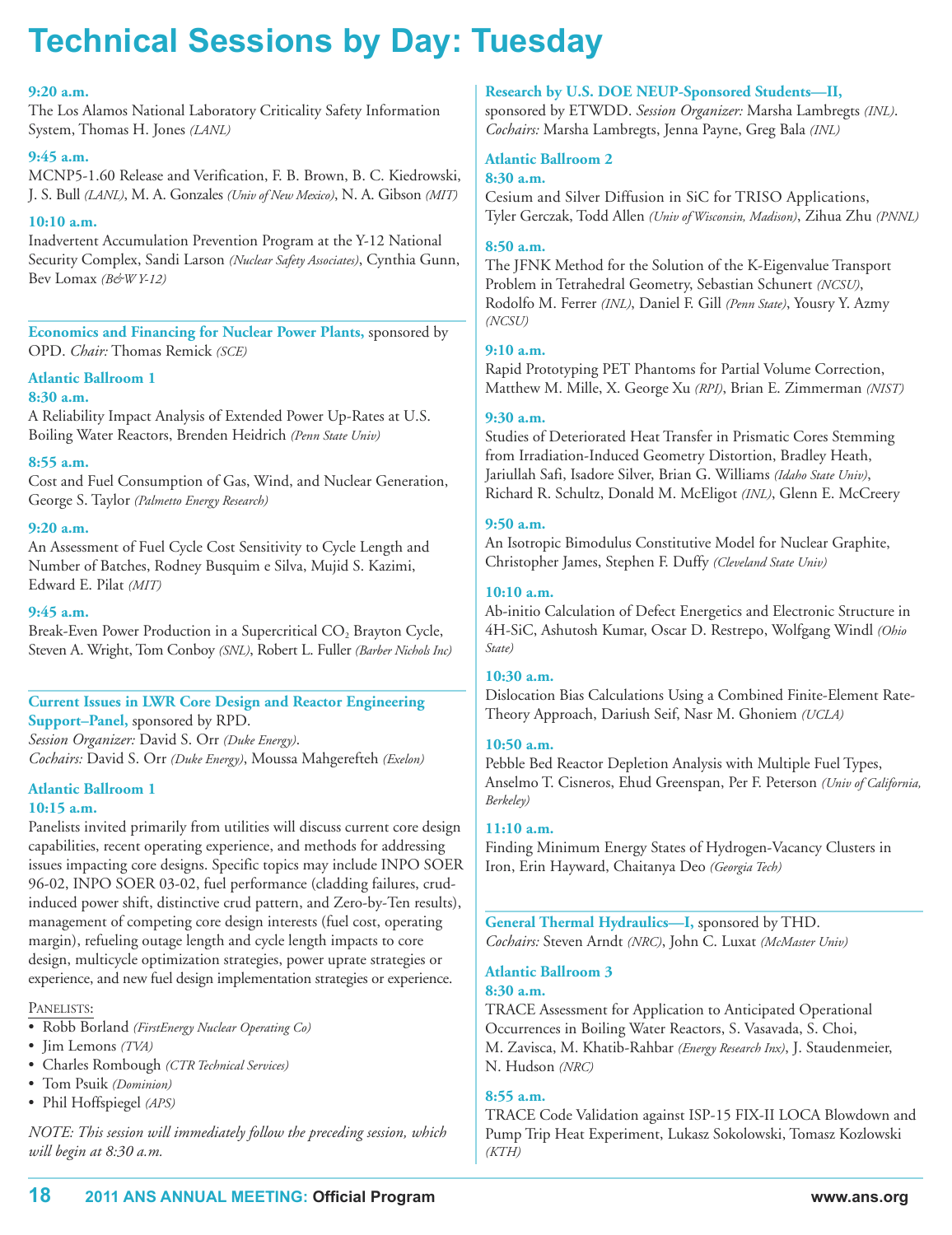#### **9:20 a.m.**

Inadvertent Actuation of the PRHR System at the OSU APEX AP1000 Test Facility, J. Luitjens, H. Luo, Q. Wu *(Oregon State Univ)*, R. Wright *(Westinghouse)*

#### **9:45 a.m.**

Mixing Modeling Analysis for SRS Salt Waste Disposition, Si Y. Lee *(SRNL)*

#### **10:10 a.m.**

Predicting the Onset of Dynamic Instability of a Cylindrical Plate Under Axial Flow Conditions, W. R. Marcum, B. G. Woods *(Oregon State Univ)*

#### **10:35 a.m.**

Comparison of Thermal-Hydraulic Results from RELAP5-3D/ ATHENA and ANSYS/CFX, Juan J. Carbajo, Joel McDuffee, A. Louis Qualls *(ORNL)*

#### **11:00 a.m.**

Study of Water Discharge Process into a Countercurrent Steam Flow in a Vertical Plugged Tube, A. V. Morozov, O. V. Remizov, A. A. Tsyganok *(IPPE–Russia)*

**Advances in High Precision Radiation Measurements,** sponsored by RPSD. *Session Organizer:* Eric Burgett *(ISU)*. *Chair:* Tony Hill *(INL)*

#### **Room 212/213**

#### **8:30 a.m.**

The Fission Time Projection Chamber Project, T. Hill *(INL)*

#### **8:50 a.m.**

Recent Data Results from the Neutron Induced Fission Fragment Tracking Experiment, Lucas Snyder *(CSM)*

#### **9:10 a.m.**

Target Preparation for the Fission TPC, W. Loveland, L. Yao *(Oregon State Univ)*

#### **9:30 a.m.**

Fission TPC Prototype Commissioning at a Fast Neutron Beam of the WNR Facility, R. Baker *(California Polytechnic State Univ),* E. Burgett *(Georgia Tech, Idaho State Univ)*, D. Duke *(California Polytechnic State Univ)*, U. Greife *(CSM),* S. Grimes *(Ohio Univ)*, M. Heffner *(LLNL),* N. Hertel *(Georgia Tech)*, T. Hill *(INL)*, D. Isenhower *(ACU)*, J. L. Klay *(California Polytechnic State Univ)*, N. Kornilov *(Ohio Univ)*, R. Kudo *(California Polytechnic State Univ)*, A. B. Laptev *(LANL)*, W. Loveland *(Oregon State Univ)*, T. Massey *(Ohio Univ)*, C. McGrath *(INL),* L. Montoya *(LANL)*, D. Pamplin, H. Qu, S. Sharma *(ACU)*, L. Snyder *(CSM)*, T. Thornton *(ACU),* F. Tovesson *(LANL)*, D. Towell, R. S. Towell, S. Watson *(ACU)*

#### **9:50 a.m.**

Event Reconstruction for the NIFFTE TPC, Richard Baker *(California Polytechnic State Univ)*, Eric Burgett *(Georgia Tech, Idaho State Univ)*, Dana Duke *(California Polytechnic State Univ)*, Uwe Greife *(CSM),* Steven Grimes *(Ohio Univ)*, Mike Heffner *(LLNL)*, Nolan Hertel *(Georgia Tech)*, Tony Hill *(INL)*, Donald Isenhower *(ACU)*, J. L. Klay *(California Polytechnic State Univ)*, Nickolay Kornilov *(Ohio Univ)*, Ryuho Kudo *(California Polytechnic State Univ)*, Alexander B. Laptev *(LANL)*, W. Loveland *(Oregon State Univ)*, Thomas Massey *(Ohio Univ)*, Chris McGrath *(INL),* Lucas Montoya *(LANL)*, Daniel Pamplin, Hai Qu, Sarvagya Sharma *(ACU)*, Lucas Snyder *(CSM)*, Tyler Thornton *(ACU)*, Fredrik Tovesson *(LANL)*, Dwayne Towell, R. S. Towell, S. Watson *(ACU)*

#### **10:10 a.m.**

The Data Acquisition for the NIFFTE TPC, Richard Baker *(California Polytechnic State Univ)*, Eric Burgett *(Georgia Tech, Idaho State Univ)*, Dana Duke *(California Polytechnic State Univ)*, Uwe Greife *(CSM)*, Steven Grimes *(Ohio Univ)*, Mike Heffner *(LLNL)*, Nolan Hertel *(Georgia Tech)*, Tony Hill *(INL)*, Donald Isenhower *(ACU)*, J. L. Klay *(California Polytechnic State Univ)*, Nickolay Kornilov *(Ohio Univ)*, Ryuho Kudo *(California Polytechnic State Univ)*, Alexander B. Laptev *(LANL)*, W. Loveland *(Oregon State Univ)*, Thomas Massey *(Ohio Univ)*, Chris McGrath *(INL),* Lucas Montoya *(LANL),* Daniel Pamplin, Hai Qu, Sarvagya Sharma *(ACU)*, Lucas Snyder *(CSM)*, Tyler Thornton *(ACU)*, Fredrik Tovesson *(LANL)*, Dwayne Towell, R. S. Towell, S. Watson *(ACU)*

#### **10:30 a.m.**

GEANT Simulations of the TPC, R. T. Thornton *(ACU)*, *NIFFTE Collaboration*

#### **10:50 a.m.**

Hardware Updates for the Fission Time Projection Chamber Project, E. Burgett *(Idaho State Univ)*

**DOE R&D Activities for Nuclear Power Instrumentation, Control, and Human-Machine Interface Technologies–Panel,** sponsored by HFICD. *Session Organizer:* Suibel Schuppner *(DOE)*. *Cochairs:* Suibel Schuppner, Richard Wood *(ORNL)*

### **Room 214**

#### **8:30 a.m.**

This session will provide an overview of research and development (R&D) activities for instrumentation, control, and human-machine interface technologies under several DOE Office of Nuclear Energy programs. The programs to be addressed include Light-Water Reactor Sustainability (LWRS), Next Generation Nuclear Plant (NGNP), Small Modular Reactors (SMR), Advanced Reactor Concepts (ARC), Fuel Cycle R&D (FCR&D), and Nuclear Energy Enabling Technologies (NEET). The panelists will discuss accomplishments for current projects in ongoing programs, the planning status and research objectives for new programmatic initiatives, and coordination among the research pathways.

#### PANELISTS:

- Hans Gougar *(INL)*
- Christopher Grandy *(ANL)*
- Bruce Hallbert *(INL)*
- David Holcomb *(ORNL)*
- Joy Rempe *(INL)*
- Richard Wood *(ORNL)*

#### **TUESDAY, JUNE 28, 2011, 1:00 P.M.**

**Fire Phenomena in Safety Assessments,** sponsored by NISD. *Session Organizer:* Dana Powers *(SNL)*. *Cochairs:* Gabriel J. Taylor *(NRC)*, Steve Nowlen *(SNL)*

#### **Diplomat Ballroom 1 1:00 p.m.**

Advances in Understanding the Phenomena of Electrical Cable Fire-Induced Hot Shorting, Gabriel Taylor, Harold Barrett *(NRC)*, Dan Funk *(Edan Engineering)*, Steven Nowlen *(SNL)*, invited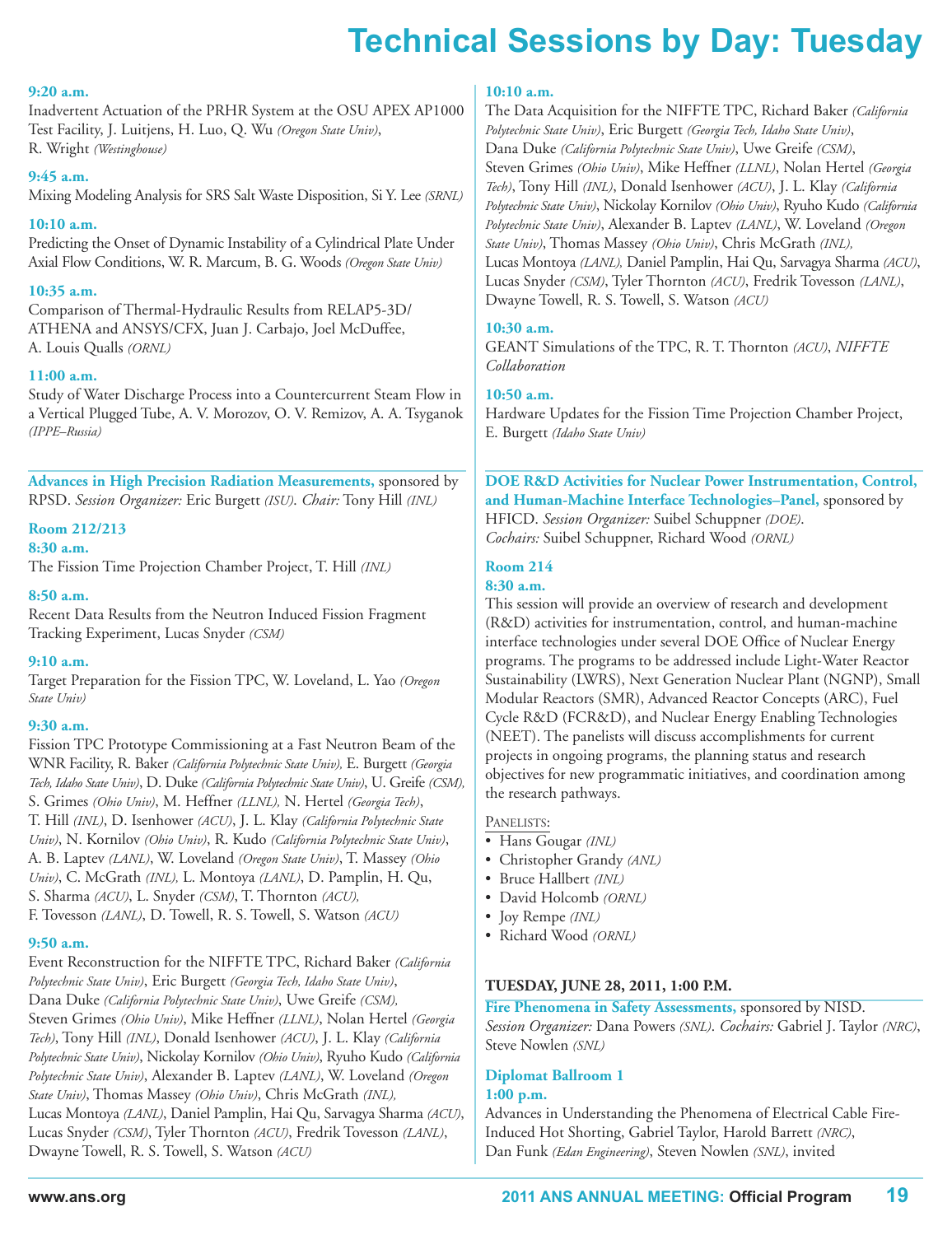#### **1:25 p.m.**

Understanding the Fire Hazards of Grouped Electrical Cables, Kevin McGrattan *(NIST)*, David Stroup *(NRC)*

#### **1:50 p.m.**

Electrical Failure Behavior of Kerite FR Insulated Electrical Cables, Steven Nowlen, Jason Brown *(SNL)*, Gabriel Taylor *(NRC)*

#### **2:15 p.m.**

High Energy Arcing Faults as Non-negligible Contributor to Nuclear Installation Safety—An International Perspective, Marina Roewekamp *(GRS mbH)*

#### **2:40 p.m.**

Impacts of Fire Smoke and Suppressant on Operators at NPPs, Xiang-Wei Kuang, I-Chuan Lee, Wen-Sheng Hsu, Yuh-Ming Ferng, Bau-Shi Pei *(Natl Tsing Hua Univ)*

#### **3:05 p.m.**

Understanding the Consequences of Liquid Sodium Metal Fires, Tara J. Olivier, John C. Hewson, Steven P. Nowlen *(SNL)*

**Future of the Nuclear Fuel Cycle and Waste Management–Panel,** sponsored by FCWMD. *Session Organizer:* Charles W. Forsberg *(MIT)*. *Chair:* Charles W. Forsberg

# **Diplomat Ballroom 2**

#### **1:00 p.m.**

Since the 1970s, there has been a "standard" vision of the future fuel cycle where LWR spent nuclear fuel is reprocessed and is used to start up sodium-cooled fast reactors. Changing conditions and new technologies have resulted in several major studies (Idaho National Laboratory, MIT, Johns Hopkins, and the European Community) on the future of the nuclear fuel cycle—resulting in some cases with similar and in other cases dissimilar recommendations. The panel leaders in these studies—will present and discuss the basis for their conclusions.

#### PANELISTS:

- Charles Forsberg *(MIT)*
- Sekazi Konze Hingwo *(MIT)*
- Emory Collins *(ORNL)*
- David Hill *(INL)*
- Luc Ven den Dupel *(AREVA)*

#### **Sensitivity and Uncertainty Methodologies in Nuclear**

**Calculations—I,** sponsored by MCD; cosponsored by RPD. *Session Organizer:* Hany S. Abdel *(NCSU)*, Cristian Rabiti *(INL)*. *Chair:* Hany S. Abdel-Khalik *(NCSU)*

### **Diplomat Ballroom 3**

### **1:00 p.m.**

Dimensionality Reduction for Uncertainty Quantification of Nuclear Engineering Models, Oleg Roderick *(ANL)*, Zhu Wang *(Virginia Tech)*, Mihai Anitescu *(ANL)*

#### **1:25 p.m.**

Discrete Event Simulation Modeling for RAMI Analysis for Normal and Upset Plant Operation, J. J. Nutaro, J. C. Schryver, M. J. Haire *(ORNL)*

#### **1:50 p.m.**

Reduced Order Modeling: Tensor-Free Expansion for Nonlinear Features Identification, Hany S. Abdel-Khalik, Jason M. Hite *(NCSU)*

#### **2:15 p.m.**

Gradient-Enhanced Universal Kriging for Uncertainty Propagation in Nuclear Engineering, Brian Lockwood *(Univ of Wyoming)*, Mihai Anitescu *(ANL),* invited

#### **2:40 p.m.**

A Pseudo-Generalized Perturbation Theory Approach for Sensitivity Analysis, Youngsuk Bang, Hany Abdel-Khalik *(NCSU)*

#### **3:05 p.m.**

Propagation of Errors in Nuclide Production and Depletion Calculations, Hayes F. Stripling, Marvin L. Adams *(Texas A&M)*

#### **3:30 p.m.**

Lessons Learned from an Initial VU-Assessed Code Development Effort, R. R. Nourgaliev, T.-N. Dinh, R. A. Nelson *(INL)*

#### **Modeling and Simulation of Nuclear Fuels and Materials,** sponsored by MSTD. *Session Organizer:* Ken Geelhood *(PNNL)*. *Chair:* Heng Ban *(Utah State Univ)*

# **Diplomat Ballroom 4**

### **1:00 p.m.**

Modeling High Temperature Radiation Damage to Optical Fibers, Christian M. Petrie, Thomas E. Blue, Jonathan A. Kulisek *(Ohio State)*

#### **1:25 p.m.**

Strain-Based Continuum Damage Model for Nuclear Fuels, Pallab Barai, Srikanth Allu, Kevin T. Clarno, William K. Cochran, Larry Ott, Sreekanth Pannala, Bobby Philip, Rahul Sampath, Srdjan Simunovic *(ORNL)*, James Banfield *(Univ of Tennessee)*, Gary A. Dilts, Bogdan Mihaila *(LANL)*, Jung Ho Lee, Gokhan Yesilyurt *(ANL)*

#### **1:50 p.m.**

Simulation-Aided Qualification of Thermocouple Data for AGR Experiments, Binh T. Pham, Jeffrey J. Einerson *(INL)*

#### **2:15 p.m.**

Stress Analysis of TRISO Particle Using Modified FEAP, Jianwei Hu, Hashem M. Mourad *(LANL)*, Rizwan-uddin *(Univ of Illinois)*

**2:40 p.m.**

Simulations of Thermal and Oxygen Transport in  $UO<sub>2</sub>$  Fuels, Marius Stan *(ANL)*, Bogdan Mihaila *(LANL)*

#### **3:05 p.m.**

Accelerated Damage Module Thermal Analysis for LIFE System, A. Lafuente, J. F. Latkowski, K. J. Kramer *(LLNL)*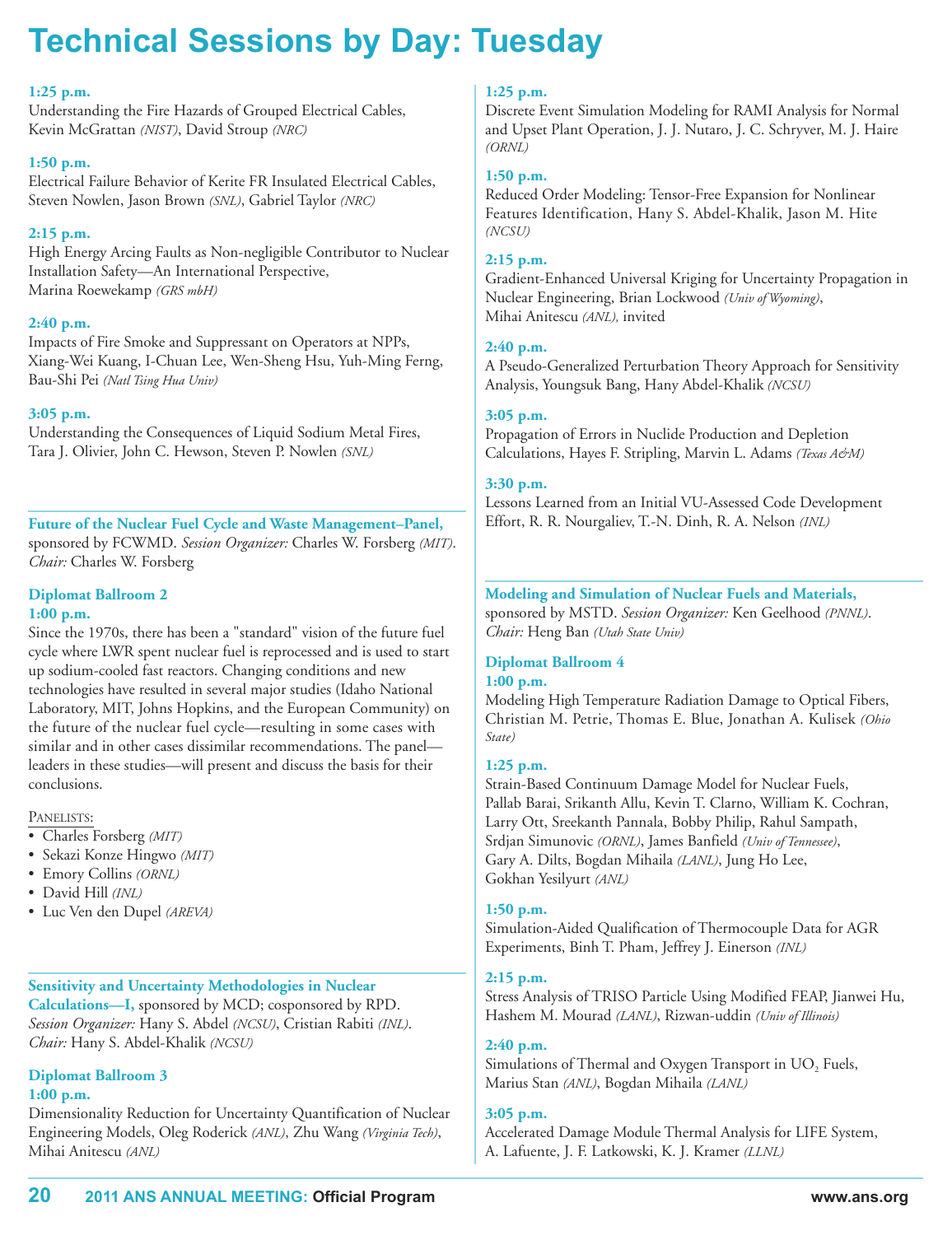#### **Impact of DOE-NEUP to Research Reactors and Nuclear Science**

**Programs,** sponsored by IRD; cosponsored by BMD. *Session Organizer:* Kenan Ünlü *(Penn State Univ)*. *Chair:* Stephen LaMont *(LANL)*

#### **Diplomat Ballroom 5**

#### **1:00 p.m.**

Radiation Science and Engineering Center Upgrades at the Pennsylvania State University, Brenden J. Heidrich, Kenan Ünlü *(Penn State)*

#### **1:25 p.m.**

Development of a Neutron Radiography and Tomography Facility at the Colorado School of Mines, Aaron E. Craft, Jeffrey C. King *(CSM)*

#### **1:50 p.m.**

Improving Neutron Depth Profiling at The Ohio State University Using Multiple Detectors, Padhraic L. Mulligan, Danyal J. Turkoglu, Praneeth Kandlakunta, Lei Cao *(Ohio State)*

#### **2:15 p.m.**

Thermal Neutron Scattering Cross Sections of Sapphire at Cryogenic Temperatures, I. I. Al-Qasir, V. H. Gillette, A. I. Hawari *(NCSU)*

#### **2:40 p.m.**

Ab Initio Structure Evaluation for Solid  $H_2$  and  $D_2$  Neutron Moderators, J. L. Wormald, A. I. Hawari *(NCSU)*

#### **3:05 p.m.**

Toward an Improved Hydrogen Standard, Nikolay Kornilov, Thomas N. Massey, Steven M. Grimes, John E. O'Donnell, Donald Carter *(Ohio Univ)*, Allan D. Carlson *(NIST)*, Robert C. Haight *(LANL)*, Eric Burgett *(Georgia Tech)*, Uwe Greife *(CSM)*, Mike Heffner *(LLNL),* Nolan Hertel *(Georgia Tech),* Tony Hill *(INL)*, Donald Isenhower *(ACU)*, J. L. Klay, Ryuho Kudo *(California Polytechnic State Univ)*, Alexander Laptev *(LANL)*, W. Loveland *(Oregon State Univ)*, Chris McGrath, Nathan Pickle, Hai Qu, Sarvagya Sharma *(ACU)*, Lucas Snyder *(CSM)*, Tyler Thornton *(ACU)*, Fredrik Tovesson *(LANL)*, R. S. Towell, S. Watson *(ACU)*

#### **Advances in Nuclear Reactor Kinetics—I,** sponsored by RPD.

*Session Organizers:* Piero Ravetto *(Politecnico di Torino)*, David Chandler *(UT/ ORNL)*, Akio Yamamoto *(Univ of Nagoya)*, Trent Primm III *(ORNL)*. *Cochairs:* Piero Revetto, David Chandler *(UT/ORNL)*

#### **Regency Ballroom 1**

#### **1:00 p.m.**

Black Rabbit Ejection Studies and COMSOL Kinetics Modeling Development at HFIR, David Chandler, G. Ivan Maldonado *(Univ of Tennessee)*, R. T. Primm III, R. W. Hobbs *(ORNL)*

#### **1:25 p.m.**

Kinetics Models for Safety Studies of Fluid-Fuel Reactors, Dalin Zhang, Andrei Rineiski *(KIT)*, Suizheng Qiu *(Xi'an Jiaotong Univ)*

#### **1:50 p.m.**

Kinetic Aspects of Neutron Noise in Molten Salt Reactors, Imre Pázsit, Anders Jonsson *(Chalmers Univ of Technol)*, invited

#### **2:15 p.m.**

Power and Fuel Temperature Based Adaptive Time Step Control for Prompt-Critical Reactivity Transients, Darren G. Talley *(SNL)*

#### **2:40 p.m.**

Prismatic Core Coupled Transient Benchmark, J. Ortensi, M. A. Pope, G. Strydom, R. S. Sen, M. D. DeHart, H. D. Gougar *(INL*), C. Ellis, A. Baxter *(General Atomics)*, V. Seker, T. J. Downar *(Univ of Michigan)*, K. Vierow *(Texas A&M)*, K. Ivanov *(Penn State)*

#### **3:05 p.m.**

Reactivity Feedbacks of the UCB Breed-and-Burn Reactor, Staffan A. Qvist, Florent Heidet, Ehud Greenspan *(Univ of California, Berkeley)*

#### **3:30 p.m.**

On the Application of Neutron Kinetics Models for a Small LFR Core Transient Analysis, Sara Bortot *(ANL, Politecnico di Milano)*, Gerardo Aliberti *(ANL)*, Antonio Cammi *(Politecnico di Milano)*

### **Reactor Physics Design, Validation, and Operating Experience—I,**

sponsored by RPD. *Session Organizer:* Fausto Franceschini *(Westinghouse)*. *Cochairs:* Temitope Taiwo *(ANL)*, Paolo Ferroni *(Westinghouse)*

#### **Regency Ballroom 2 1:00 p.m.**

Newly Available Reactor Physics Benchmark Data in the March 2011 Edition of the IRPhEP Handbook, John D. Bess, J. Blair Briggs *(INL)*, Jim Gulliford *(OECD/NEA)*

#### **1:25 p.m.**

Securing Operating Data from Passive Safety Tests at the Fast Flux Test Facility, David W. Wootan, Ronald P. Omberg *(PNNL)*, Bruce J. Makenas *(Mission Support Alliance)*, Deborah L. Nielsen, Joseph V. Nelson *(Indian Eyes LLC)*, David L. Polzin *(CH2M Hill)*

#### **1:50 p.m.**

LEU Monolithic Fuel Full-Length Element Experiment K-eff Perturbation in ATR, G. S. Chang, M. N. Neeley *(INL)*

#### **2:15 p.m.**

Justification for an Increase in Authorized Operating Power at HFIR, R. T. Primm III, Germina Ilas *(ORNL)*

#### **2:40 p.m.**

Actual ABWR Core Design Using Loading Pattern Optimization System FINELOAD-3 Minimum Shuffling Option, Akihiro Fukao, Shinji Yoshida, Takashi Yoshii *(TEPCO Systems Corp)*

#### **3:05 p.m.**

Performance Analysis of Discontinuous Penalty Function Based Multi-Objective Simulated Annealing for Multicycle Problems, Tong Kyu Park *(Seoul Natl Univ, FNC Technol Co Ltd)*, Han Gyu Joo, Chang Hyo Kim *(Seoul Natl Univ)*

#### **3:30 p.m.**

Coupling of Boiling Water Reactor Core Loading Pattern Optimization System FINELOAD-3 with MICROBURN-B2, Takashi Yoshii, Akihiro Fukao, Yusuke Kuroda, Suetsugu Jagawa *(TEPCO Systems Corp)*, Ralph Grummer, Florin Curca-Tivig *(AREVA)*

**Data, Analysis, and Operations for Nuclear Criticality Safety—II,** sponsored by NCSD. *Session Organizer:* Larry L. Wetzel *(Babcock & Wilcox-NOG)*. *Chair:* Douglas G. Bowen *(LANL)*

#### **Regency Ballroom 3**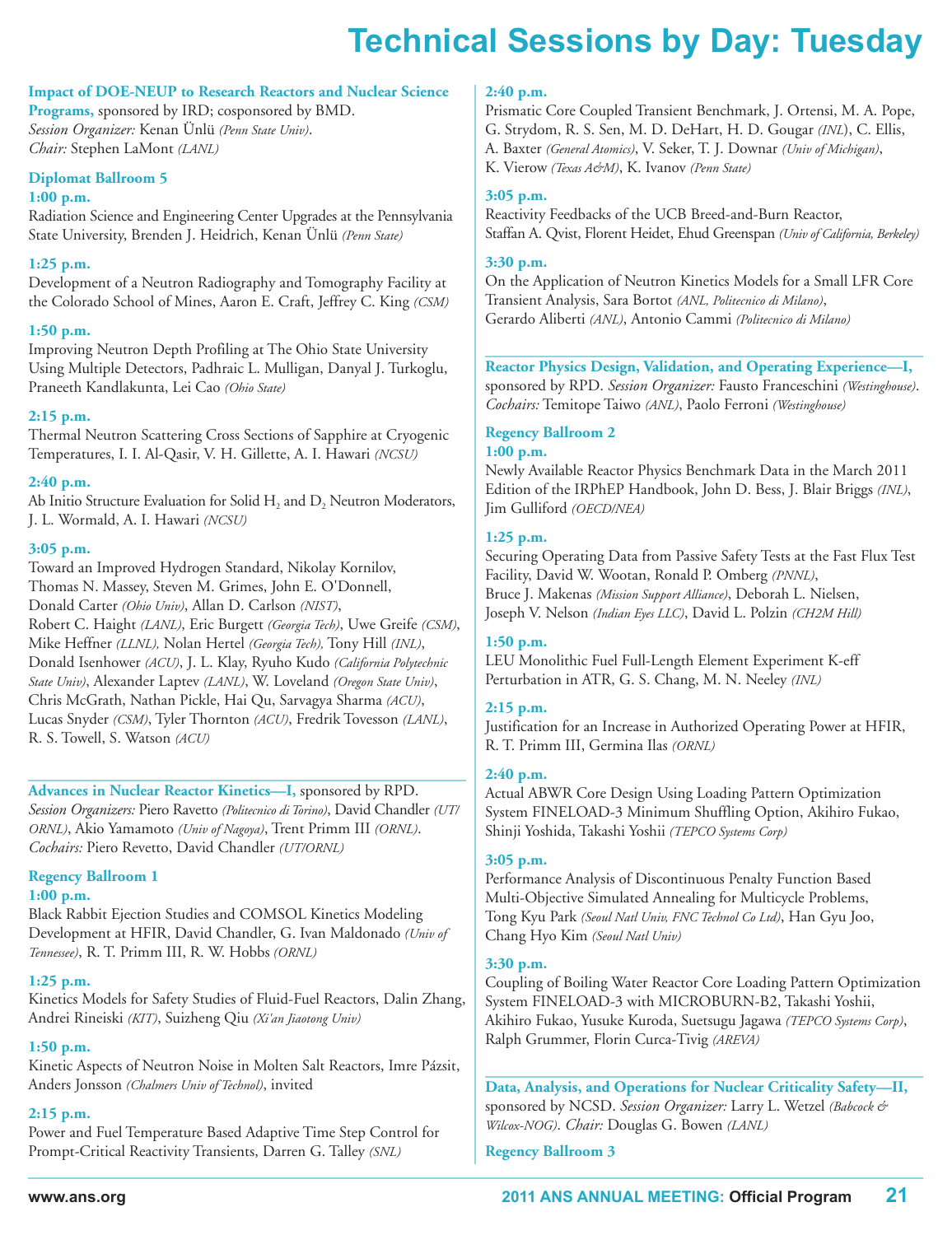#### **1:00 p.m.**

First Results from the Seven Percent Critical Experiment, G. A. Harms, J. T. Ford, A. D. Barber *(SNL)*

#### **1:25 p.m.**

Development of an ENDF Thermal Library for  $SiO<sub>2</sub>$  and Testing of Criticality Effects, J. C. Holmes, I. I. Al-Qasir, A. I. Hawari *(NCSU)*, L. C. Leal *(ORNL)*

#### **1:50 p.m.**

Criticality Benchmark Comparisons for DAGMC, P. J. Snouffer, R. N. Slaybaugh, P. P. H. Wilson *(Univ of Wisconsin, Madison)*

#### **2:15 p.m.**

Statistical Coverage Concerns in a Revised "k-Effective of the World" Problem, Brian C. Kiedrowski, Forrest B. Brown *(LANL)*

#### **2:40 p.m.**

On the Kinetic Behavior of Uncontrolled Supercritical Systems, D. Minnema, J. Abrefah, C. Martin, E. Elliott, Z. Beauvais *(DNFSB)*

## **LWR Sustainability Program R&D Overview–Panel,** sponsored by

OPD. *Session Organizers:* Ronaldo Szilard *(INL)*, Edward (Ted) L. Quinn *(ANS Past President, Technology Resources)*. *Chair:* Ronaldo H. Szilard *(INL)*

#### **Atlantic Ballroom 1 1:00 p.m.**

A follow-on to a session held at the ANS 2010 Winter Meeting, this session will provide the latest update on the overview and status of the LWR Sustainability (LWRS) Program, which is directed by DOE and approved by Congress to support the long-term high reliability and excellent performance of the current fleet of 104 nuclear power plants in the U.S. Major R&D areas include collaborative research focus areas of Nuclear Materials Aging and Degradation, Advanced Instrumentation, Information and Control Systems Technologies, Advanced LWR Nuclear Fuel Design, Risk-Informed Safety Margin Characterization, and Economics and Efficiency Improvement. Panelists from national labs and industry will address the overall program and major focus areas including progress to date, ongoing activities, and major challenges to operation of our reactor fleet beyond 60 years at very high performance levels.

#### PANELISTS:

- Richard Reister *(DOE)*
- Jeremy Busby *(ORNL)*
- Robert Youngsblood *(INL)*
- Mitchell Meyer *(INL)*
- Bruce Hallbert *(INL)*
- Hongbin Zhang *(INL)*

#### **Research by U.S. DOE NEUP-Sponsored Students—III,**

sponsored by ETWDD. *Session Organizer:* Marsha Lambregts *(INL)*. *Cochairs:* Marsha Lambregts, Jenna Payne, Greg Bala *(INL)*

#### **Atlantic Ballroom 2**

#### **1:00 p.m.**

An Integrated Diffusion-Transport Solution for a Simplified HTR Problem, Robert Hayward, Farzad Rahnema, Dingkang Zhang *(Georgia Tech)*

#### **1:20 p.m.**

Development of 4H-SiC Schottky Diode Detector for Nuclear Fuel Reprocessing Applications, Alexandra Zelaski, Timothy R. Garcia, Ashutosh Kumar, Thomas E. Blue, Wolfgang Windl *(Ohio State)*

#### **1:40 p.m.**

COMET-Hex Solution to a 2-D Stylized High Temperature Test Reactor Benchmark, Kevin John Connolly, Farzad Rahnema, Dingkang Zhang *(Georgia Tech)*

#### **2:00 p.m.**

Computational Alpha-Particle Spectroscopy Using TCAD for Pyroprocessing Monitoring, Timothy R. Garcia, Thomas E. Blue, Wolfgang Windl *(Ohio State)*

#### **2:20 p.m.**

Specification for a 1-Dimensional Gas-Cooled Reactor Benchmark Problem for Neutron Transport, Steven Douglass, Farzad Rahnema *(Georgia Tech)*

#### **2:40 p.m.**

Emulation of VHTR Operating Conditions in TRIGA Reactors, Jesse M. Johns, Matthew P. Johnson, Pavel V. Tsvetkov, Shannon M. Bragg-Sitton, Ayodeji B. Alajo *(Texas A&M)*

#### **3:00 p.m.**

3D High-Fidelity VHTR Modeling for Performance Optimization Simulations: Monitoring and Operation, Matthew P. Johnson, Tom G. Lewis III, Pavel Tsvetkov *(Texas A&M)*

#### **3:20 p.m.**

Quasi-Static Validation of the AMP Nuclear Fuel Performance Code, James Banfield *(Univ of Tennessee)*, Srikanth Allu, Pallab Barai, Kevin T. Clarno, William K. Cochran *(ORNL),* Gary A. Dilts *(LANL)*, Jung Ho Lee *(ANL)*, G. Ivan Maldonado *(Univ of Tennessee)*, Bogdan Mihaila *(LANL),* Larry Ott, Sreekanth Pannala, Bobby Philip, Rahul Sampath, Srdjan Simunovic *(ORNL)*, Gokhan Yesilyurt *(ANL)*

#### **3:40 p.m.**

Open Loop Oscillator Technique, Ben Baker, George Imel *(Idaho State Univ)*

**Computational Thermal Hydraulics—I,** sponsored by THD. *Cochairs:* Si Young Lee *(SRNL)*, Eung Soo Kim *(INL)*

#### **Atlantic Ballroom 3**

#### **1:00 p.m.**

On the Modeling of Natural Turbulent Mixing in Wire-Wrapped Rod Bundles, Rui Hu, Thomas H. Fanning *(ANL)*

#### **1:25 p.m.**

Integrated Static and Flow-Through Capsule Assembly for Irradiation Testing, Donna Post Guillen, Brian P. Durtschi *(INL)*, Adam Zabriskie, Heng Ban *(Utah State Univ)*

#### **1:50 p.m.**

SWAAM-MF: More Than a Sodium-Water Reaction Code, Craig Gerardi, Carl Youngdahl, Chris Grandy *(ANL)*

#### **2:15 p.m.**

Sub-Channel Analysis for Fuel Assembly Concept: FAIDUS for Sodium-Cooled Fast Reactor, Yasushi Okano, Hiroyuki Ohshima, Tsutomu Okubo *(JAEA)*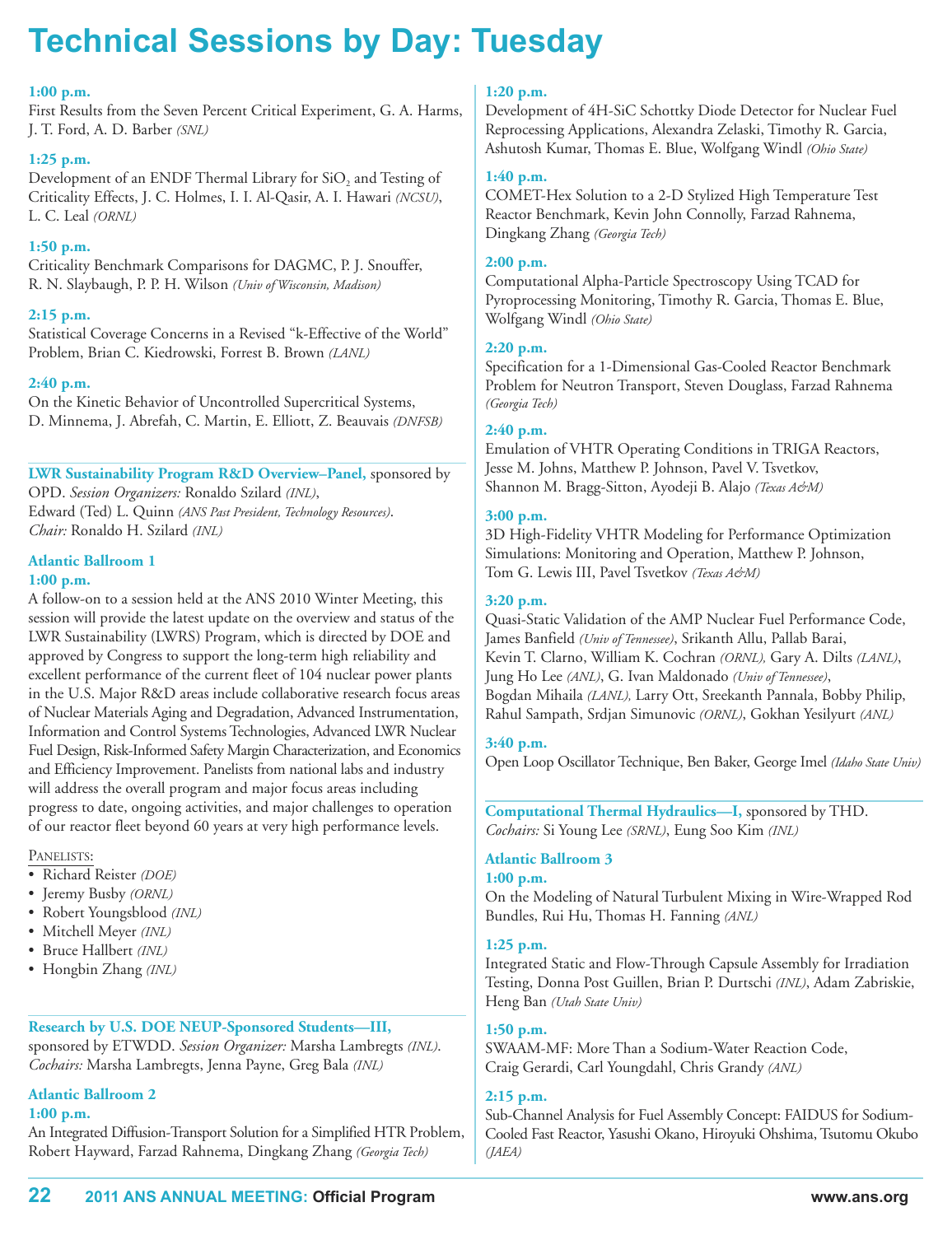# **technical Sessions by Day: tuesday/Wednesday**

#### **2:40 p.m.**

Role of Artificial Turbine in RELAP/SCDAP MOD 4.0, Ashutosh Tiwari, Prabhat Munshi, Ashok Khanna *(IIT-India)*

#### **3:05 p.m.**

Uncertainty Analysis of Large Break LOCA for a Pressurized Heavy Water Reactor, A. K. Trivedi, A. Srivastava, H. G. Lele, P. Munshi, M. S. Kalra *(IIT-India)*

#### **3:30 p.m.**

Numerical Simulations of Helical Coiled Heat Exchanger in HTGR, Wei-Chen Lin, Yuh-Ming Ferng, Ching-Chang Chieng *(Natl Tsing Hua Univ)*

#### **Digital Upgrade Experience Implementing NRC ISG-06–Panel,**

sponsored by HFICD. *Session Organizer:* Edward (Ted) L. Quinn *(ANS Past President, Technology Resources)*. *Cochairs:* Edward (Ted) L. Quinn, Steven Arndt *(NRC)*

### **Room 214**

#### **1:00 p.m.**

This session will be an update session on the current experience with implementing NRC Interim Staff Guidance ISG-06 R1, Licensing Process, issued in January 2011 to address the overall licensing process guidelines and expected submittals for NRC approval of a digital upgrade at a U.S. nuclear plant. Speakers from NRC, EPRI, utility, and vendors involved in implementing this new guidance will address this issue and present experience to date as well as lessons learned and expected activities in the near term.

#### PANELISTS:

- Steve Arndt *(NRC)*
- Ted Quinn *(Technology Resources)*
- Steve Seaman *(Westinghouse)*
- Mike Bailey *(Duke)*
- Clayton Scott *(Invensys)*
- Gregg Clarkson *(Wolf Creek)*

#### **TUESDAY, JUNE 28, 2011, 4:00 P.M.**

**Special Session: The Accident at Fukushima Daiichi—Preliminary Investigations–Panel,** Cosponsored by ESD, NISD, OPD, RPSD, THD.

### **Grand Ballroom**

#### **4:00 p.m.**

This panel session will focus on the latest technical information available on the accident at Fukushima Daiichi. Topics expected to be addressed include the accident sequence, challenges faced by the operating staff, reactor and fuel damage mechanisms, environmental impacts, and emergency response.

#### MODERATOR:

Andrew Kadak *(ANS Past President)*

#### PANELISTS:

- Michael Weber *(U.S. Nuclear Regulatory Commission)*
- Hisashi Ninokata *(Tokyo Institute of Technology)*
- Robert Budnitz *(Lawrence Berkeley National Laboratory)*
- Steven Root *(Southern California Edison, San Onofre Generating Station)*
- Additional speaker to be determined

#### **WEDNESDAY • JUNE 29, 2011**

| 7:30 AM - 5:00 PM  | <b>MEETING REGISTRATION</b>                                                                                                                                                                                                                                                                                                                                                                                                                                                                                                                                                                                                                                                                                                                                                                                                                                                                    |  |  |
|--------------------|------------------------------------------------------------------------------------------------------------------------------------------------------------------------------------------------------------------------------------------------------------------------------------------------------------------------------------------------------------------------------------------------------------------------------------------------------------------------------------------------------------------------------------------------------------------------------------------------------------------------------------------------------------------------------------------------------------------------------------------------------------------------------------------------------------------------------------------------------------------------------------------------|--|--|
| 8:00 AM - 10:00 AM | <b>SPOUSE/GUEST HOSPITALITY</b>                                                                                                                                                                                                                                                                                                                                                                                                                                                                                                                                                                                                                                                                                                                                                                                                                                                                |  |  |
| 8:30 AM - 11:30 AM | <b>2011 ANS ANNUAL MEETING: TECHNICAL SESSIONS</b><br>· Generic Aging Lessons Learned in the NPP License Renewal<br>Process: The Path Forward-Paper/Panel<br>• Used Fuel Component Recycle Advanced Waste Forms and<br>Storage—I<br>• Mathematical Modeling and Computational Methods<br>• Thermal Physical Properties and Measurement Techniques for<br>Nuclear Materials<br>• Proton and Ion Treatment of Cancer<br>· Design and Analysis for Plutonium and Minor Actinides<br>Transmutation—II<br>• Reactor Physics: General—II<br>• Proper Applications of Benchmarking in Criticality Safety<br>• Operations and Power: General-I<br>• Kent Hamlin Memorial Session on Training, Human<br>Performance, and Work Force Development<br>• Thermal Hydraulics of Gas-Cooled Reactors-II<br>· Radiation Protection and Shielding: General<br>• SRS Plutonium Disposition Projects Update-Panel |  |  |
| 1:00 PM - 4:00 PM  | <b>2011 ANS ANNUAL MEETING: TECHNICAL SESSIONS</b><br>· Nuclear Installations Safety: General<br>• Used Fuel Component Recycle Advanced Waste Forms and<br>Storage—II<br>• Computational Methods: General<br>• Novel Instrumentation and Measurement Techniques<br>• Thermal Hydraulics of Small Modular Reactors<br>• Experimental and Computational Two-Phase Flow<br>· Design and Analysis for Plutonium and Minor Actinides<br>Transmutation-III<br>· Reactor Analysis Methods-II<br>• Advances in Small and Medium Sized Reactor Designs<br>• Operations and Power: General-II<br>· Nuclear Communications: Getting It Right-Panel<br>• Key Nuclear Communication Messages–Panel<br>• General Thermal Hydraulics-II<br>• Computational Resources<br>· Standards Symposium-Panel                                                                                                           |  |  |
| 4:00 PM - 4:30 PM  | <b>ANS BUSINESS MEETING</b>                                                                                                                                                                                                                                                                                                                                                                                                                                                                                                                                                                                                                                                                                                                                                                                                                                                                    |  |  |
| 4:30 PM - 6:30 PM  | <b>PUBLIC INFORMATION WORKSHOP</b>                                                                                                                                                                                                                                                                                                                                                                                                                                                                                                                                                                                                                                                                                                                                                                                                                                                             |  |  |
| 7:00 PM - 10:00 PM | <b>EVENING EVENT:</b><br>"Reception and Dinner at the Diplomat Country Club"                                                                                                                                                                                                                                                                                                                                                                                                                                                                                                                                                                                                                                                                                                                                                                                                                   |  |  |

#### **WEDNESDAY, JUNE 29, 2011, 8:30 A.M.**

**Generic Aging Lessons Learned in the NPP License Renewal Process: The Path Forward–Paper/Panel,** sponsored by NISD. *Session Organizer:* Amy Hull *(NRC)*.*Cochairs:* Amy Hull, Gene Carpenter *(NRC)*

#### **Diplomat Ballroom 1**

#### **8:30 a.m.**

NRC License Renewal Guidance Documents—2010 Update, Robert A. Gramm *(NRC)*, invited

#### **8:55 a.m.**

#### PANEL DISCUSSION

Based on the Atomic Energy Act, the NRC issues licenses for commercial power reactors to operate for up to 40 years and allows these licenses to be renewed for up to another 20 years. To date, the NRC has approved license renewal for well over 50% of the 104 reactors in the U.S. originally licensed to operate for 40 years.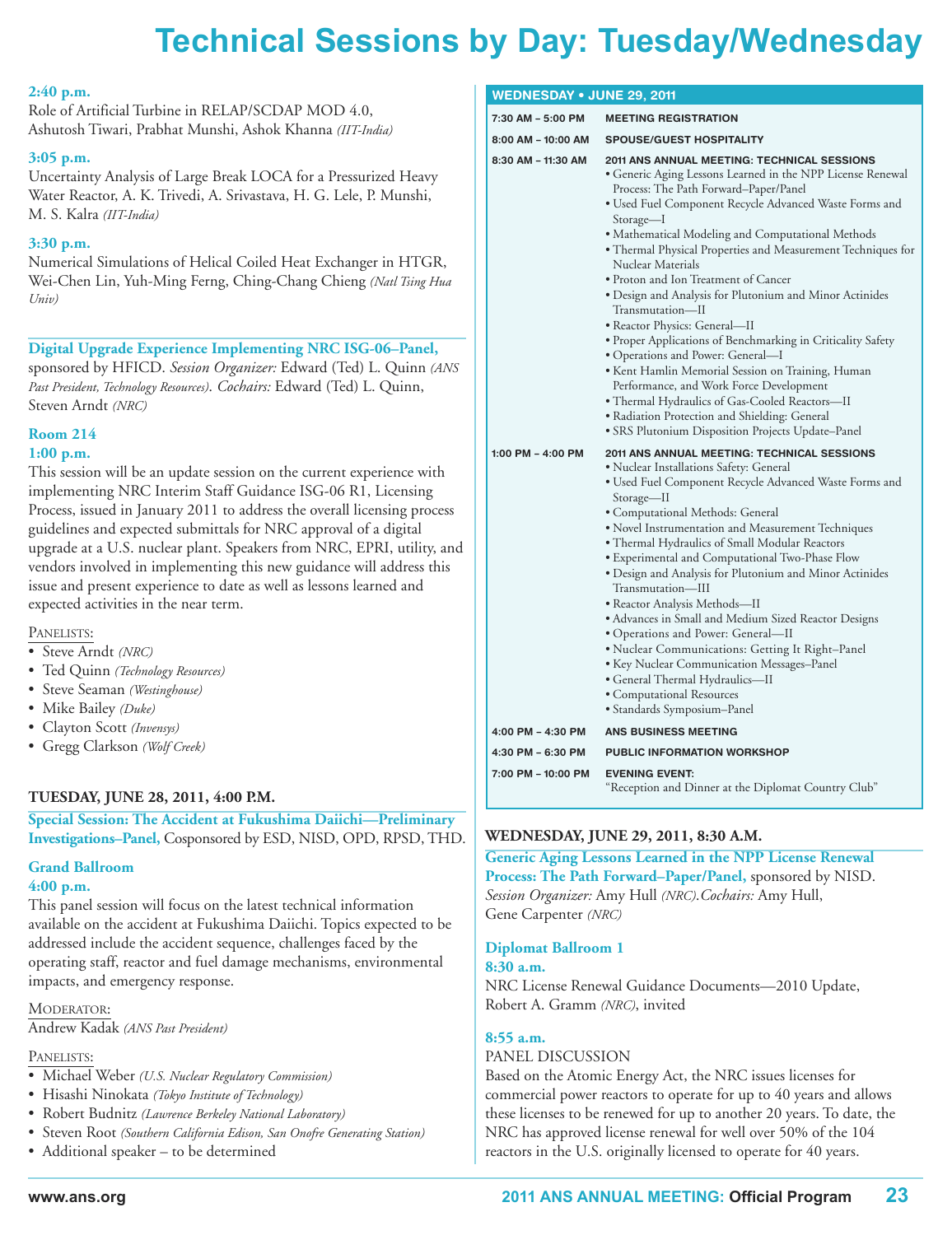There are now about 10 reactors in the first period of extended operation, and there is increasing interest in subsequent license renewal and NPP long-term operation (LTO) beyond 60 years.

One foundation of the license renewal process has been license renewal guidance documents such as the Generic Aging Lessons Learned (GALL) Report (NUREG-1801), the License Renewal Standard Review Plan (NUREG-1800), which completed its second revision in January 2011. The GALL Report evaluates several thousand NPP components, identifies the significant aging effects, and provides an acceptable aging management program for the component. This session will explore advances based on the substantial work that has been conducted over the past decade in license renewal. Additionally, panelists will reflect on pertinent recent highlights including the Second Workshop on U.S. Nuclear Power Plant Life Extension Research and Development. The panel will review the accomplishments to date, discuss ongoing LTO activities, and consider the remaining gaps that need additional attention.

#### PANELISTS:

- Gene Carpenter *(NRC)*
- Allen Hiser *(NRC)*
- Amy Hull *(NRC)*
- Michael Fallin *(CENG)*
- Rich Reister *(DOE)*
- Jeremy Busby *(ORNL)*

**Used Fuel Component Recycle Advanced Waste Forms and Storage—I,** sponsored by FCWMD. *Session Organizer:* Emory D. Collins *(ORNL)*. *Chair:* Emory D. Collins

### **Diplomat Ballroom 2**

#### **8:30 a.m.**

Preliminary Analysis of Thermal and Mechanical Performance of RU Fuel in Candu, Jong Yeob Jung, Joo Hwan Park *(KAERI)*

#### **8:55 a.m.**

Recycle of Zirconium from Used Nuclear Fuel Cladding: A Progress Report, G. D. Del Cul, E. D. Collins *(ORNL)*, D. S. Terekhov, N. V. Emmanuel *(CVMR Corp)*

#### **9:20 a.m.**

Calcine Disposal Development Using Hot Isostatic Pressing, Ken Bateman *(INL)*

#### **9:45 a.m.**

Glass-Ceramic Waste Form Development for Fission Products Waste Streams, Jarrod Crum, Laura Turo *(PNNL),* Anna Kossoy, Ming Tang *(LANL)*

#### **10:10 a.m.**

Immobilizing Fuel Reprocessing Wastes in an Alloy Waste Form, W. L. Ebert *(ANL)*, invited

#### **10:35 a.m.**

Determination of Characteristics of Cermet High-Level Waste Forms, R. T. Jubin, W. S. Aaron, C. Ausmus, E. D. Collins, V. F. De Almeida, G. D. DelCul, J. A. Johnson, R. J. Vedder, S. L. Voit *(ORNL)*

#### **Mathematical Modeling and Computational Methods,**

sponsored by MCD. *Session Organizer:* Patrick Brantley *(LLNL)*. *Chair:* Sandra Dulla *(Politecnico di Torino)*

#### **Diplomat Ballroom 3**

#### **8:30 a.m.**

Implementation of an Analytical Multigroup Diffusion Solution in 1-D Heterogeneous Media, Barry D. Ganapol, Blake Tye *(Univ of Arizona)*, E. Battistini, D. Mostacci *(Univ of Bologna)*

#### **8:55 a.m.**

Comparing Two Opacity Models in Monte Carlo Radiative Heat Transfer: Computational Efficiency and Parallel Load Balancing, M. Cleveland, T. S. Palmer *(Oregon State Univ)*

#### **9:20 a.m.**

Convergence Diagnostics Using Auto-Correlated Linear Regression Model on Cycle-Based Mesh Tally, Bo Shi, Bojan Petrovic *(Georgia Tech)*

#### **9:45 a.m.**

Sliding Mode Observer Based Fault Detection in Nuclear Systems, Günyaz Ablay, Tunc Aldemir *(Ohio State)*

#### **10:10 a.m.**

Clustering Scenarios on Manifolds, Diego Mandelli, Alper Yilmaz, Tunc Aldemir *(Ohio State)*

#### **10:35 a.m.**

Deterministic Neutron Time Correlation Simulation, Philippe P. Humbert *(CEA)*

#### **11:00 a.m.**

Monte Carlo Failure Analysis of Nuclear Graphite Under Different Strain Gradients, Haiyan Li, Alex Fok *(Univ of Minnesota)*

#### **Thermal Physical Properties and Measurement Techniques for Nuclear Materials,** sponsored by MSTD. *Session Organizer:* Ken Geelhood *(PNNL)*.

*Chair:* Jack Henderson *(NETZCH)*

### **Diplomat Ballroom 4**

#### **8:30 a.m.**

Evolution of the Thermophysical Properties of Gadolinia During Sintering, J. B. Henderson *(Netzsch Instruments)*, A. T. Nelson, K. J. McClellan *(LANL)*

#### **8:55 a.m.**

Fission Gas Release and Microstructural Features During Thermal Annealing of Irradiated Fuels, T. Wiss, J.-P. Hiernaut, J.-Y. Colle, H. Thiele, V. V. Rondinella, R. J. M. Konings *(EC/JRC/ITE)*, A. Sasahara, T. Sonoda, S. Kitajima *(CRIEPI)*

#### **9:20 a.m.**

Advanced Microanalytical and Thermophysical Investigations of Irradiated Nuclear Fuel, V. V. Rondinella, D. Staicu, C. T. Walker, S. Bremier, D. Papaioannou, T. Wiss, R. J. M. Konings *(EC/JRC/ ITE)*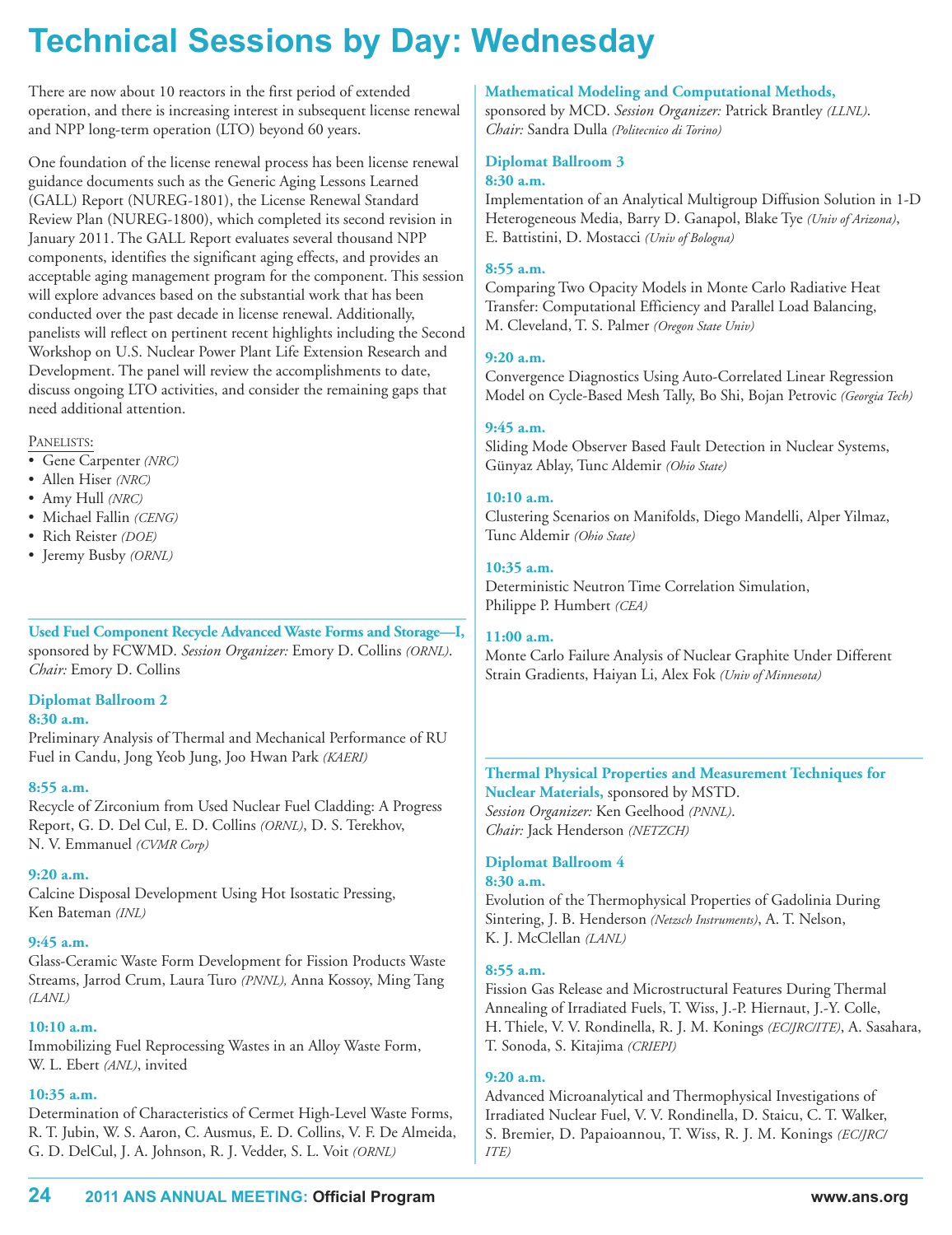#### **9:45 a.m.**

Photothermal Radiometry Measurement of an Ion-Irradiated Sample for Use in Postirradiation Examination, Kyle Horne, Heng Ban *(Utah State Univ)*, Anna Matvienko, Andreas Mandelis *(Univ of Toronto)*

#### **10:10 a.m.**

Finite Element Analysis for the TRISO Fuel Compact Thermal Conductivity Measurement System, Colby Jensen, Changhu Xing, Heng Ban *(Utah State Univ)*, Jeffrey Phillips *(INL)*

#### **10:35 a.m.**

Experimental Error Evaluation of a Thermal Conductivity Measurement System for TRISO Fuel Compact, Changhu Xing, Colby Jensen, Heng Ban *(Utah State Univ)*, Jeffrey Phillips *(INL)*

**Proton and Ion Treatment of Cancer,** sponsored by BMD; cosponsored by CMPWG. *Session Organizer:* Rolf Zeisler *(NIST). Chair:* Wayne Newhauser *(Univ of Texas)*

### **Diplomat Ballroom 5**

#### **8:30 a.m.**

Radiation Protection Calculations for Patients and Staff, Wayne D. Newhauser *(Univ of Texas M D Anderson Cancer Ctr)*, invited

#### **8:55 a.m.**

Computational Phantoms Used for Monte Carlo Organ Dose Assessment, X. George Xu *(RPI)*, invited

#### **9:20 a.m.**

Improved Dosimetric Quantities and Methods for Population-Based Studies of Late Effects, Annelise Giebeler, Rebecca M. Howell, Rui Zhang, Carol J. Etzel, Anita Mahajan, Wayne D. Newhauser *(Univ of Texas M D Anderson Cancer Ctr)*, invited

#### **9:45 a.m.**

Prediction of Neutron Dose Equivalent Source Terms for Radioprotection in Particle Therapy, A. Perez-Andujar, Rui Zhang, Wayne D. Newhauser *(Univ of Texas)*, invited

#### **10:10 a.m.**

Whole Body Dose Reconstructions and Risk Calculations in Proton Therapy, Rui Zhang, Dragan Mirkovic, Wayne D. Newhauser *(Univ of Texas M D Anderson Cancer Ctr)*, invited

#### **10:35 a.m.**

Energy Spectrum Reconstruction for Medical Linac by Analytical Double-Source Model, Gui Li *(CAS)*, Sun Guangyao *(Univ Sci Technol China)*, Huaqing Zheng *(CAS/Univ Sci Technol China/ETRCAR)*, Jia Li *(Univ Sci Technol China/ETRCAR)*, Yican Wu *(CAS/Univ Sci Technol China/ETRCAR)*, FDS Team

#### **11:00 a.m.**

Auto-Modeling of Three-Dimensional Radiation Beam in Accurate/ Advanced Radiotherapy System (ARTS), Jia Li, Yican Wu *(Univ Sci Technol China/CAS)*, Gui Li *(Univ Sci Technol China)*, FDS Team

#### **Design and Analysis for Plutonium and Minor Actinides**

**Transmutation—II,** sponsored by RPD; cosponsored by FCWMD. *Session Organizers:* Mark D. DeHart *(INL)*, Ivan G. Maldonado *(UT)*, Fausto Franceschini *(Westinghouse)*. *Chair:* Moussa Mahgerefteh *(Exelon)*

#### **Regency Ballroom 1 8:30 a.m.**

IAEA Coordinated Research Project: Analyses of Transmutation Performance, Alberto Abánades *(UPM)*, Francisco Alvarez *(CIEMAT)*, Kenji Nishihara *(JAEA)*, Alexander Stanculescu *(IAEA)*, invited

#### **8:55 a.m.**

Fast Neutron-Induced Actinide Fission Measurements Relevant to Transmutation Studies, Fredrik Tovesson, Alexander B. Laptev *(LANL)*, Tony S. Hill *(INL)*

#### **9:20 a.m.**

Parametric Sensitivity/Uncertainty Effects in Performance Domain Evaluations and Design of Advanced Transmutation Systems, Marie Cuvelier, David E. Ames, Pavel V. Tsvetkov *(Texas A&M)*

#### **9:45 a.m.**

Performance-Constrained Reload Pattern Searches for Deep Burn HTR Hexagonal Block Systems, Pavel V. Tsvetkov, Tom G. Lewis III, Sathish K. Lakshmipathy *(Texas A&M)*, Abderrafi M. Ougouag *(INL)*, Francesco Venneri *(Logos Technol)*

#### **10:10 a.m.**

Analysis of Transmutation Systems Using JENDL-4.0, Hiroki Iwamoto, Kenji Nishihara, Takanori Sugawara, Kazufumi Tsujimoto *(JAEA)*

**Reactor Physics: General—II,** sponsored by RPD. *Session Organizer:* Fausto Franceschini *(Westinghouse)*. *Cochairs:* Michael Fensin *(LANL),* Benoit Forget *(MIT)*

#### **Regency Ballroom 2**

#### **8:30 a.m.**

Control and Simulation of the Advanced Nuclear Reactors, Gunyaz Ablay, Tunc Aldemir *(Ohio State)*

#### **8:55 a.m.**

Implementation of a Coarse Mesh Finite Differencing in Cylindrical Geometry in PARCS, Andrew Hummel, Todd S. Palmer *(Oregon State Univ)*

#### **9:20 a.m.**

Application of Empirical Diffusion Coefficients to Two-Dimensional Natural-Uranium CANDU Lattices, Eleodor Nichita, Amin Patel *(Univ of Ontario Inst of Tech)*

#### **9:45 a.m.**

Validation Tests of Whole-Core Transport Code DeCART Against HTTR and VHTRC Experiments, Changho Lee, Won Sik Yang *(ANL)*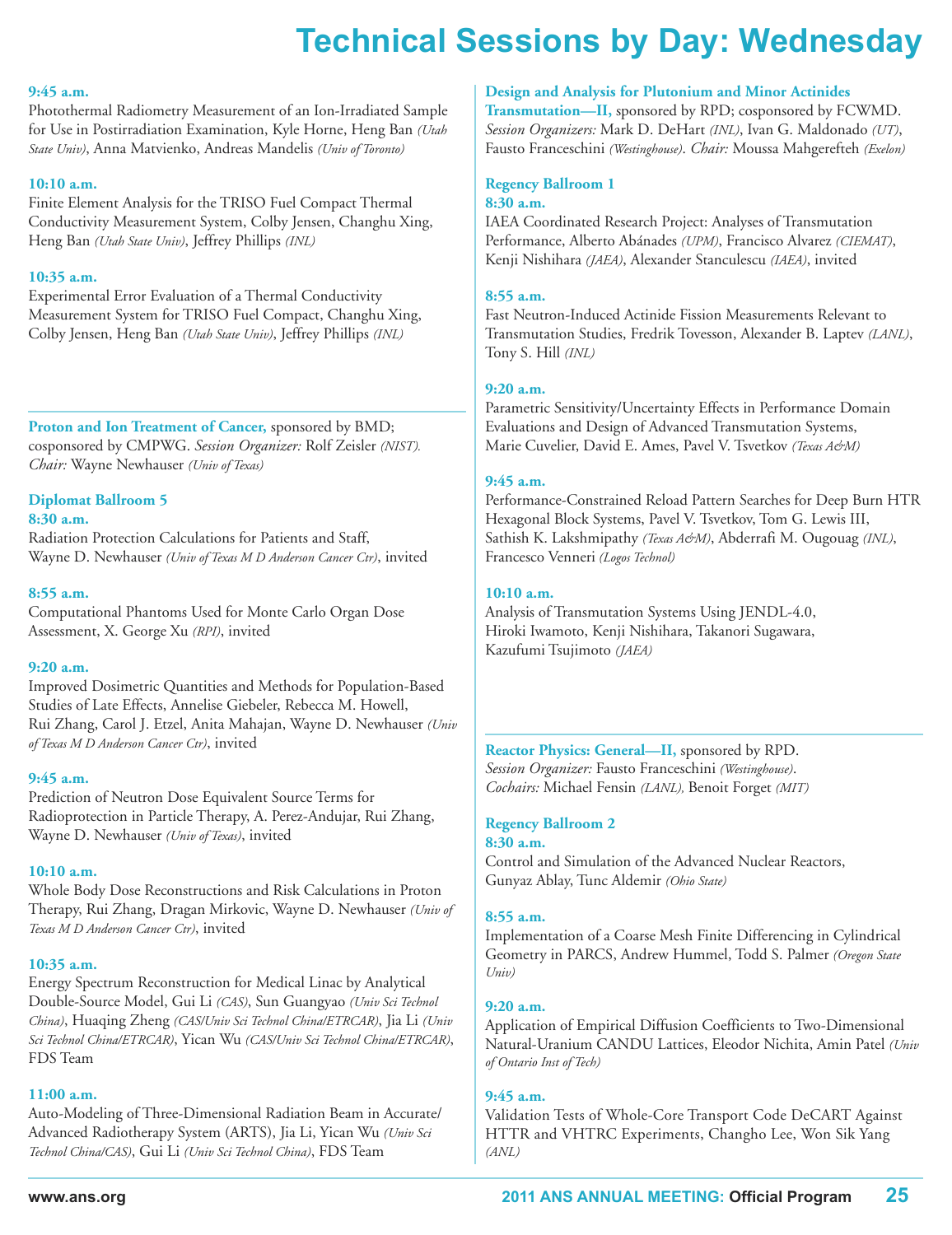#### **10:10 a.m.**

A Method for Computing Fixed-Source Driven Subcritical Multiplication Using Batch Mode in MCNPX, M. L. Fensin *(LANL)*, E. J. Relson *(LANL/Univ of Michigan)*, M. R. James, G. W. McKinney *(LANL)*

#### **10:35 a.m.**

Independent Benchmarking of a Hybrid Monte Carlo Simulation Particle Transport Code, Nathan P. DeLauder, Lawrence W. Townsend *(Univ of Tennessee)*

#### **11:00 a.m.**

A Hybrid Method of Improving Source Convergence Implemented in RMC, Ding She, Zeguang Li, Qi Xu, Kan Wang, Ganglin Yu *(Tsinghua Univ)*

**Proper Applications of Benchmarking in Criticality Safety,** sponsored by NCSD. *Session Organizer:* Jerry Hicks *(DOE Albuquerque)*. *Chair:* Jerry Hicks *(DOE)*

### **Regency Ballroom 3**

#### **8:30 a.m.**

Development of an ICSBEP Benchmark Evaluation, Nearly 20 Years of Experience, J. Blair Briggs, John D. Bess *(INL)*

#### **8:55 a.m.**

Critical and Subcritical Experiment Design Team of the U.S. DOE Nuclear Criticality Safety Program, A. Nichole Ellis, James R. Felty, Lori Scott *(SAIC)*

#### **9:20 a.m.**

Getting Started with Benchmarks—Lessons Learned, Joseph A. Christensen *(DOE)*

#### **9:45 a.m.**

An Expanded Criticality Validation Suite for MCNP, R. D. Mosteller, F. B. Brown, B. C. Kiedrowski *(LANL)*

#### **10:10 a.m.**

Validation of Chlorine with Limited Experimental Data, Larry L. Wetzel *(Babcock & Wilcox, NOG-L)*, William Newmyer *(Nuclear Safety Associates)*

**Operations and Power: General—I,** sponsored by OPD. *Chair:* Belle R. Upadhyaya *(Univ of Tennessee)*

#### **Atlantic Ballroom 1 8:30 a.m.**

Surry Power Station Unit 1 Feedring Replacement Project, S. G. Vines, D. Godwin, P. Phelps *(Dominion Generation)*

#### **8:55 a.m.**

External Laundry Service—An Element of Nuclear Fleet Management, Michael Micklinghoff *(E.ON Kernkraft)*, Manfred Wilke *(Unitech/ENS Nuklear Services)*

#### **9:20 a.m.**

Engineering of Combined Valve Mass Flow Rate for Steam Turbine System, B. Halimi *(Seoul Natl Univ)*, Seung H. Kim *(PHILOSOPHIA)*, Kune Y. Suh *(Seoul Natl Univ)*

#### **9:45 a.m.**

Surry Power Station Unit 1 Baffle Bolt Inspection Project, D. H. Phelps *(Dominion Generation)*

#### **10:10 a.m.**

Design of Robust MPC for Steam Generator Level in NPP, Ahmad Osgouee, Jin Jiang *(Univ of Western Ontario)*

#### **10:35 a.m.**

Adjustment to Liquid Radwaste Source Terms for Anticipated Operational Occurrences, D. W. Wu, S. Jha, P. J. Babel, A. T. Vieira *(Bechtel)*

#### **11:00 a.m.**

Development of a Thermal Differential Based Liquid Level Probe for Level Monitoring and Leak Detection Applications in Radioactive and Hazardous Environments, Reg W. McCulloch *(Delta M Corp)*, Lance T. Brown *(Consultant)*, Mark W. Abbott *(FlowServe Corp)*, Edward L. Quinn *(ANS Past President, Technology Resources)*

#### **Kent Hamlin Memorial Session on Training, Human Performance, and Work Force Development,** sponsored by ETWDD. *Session Organizer:* John S. Bennion *(GE-Hitachi Nuclear)*. *Chair:* Richard Holman *(INL)*

## **Atlantic Ballroom 2**

### **8:30 a.m.**

Development of a Communication Quality and Error Analysis Method for Nuclear Power Plant Operation, In-Seok Jang *(KAIST/Khalifa Univ)*, Seung-Min Lee *(KAIST)*, Poong-Hyun Seong *(KAIST/Khalifa Univ)*

#### **8:55 a.m.**

Leveraging Plant Operations to Maximize Internal Communications, Safety, Strategy, and Change, Martin Marquardt, Kevin R. Smith *(Tosan Inc)*

#### **9:20 a.m.**

Enhancing Nuclear Safety While Facilitating Workforce Transition, Martin Marquardt *(Tosan Inc)*

#### **9:45 a.m.**

Nuclear Education and Research Vertical Enhancement Model for Workforce Development, Stephen U. Egarievwe, Matthew E. Edwards, V. Trent Montgomery *(Alabama A&M)*

#### **10:10 a.m.**

Enhanced Body-Motion Control for Training and Education Using Virtual 3-D Models of NPPs, Imran Jabeer Haddish, Rizwan-uddin *(Univ of Illinois)*

#### **10:35 a.m.**

The Need for Next Generation of Radiochemists in the USA, Patricia Paviet-Hartmann *(INL)*, Mansour Akbarzadeh *(URS Safety Management Solutions LLC)*, Steven Bakhtiar *(INL)*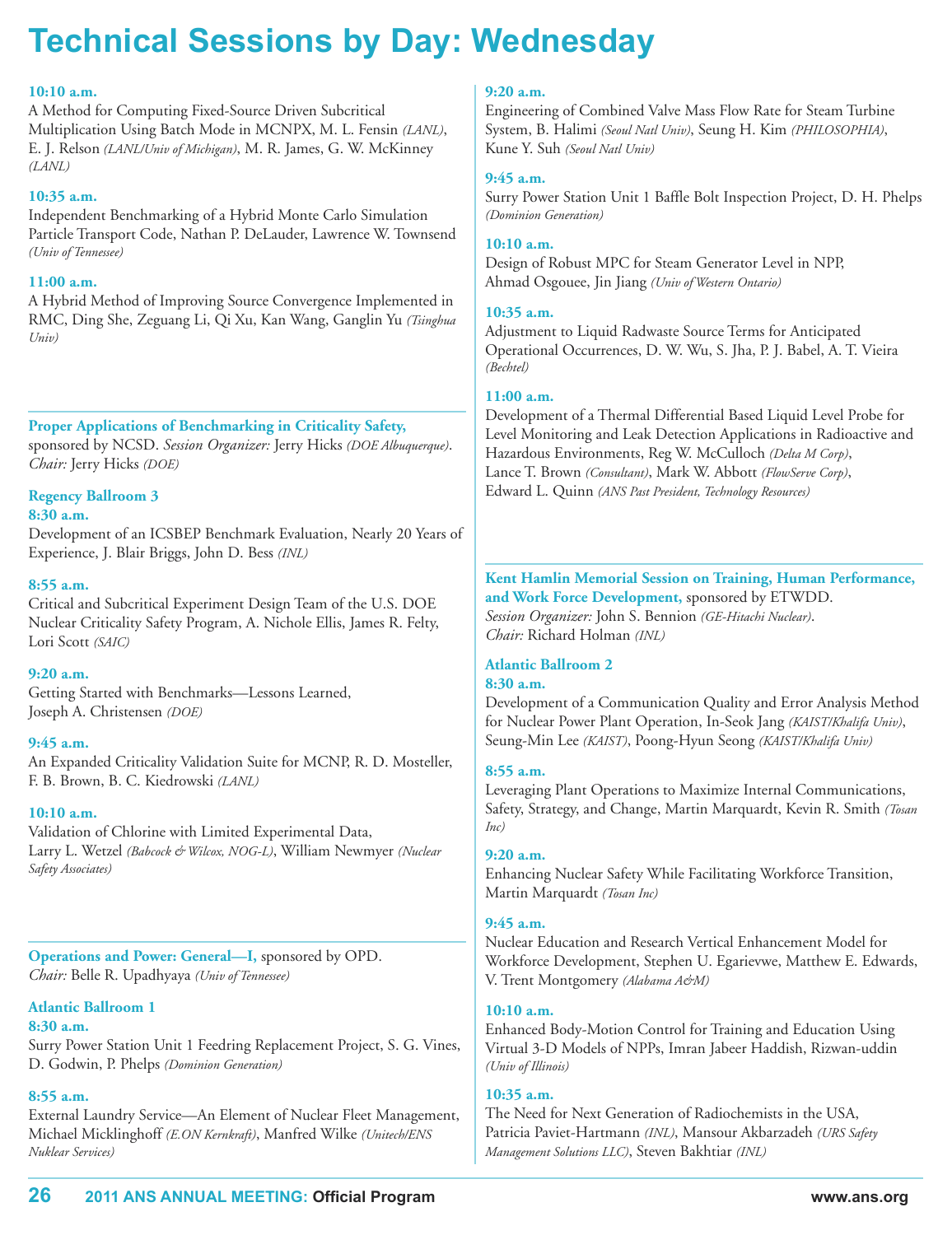#### **11:00 a.m.**

Rapid Peer Education of a Computational Nuclear Engineering Skill Suite, Kathryn D. Huff, Anthony M. Scopatz, Nicholas D. Preston, Paul P. H. Wilson *(Univ of Wisconsin, Madison)*

**Thermal Hydraulics of Gas-Cooled Reactors—II,** sponsored by THD. *Cochairs:* Piyush Sabharwall *(INL)*, Jin Yan *(Westinghouse)*

#### **Atlantic Ballroom 3**

#### **8:30 a.m.**

Thermal-Hydraulic Performance Tests of PCHE Using Mixture-Gas for HTGRs, In Hun Kim, Hee Cheon No *(KAIST)*

#### **8:55 a.m.**

Heat Transfer Coefficient in a Pebble Bed Reactor, Rahman S. Abdulmohsin, Neven Y. Ali, Muthanna H. Al-Dahhan *(Missouri Univ Sci Technol)*

#### **9:20 a.m.**

Axial Gas Dispersion in a Pebble Bed Reactor: Effect of Pebble Size, Rahman S. Abdulmohsin, Muthanna H. Al-Dahhan *(Missouri Univ Sci Technol)*

#### **9:45 a.m.**

Assessing the Scale-up Methodology Based on Dimensional Analysis for Spouted Beds, Shreekanta Aradhya, Muthanna Al-Dahhan *(Missouri Univ Sci Technol)*

#### **10:10 a.m.**

Carbon Ceramic Experimental Test Apparatus Work to Verify the HTTF Design, Seth R. Cadell, Brian G. Woods *(Oregon State Univ)*

#### **10:35 a.m.**

Evaluation Metrics for Intermediate Heat Exchangers for Next Generation Nuclear Reactors, Piyush Sabharwall, Eung Soo Kim, Nolan Anderson *(INL)*

#### **11:00 a.m.**

Development of Figure of Merits (FOMs) for Intermediate Coolant Characterization and Selection, Eung Soo Kim, Piyush Sabharwall, Nolan Anderson *(INL)*

**Radiation Protection and Shielding: General,** sponsored by RPSD. *Session Organizer:* Charlotta Sanders *(Westinghouse Electric)*. *Chair:* Richard Amato *(Consultant)*

#### **Room 212/213**

#### **8:30 a.m.**

Photon Attenuation in Non-Leaded Glovebox Gloves, S. Landsberger, J. Hashem, B. Phathanapirom, J. Williams *(Univ of Texas, Austin)*, M. Cournoyer *(LANL)*

#### **8:55 a.m.**

Characterization of Neutron Detectors for DHS Applications, Martin R. Williamson *(Y-12 NSC)*, Matthew Urffer, L. F. Miller *(Univ of Tennessee)*

#### **9:20 a.m.**

Human Lung Cancer Risks from Radon: Evidence of Influence from Bystander and Adaptive Response Effects on Radon Case-Control Studies—A Microdose Analysis, Bobby E. Leonard *(Int Acad Hi-Tech Svc)*, Richard E. Thompson *(Johns Hopkins Bloomberg School of Public Health)*

#### **9:45 a.m.**

Recent Updates to Radiation Organ Dose Estimation Tool PIMAL, Hatice Akkurt, Dorothea Wiarda, Keith Eckerman *(ORNL)*

#### **10:10 a.m.**

Neutronic Analyses for the IVVS/GDC System in ITER, A. Serikov, U. Fischer, D. Leichtle *(KIT)*

**SRS Plutonium Disposition Projects Update–Panel**, sponsored by FCWMD. *Session Organizer:* Carl Mazzola *(Shaw Group)*

### **Room 214**

#### **8:30 a.m.**

The construction of the Mixed Oxide Fuel Fabrication Facility (MFFF) and the Waste Solidification Building (WSB) at the Savannah River Site (SRS) is rapidly approaching the halfway point with schedule and budget goals being met. Recent programmatic changes associated with Pit Disassembly Conversion Facility (PDCF) location and the new irradiation services vendor are presently being addressed in NEPA space. The programmatic complexity of these comprehensive projects poses large integration challenges, requiring complex decisions to ensure that cost-effective solutions are reached. This session provides an update to these important nonproliferation projects and discusses how emerging issues have been addressed and effectively resolved.

#### PANELISTS:

- Eric Chassard *(Shaw AREVA MOX Services)*
- Richard Clark *(Shaw AREVA MOX Services)*
- Clay Ramsey *(NNSA-Savannah River)*
- Scott Cannon *(NNSA-Savannah River)*
- Tom Cantey *(NNSA-Savannah River)*

#### **WEDNESDAY, JUNE 29, 2011, 1:00 P.M.**

**Nuclear Installations Safety: General,** sponsored by NISD. *Session Organizer:* Herbert Massie *(DNFSB)*. *Chair:* Amy Hull *(NRC)*

#### **Diplomat Ballroom 1 1:00 p.m.**

Characteristic Evaluation of Ultrasonic Sodium Thermometer in System Startup Test of Monju, Kyoichi Okusa, Makoto Muranaka, Masutake Sotsu, Kouichi Kimura *(JAEA)*

#### **1:25 p.m.**

Historical Perspectives and Insights on ACRS Review of PWR Sump Performance, Hossein P. Nourbakhsh *(NRC)*, Sanjoy Banerjee *(CUNY Energy Inst)*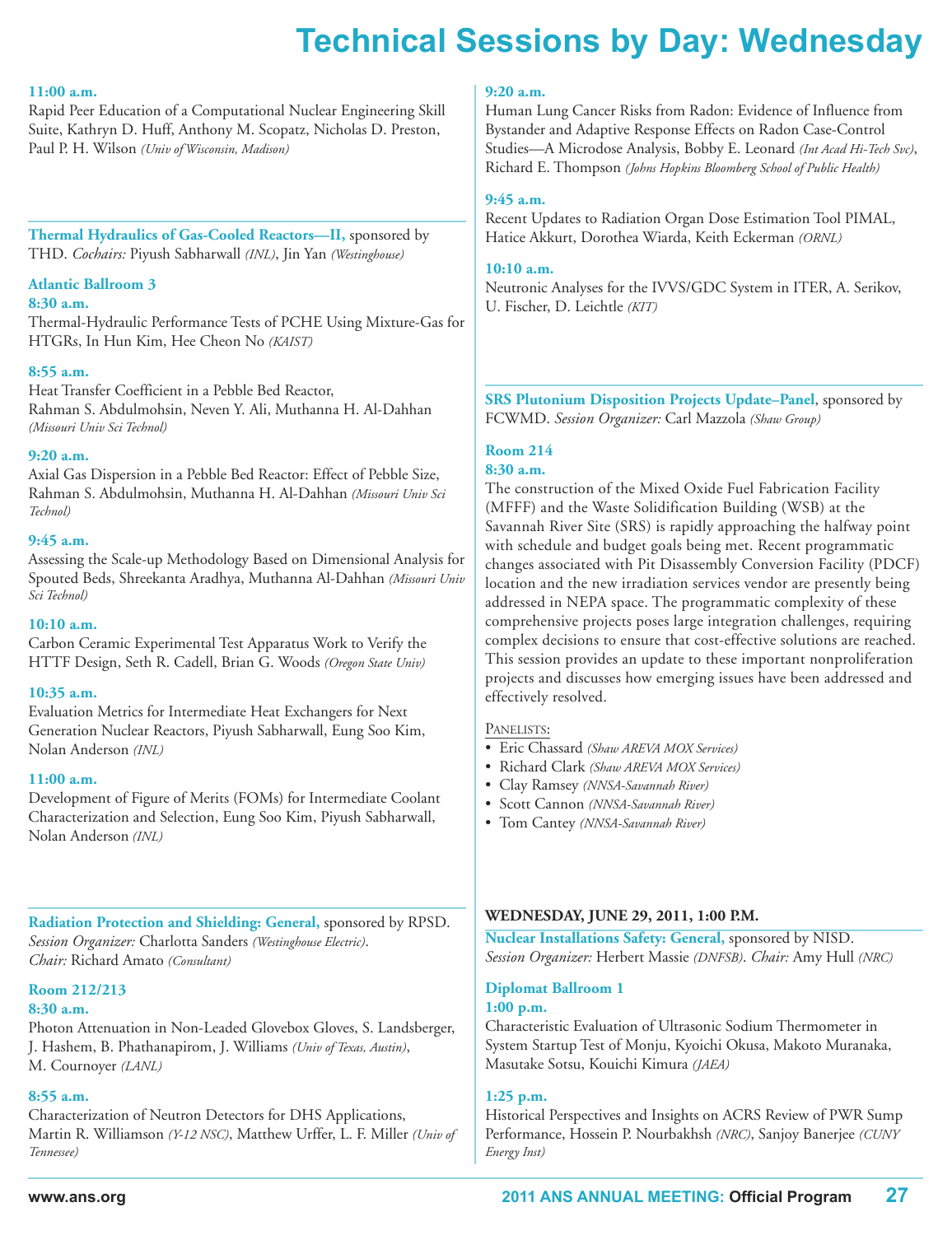#### **1:50 p.m.**

Aqueous Homogeneous Reactor Stability, David K. Hayes, Robert H. Kimpland, Travis J. Grove *(LANL)*

**Used Fuel Component Recycle Advanced Waste Forms and Storage—II,** sponsored by FCWMD. *Session Organizer:* G. D. Del Cul *(ORNL)*. *Chair:* G. D. Del Cul

### **Diplomat Ballroom 2**

#### **1:00 p.m.**

Iodine Capture in Silver-Loaded Zeolites and Metal Organic Frameworks and Storage in Novel Low Temperature GCM Waste Forms, James L. Krumhansl, Tina M. Nenoff, Dorina Sava, Terry Garino, David Rademacher *(SNL)*, Karena W. Chapman, Peter J. Chupas *(ANL)*

#### **1:25 p.m.**

Vitrification of IFR Electrorefiner Salt Wastes, Darryl D. Siemer *(INL, retired)*, Mary Lou Dunzik-Gougar *(Idaho State Univ)*

#### **1:50 p.m.**

Development of Radionuclide Inventory Evaluation Program for Disposal Facility, Jong Kuk Lee, Sang Chul Lee, Yoon Hee Lee, Sung Yeop Kim, Kun Jai Lee *(KAIST)*, Min Chul Song, Seung-Young Joung *(KINS)*

#### **2:15 p.m.**

Fort St. Vrain Independent Spent Fuel Storage Installation License Renewal, Gregory G. Hall *(CH2M-WG Idaho)*

**Computational Methods: General,** sponsored by MCD. *Session Organizer:* Patrick Brantley *(LLNL)*. Chair: Barry Ganapol *(Univ of Arizona)*

#### **Diplomat Ballroom 3**

#### **1:00 p.m.**

Solution of Navier-Stokes Equations Using Modified Nodal Integral Method on a Graphics Card, Kai Huang, Rizwan-uddin *(Univ of Illinois)*

#### **1:25 p.m.**

Modeling of Interactions Between Liquid Coolant and Pebble Flow in Advanced High Temperature Reactors, Yanheng Li, Wei Ji *(RPI)*

#### **1:50 p.m.**

Mesh Generation Methods for Deterministic Radiation Transport Codes, Damien Moule, Paul Wilson *(Univ of Wisconsin, Madison)*

#### **2:15 p.m.**

Enhanced Geometry Capabilities for DAGMC, Brandon M. Smith, Paul P. H. Wilson *(Univ of Wisconsin, Madison)*, Timothy J. Tautges *(ANL)*

#### **2:40 p.m.**

High Fidelity Transport in Complex Geometry Using Logical Combinatorics in TopAct, Steven J. Manson *(Raytheon)*

#### **Novel Instrumentation and Measurement Techniques,**

sponsored by MSTD. *Session Organizer*: Ken Geelhood *(PNNL)*. *Chair:* Vincenzo Rondinella *(ITE)*

### **Diplomat Ballroom 4**

#### **1:00 p.m.**

Measurement of Magnetic Properties of Ferromagnetic Tubes for Heat Exchangers, Evgueni Todorov, Steve Levesque, Nathan Ames *(EWI)*, Kenji Krzywosz *(EPRI)*

#### **1:25 p.m.**

Thermal Durability Measurements of Graphite Using Millimeter-Waves, Paul P. Woskov *(MIT)*, S. K. Sundaram *(Alfred Univ)*

#### **1:50 p.m.**

Design and Characterization of a Neutron Detector for the Confinement Vessel Disposition Project, Sy Stange, Louise Evans, Katherine C. Frame, Douglas R. Mayo, William J. Crooks *(LANL)*

#### **2:15 p.m.**

Development of a Neutron Depth Profiling Facility for Characterizing Advanced Reactor Materials, Danyal J. Turkoglu, Praneeth Kandlakunta, Padhraic L. Mulligan, Lei Cao *(Ohio State)*, Jinsuo Zhang *(LANL)*, Byun Thak Sang *(ORNL)*, R. Greg Downing *(NIST)*

#### **2:40 p.m.**

Characterization of High Quality Layered AlSb for Gamma Ray Radiation Detection, Erin Husher, Adam Hecht, Ganesh Balakrishnan *(Univ of New Mexico)*

#### **3:05 p.m.**

An Optical Fiber-Based Photothermal Reflectance Measurement System for Thermal Properties, Benjamin H. Timmins, Heng Ban *(Utah State Univ)*

#### **3:30 p.m.**

Initial Testing of a High-Temperature Low-Activation Furnace, David Hawn, Bryan Blake, Chris Petrie, Thomas E. Blue *(Ohio State)*

**Thermal Hydraulics of Small Modular Reactors,** sponsored by THD. *Cochairs:* Jose Reyes, Jr. *(Oregon State Univ)*, Hisashi Ninokata *(Tokyo Inst of Technol)*

#### **Diplomat Ballroom 5**

#### **1:00 p.m.**

RELAP5-3D Modeling of MASLWR Facility During ADS Blowdown Transient, C. Jordan Bowser, Brian G. Woods *(Oregon State Univ)*

#### **1:20 p.m.**

A Modular Design of a Direct Reactor Auxiliary Cooling System for AHTRs, X. Wang, Q. Lv, X. Sun, R. N. Christensen, T. E. Blue *(Ohio State)*, G. Yoder, D. Wilson *(ORNL)*, P. Sabharwall *(INL)*

#### **1:40 p.m.**

Thermal-Hydraulic Analysis of the REX-10 Test Facility Using RETRAN-03/INT, Soo-Been Yum, Yeon-Gun Lee, Jong-Won Kim, Goon-Cherl Park *(Seoul Natl Univ)*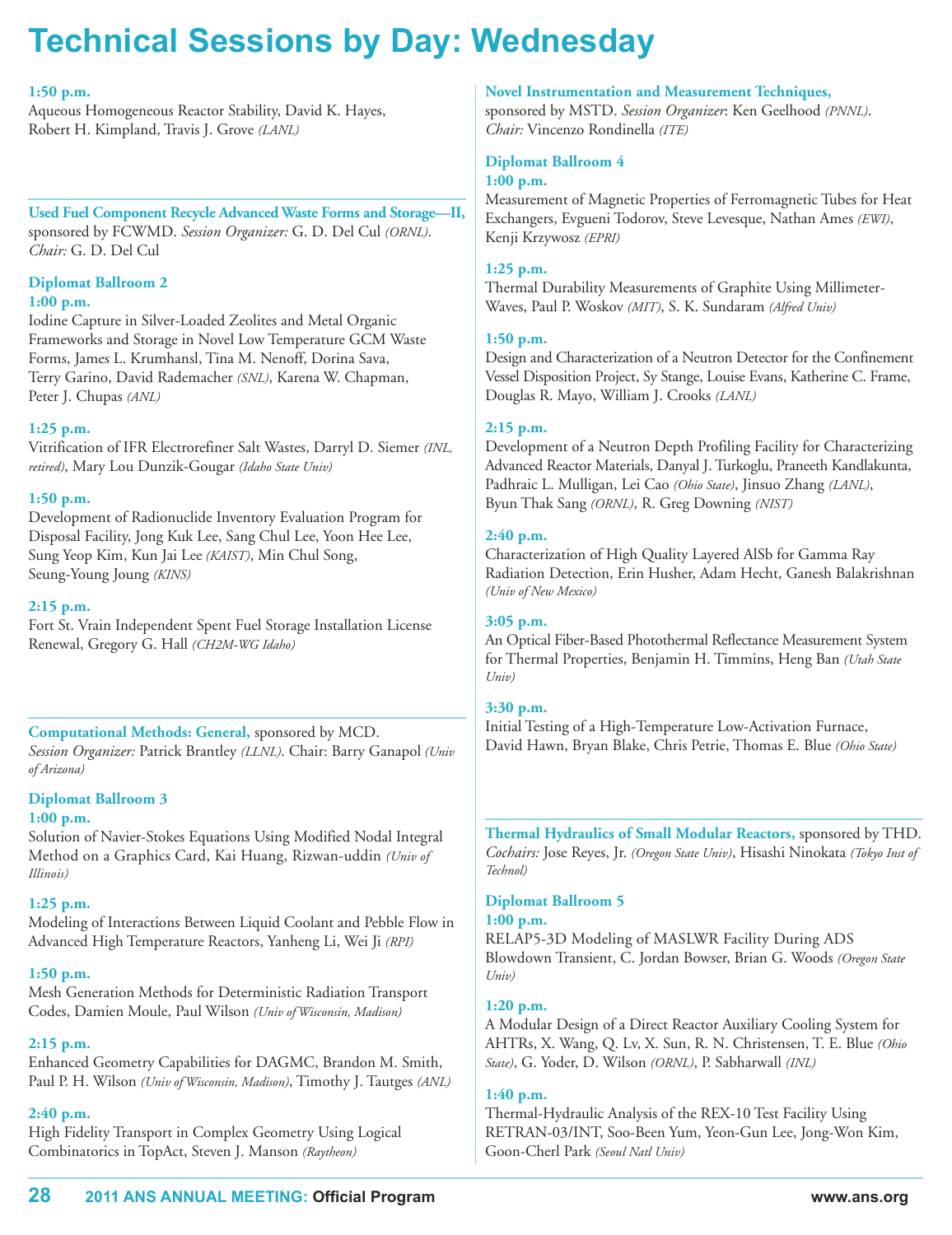#### **2:00 p.m.**

Thermal-Hydraulic Analysis of REX-10 Under SBLOCA Condition, Sung Won Lim *(KAERI)*, Yeon Gun Lee *(Seoul Natl Univ)*, Young Jong Chung *(KAERI)*

#### **Experimental and Computational Two-Phase Flow,**

sponsored by THD. *Cochairs:* Hisashi Ninokata *(Tokyo Inst of Technol)*, Jose Reyes, Jr. *(Oregon State Univ)*

#### **2:25 p.m.**

Experimental Investigation of Air-Water Two-Phase Flow in Combinatorial Channels, Mohan Yadav, Seungjin Kim *(Penn State)*

#### **2:45 p.m.**

Predictions of Bubbly Flow in Combinatorial Channels with TRACE Using the Interfacial Area Transport Equation, Seungjin Kim, Justin D. Talley, Ted Worosz, John Mahaffy *(Penn State)*, Stephen M. Bajorek, Kirk Tien *(NRC)*

#### **3:05 p.m.**

On the Modeling of Gas/Liquid Flows Using DNS, Igor A. Bolotnov *(NCSU)*, Michael Z. Podowski *(RPI)*

#### **3:25 p.m.**

Velocity Measurements in Gas-Liquid Two-Phase Slug and Churn-Turbulent Flows, Xinquan Zhou, Xiaodong Sun *(Ohio State)*

#### **3:45 p.m.**

Void Fraction Measurement Using Entropy Maximization Approach, Mayank Goswami, Anupam Saxena, Prabhat Munshi *(IIT-India)*

*NOTE: This session will immediately follow the preceding session, which will begin at 1:00 p.m.*

#### **Design and Analysis for Plutonium and Minor Actinides**

**Transmutation—III,** sponsored by RPD; cosponsored by FCWMD. *Session Organizer:* Mark D. DeHart *(INL)*, Ivan G. Maldonado *(UT),* Fausto Franceschini *(Westinghouse)*. *Cochairs:* Eugene Shwageraus *(MIT)*, Ivan Maldonado *(Univ of Tennessee)*

### **Regency Ballroom 1**

**1:00 p.m.**

Analysis of Sustainable Long-Term Fuel Cycle Scenarios, Francisco Álvarez-Velarde, Francisco Martín-Fuertes, Sara Pérez-Martín, Iván Merino, Enrique M. González-Romero *(CIEMAT)*

#### **1:25 p.m.**

Actinides Transmutation in a Hybrid LIFE, Massimiliano Fratoni, Kevin J. Kramer, Jeffery F. Latkowski *(LLNL),* Jeffrey J. Powers, Jeffrey E. Seifried *(LLNL/Univ of California, Berkeley)*

#### **1:50 p.m.**

Efficiency Comparison of Minor Actinide Burning: ADS vs. LFR, Carlo Artioli, Giacomo Grasso, Carlo Petrovich, Federico Rocchi *(ENEA)*

#### **2:15 p.m.**

Fuel Cycle Analysis of the SABR Fusion Fission Hybrid Burner Reactor, C. M. Sommer, W. M. Stacey, B. Petrovic *(Georgia Tech)*

#### **2:40 p.m.**

The Conceptual Design of ADS in CIAE, Haihong Xia, Zhixiang Zhao *(CIAE)*, invited

#### **3:05 p.m.**

The Subcritical Reactor-Burners for Minor Actinides Transmutation, Leonid Ponomarev *(Kurchatov Inst)*

#### **3:30 p.m.**

Potential and Possible Strategies of Nuclear Waste Transmutation, W. Gudowski *(ISTC)*, V. Ignatiev *(Kurchatov Inst)*, M. Kormilitsyn *(NIIAR)*, A. Lopatkin *(NIKIET)*, I. Slessarev *(Kurchatov Inst)*, L. Tocheny *(ISTC)*, Y. Titarenko *(ITEP)*

**Reactor Analysis Methods—II,** sponsored by RPD; cosponsored by MCD. *Session Organizer:* Fausto Franceschini *(Westinghouse)*. *Cochairs:* Baocheng Zhang *(Westinghouse)*, Tomasz Kozlowski *(KTH)*

### **Regency Ballroom 2**

**1:00 p.m.**

Zero Power Fast Reactor Deterministic Modeling with Heterogeneous Geometry, M. A. Smith, A. S. Mohamed, C. H. Lee, A. Marin-Lafleche, W. S. Yang *(ANL)*

#### **1:25 p.m.**

Application of the INSTANT-HPS PN Transport Code to the C5G7 Benchmark Problem, Yaqi Wang, Hongbin Zhang, Ronaldo Szilard, Richard Martineau *(INL)*

#### **1:50 p.m.**

PHISICS: A New Reactor Physics Analysis Toolkit, C. Rabiti, Y. Wang, G. Palmiotti, H. Hiruta, J. Cogliati, A. Alfonsi *(INL)*

#### **2:15 p.m.**

Validation of the Burn-up Code EVOLCODE 2.0 with Experimental Data, Francisco Álvarez-Velarde, Enrique M. González-Romero *(CIEMAT)*

#### **2:40 p.m.**

GNF Automation Tools for BWR Lattice Modeling, Walid A. Metwally, Vernon W. Mills *(GNF-Americas*), Tadashi Ikehara *(GNF-Japan)*

#### **3:05 p.m.**

CAD-Based 4-D Neutronics Simulation and Analysis for Nuclear Systems, Yican Wu, Qin Zeng, Pengcheng Long, Liqin Hu, Jia Li, Jun Zou, *(CAS/ Univ Sci Technol China)*

#### **3:30 p.m.**

Development and Applications of MCAM Version 4.8 for Complex Large-Scale Nuclear Devices, Guozhong Wang, Jian Xiong *(Univ Sci Technol China)*, Pengcheng Long, Jun Zou *(Univ Sci Technol China/CAS)*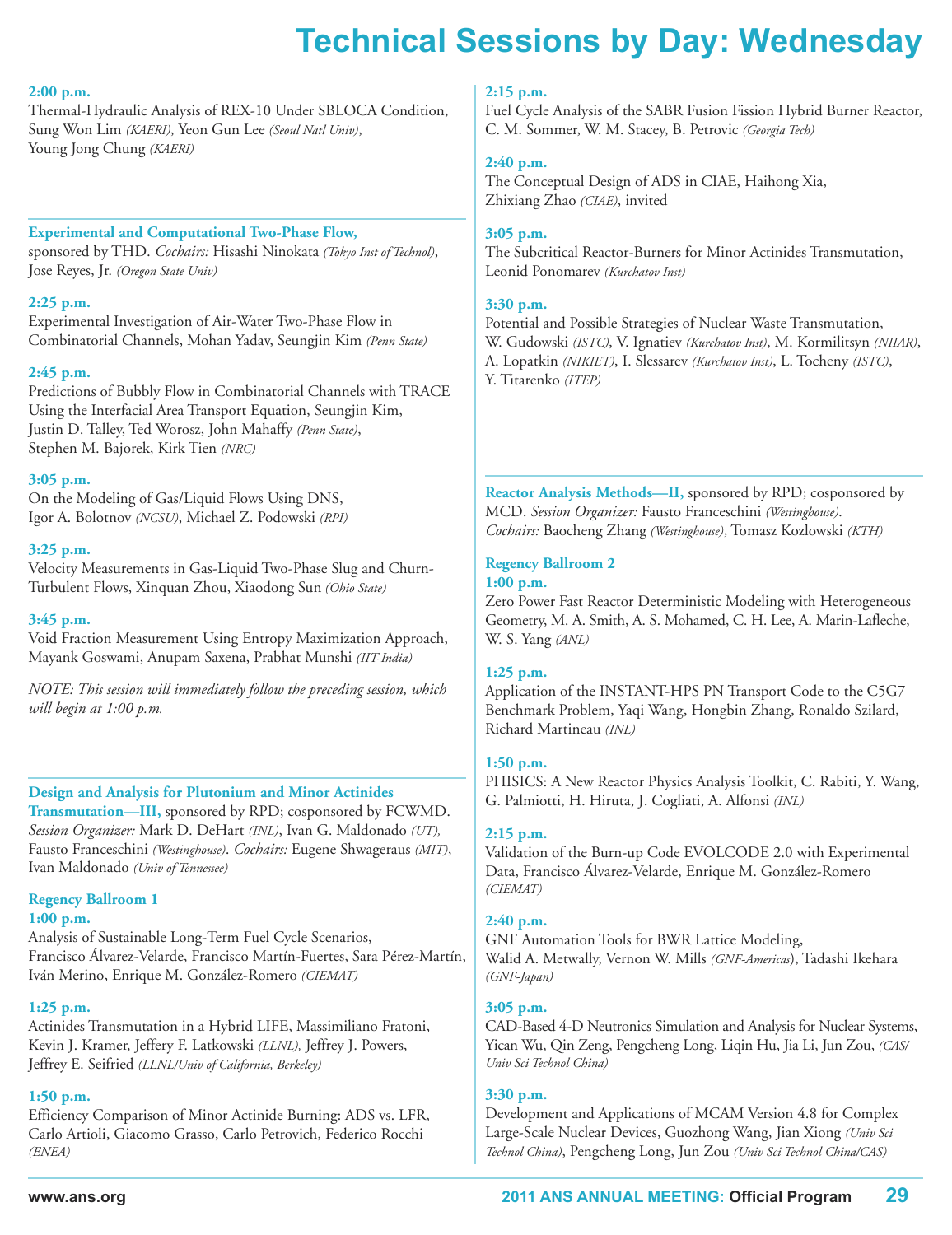#### **Advances in Small and Medium Sized Reactor Designs,**

sponsored by RPD; cosponsored by OPD. *Session Organizers:* Youssef Shatilla *(Masdar Inst of Sci Technol)*, Tom Remick *(SCE)*. *Cochairs:* Youssef Shatilla *(Masdar Inst of Sci Technol),* Pavel Tsvetkov *(Texas A&M)*

#### **Regency Ballroom 3**

#### **1:00 p.m.**

Simplified Neutronic Design Method for Battery Reactor Core, Hyung M. Son *(Seoul Natl Univ)*, Kune Y. Suh *(Seoul Natl Univ/ PHILOSOPHIA)*

#### **1:25 p.m.**

Small Integral Thorium Heavy Water System, Holly R. Trellue, D. V. Rao *(LANL)*

#### **1:50 p.m.**

Design Characteristics of the Energy Multiplier Module (EM<sup>2</sup>), Hangbok Choi, Robert W. Schleicher *(General Atomics)*

#### **2:15 p.m.**

Distributed Sensor Networks for Online 3-D In-Core Monitoring in VHTR Enviroments, Pavel V. Tsvetkov, Shannon M. Bragg-Sitton, Jesse M. Johns, Tom G. Lewis III, Ayodeji B. Alajo, Matthew P. Johnson *(Texas A&M)*

#### **2:40 p.m.**

Technical Considerations and Capabilities of a Near-Term Deployable Traveling Wave Reactor Core, N. Touran, P. Hejzlar, S. Mazurkiewicz, R. Petroski, J. Walter, C. Whitmer *(TerraPower)*

#### **3:05 p.m.**

Regulatory PSA Model for Passive SMART Integral Reactor: Insights and Issues, C. J. Lee, N. C. Cho *(KINS–Korea)*, I. S. Kim *(ISSA Technol)*, Y. S. Lee *(FNC Technol)*

#### **3:30 p.m.**

Non-Nuclear Testing of Space Fission Technologies at NASA MSFC, Michael G. Houts, J. Boise Pearson, Thomas J. Godfroy, *(NASA MSFC)*

**Operations and Power: General—II,** sponsored by OPD. *Chair:* Charles C. McCarthy *(Northrop Grumman Nuclear Energy Corp)*

#### **Atlantic Ballroom 1**

#### **1:00 p.m.**

Calibration of Thermal Cross Correlation-Based Flowmeter Deployable in Nuclear Reactors, Taleb Moazzeni, Jian Ma, Yingtao Jiang *(UNLV)*, William Phoenix *(INL)*

#### **1:25 p.m.**

Thermal Stratification in the RCS Hot Leg Pipes and Its Effects, B. J. Lee, H. C. Jang, Y. J. Choe, S. H. Kim, B. R. Jung, S. J. Baik *(KEPCO)*

#### **1:50 p.m.**

Cable Identification Method for Power Plants, Daisuke Shinma, Setsuo Arita *(Hitachi)*, Minoru Matsuhita, Hiroshi Shoji *(GE-Hitachi Nuclear)*

#### **2:15 p.m.**

A Linear Regression Method Used for Shim Rotation Prediction of the Advanced Test Reactor, Joshua Peterson, Erich Schneider *(Univ of Texas, Austin)*

#### **2:40 p.m.**

Discrete Event Model of a U-Moly Fuel Foil Production Line at Y-12, C. van der Hoeven, E. Schneider *(Univ of Texas, Austin)*

**Nuclear Communications: Getting It Right–Panel,** sponsored by ETWDD. *Session Organizer:* Mimi Holland Limbach *(Potomac Communications Group)*. *Chair:* Mimi Holland Limbach

#### **Atlantic Ballroom 2 1:00 p.m.**

The renewed interest in nuclear energy, nuclear science, and technology in general has many more of us telling the nuclear story than ever before. But what do we say? And how do we tell our story so that people respond to it positively? In this session we will discuss the key elements of developing compelling messages that advance our industry and avoiding communications that inadvertently generate confusion among stakeholders and the public.

#### PANELISTS:

- Teri Ehresman *(INL)*
- Kemal Pasamehmetoglu *(INL)*
- Michael Waldron *(FPL/NextEra Energy Corporation)*

**Key Nuclear Communication Messages–Panel,** sponsored by ETWDD. *Session Organizer:* Teri Ehresman *(INL)*. *Chair:* Teri Ehresman *(INL)*

#### **Atlantic Ballroom 2 2:30 p.m.**

Helping to get the word out about nuclear power continues to be a communications challenge. What is the key information the public needs to know? How do we explain those messages in a manner relevant and meaningful to the public? Communications experts from the industry will share ideas on key nuclear messages and how they help to make the messages understood. Panelists will discuss what works and what doesn't in today's changing world.

#### PANELISTS:

- Ann Bisconti *(Bisconti Research Inc)*
- Kelle Barfield *(Entergy)*
- Cassie Hagan *(AREVA)*
- Mimi Limbach *(Potomac Communications Group Inc)*

*NOTE: This session will immediately follow the preceding session, which will begin at 1:00 p.m.*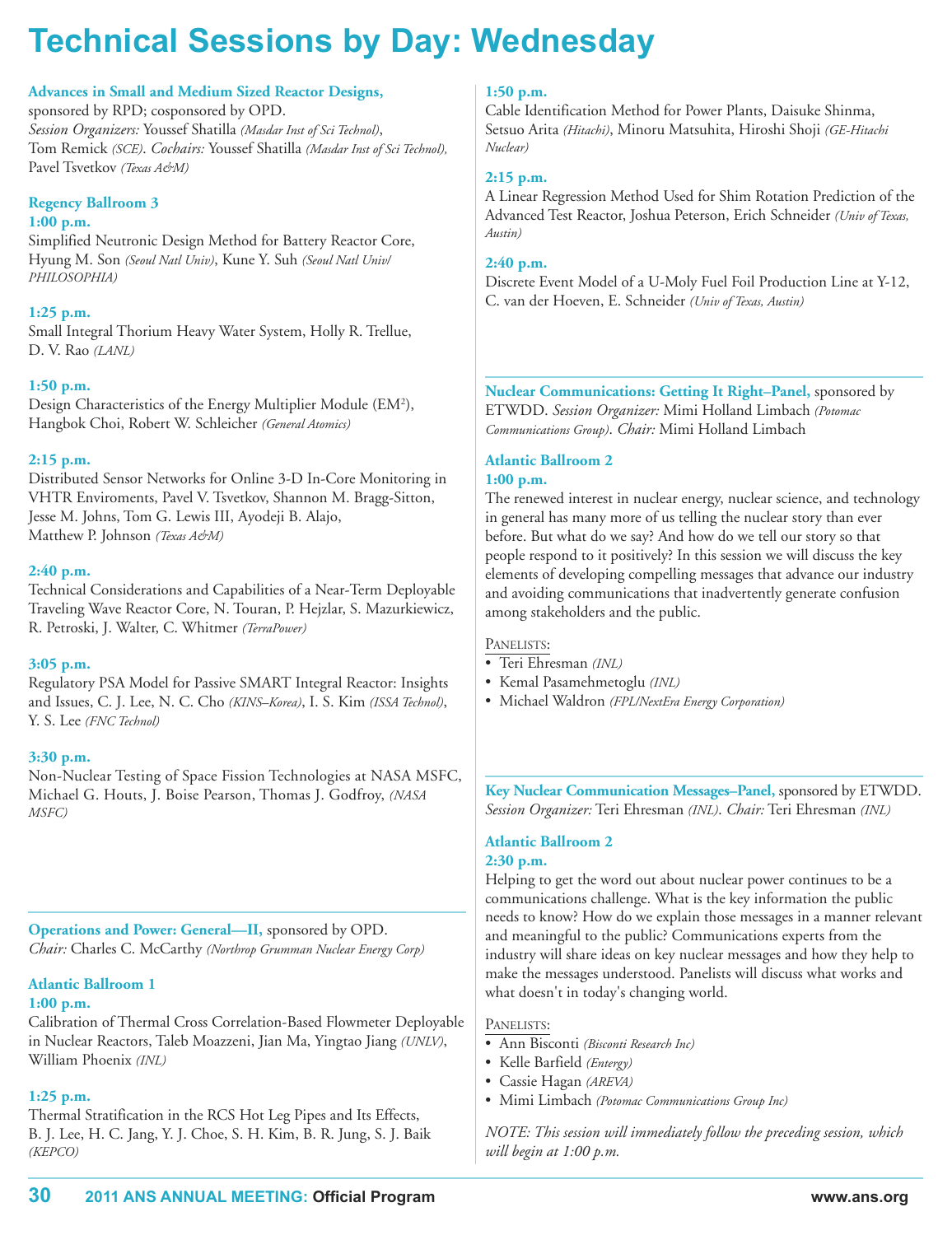# **technical Sessions by Day: Wednesday/thursday**

## **General Thermal Hydraulics—II,** sponsored by THD.

*Chair:* Kurshad Muftuoglu *(GE-Hitachi Nuclear)*

#### **Atlantic Ballroom 3**

#### **1:00 p.m.**

Investigation of Downward-Facing CHF with Water-Based Nanofluids for IVR, G. DeWitt *(MIT)*, R. J. Park *(KAERI)*, J. Buongiorno, T. McKrell, L. W. Hu *(MIT)*

#### **1:20 p.m.**

Critical Heat Flux at Low Pressure Under Natural Convection, Michael Avery, Mark Anderson, Michael Corradini *(Univ of Wisconsin, Madison)*, J. E. Matos, F. E. Dunn, E. E. Feldman *(ANL)*

#### **1:40 p.m.**

An Experimental Study of Flow Boiling Critical Heat Flux Performance with Surface Wettability Concept, Seung-Jun Kim, Barclay G. Jones *(Univ of Illinois)*

#### **2:00 p.m.**

Gamma-Blind Nuclear Particle-Induced Bubble Formation in Tensioned Metastable Fluids, A. Sansone, S. Zielinski, J. A. Webster, J. Lapinskas, R. P. Taleyarkhan *(Purdue Univ)*, R. C. Block *(RPI)*

#### **2:20 p.m.**

Operation of a Supercritical Fluid Compression Loop Using  $CO<sub>2</sub>$ -Based Mixtures, T. Conboy, D. Ames, T. Lewis, S. Wright *(SNL)*

#### **2:40 p.m.**

The Performance Test of the Pilot Annular Linear Induction EM Pump, Hee Reyoung Kim, Young Bum Lee *(KAERI)*

#### **3:00 p.m.**

Fusion Blanket Analysis for LIFE, J. A. DeMuth, M. Havstad, K. J. Kramer, J. F. Latkowski, K. Morris *(LLNL)*

#### **3:20 p.m.**

Regime Transitions in a Fluidized Bed Based on Analyses of Gauge Pressure Fluctuations, Faraj Zaid, Stoyan Nedeltchev, Muthanna Al-Dahhan *(Missouri Univ Sci Tech)*

**Computational Resources,** sponsored by RPSD. *Session Organizer:* John Hendricks *(Consultant)*. *Chair:* Raymond Klann *(ANL)*

#### **Room 212/213**

#### **1:00 p.m.**

MCNP6 Delayed Gamma Benchmark Using Experimental Data, T. Wilcox, M. L. Fensin, E. Pierce, V. Mozin, J. W. Durkee *(LANL)*, A. W. Hunt *(Idaho State),* G. W. McKinney *(LANL)*

#### **1:25 p.m.**

MCNPX NRF Library—Release 4, Alex B. McKinney, Gregg W. McKinney, Denise B. Pelowitz, Brian J. Quiter, Alton Coalter *(LANL)*

#### **1:50 p.m.**

Performance of Hybrid Methods for a Representative Non-Proliferation Source/Detector Problem, Aaron M. Bevill *(Oregon State Univ)*, Erin A. Miller *(PNNL)*, Todd S. Palmer *(Oregon State Univ)*

#### **2:15 p.m.**

Progress of HUMOP: Human Automatic Modeling Program, Mengyun Cheng, Shanqing Huang *(CAS)*, Jia Li, Yican Wu *(CAS/Univ Sci Technol China)*

**Standards Symposium,** sponsored by OPD. *Chair:* Donald J. Spellman *(ORNL)*

#### **Room 214**

#### **1:00 p.m.**

This session will be a discussion of the "package" of ANS standards that most closely supports events at Japan's Fukushima plants to determine which ones may need review, update, or development. With overlapping areas of responsibilities of U.S. nuclear standards developing organizations, there must be coordination to maximize the overall value to the effort. This should be the first of many meetings and organizational venues that should occur as the many lessons learned are cataloged from the events in Japan.

#### PANELISTS:

- N. Prasad Kadambi *(ANSI)*
- Donald J. Spellman *(ORNL)*
- John D. Stevenson *(IAEA)*
- Additional panelist to be determined.

#### **THURSDAY • JUNE 30, 2011**

| $7:30$ AM $- 2:00$ PM | <b>MEETING REGISTRATION</b>                                           |  |
|-----------------------|-----------------------------------------------------------------------|--|
| $8:30$ AM - 11:30 AM  | <b>2011 ANS ANNUAL MEETING: TECHNICAL SESSIONS</b>                    |  |
|                       | • Emerging Issues and Human Factors in Nuclear Facility Safety        |  |
|                       | • Modeling and Simulation in Fuel Cycle Separations and Waste         |  |
|                       | Form Development-I                                                    |  |
|                       | • Physics, Modeling, and Risk Assessment                              |  |
|                       | • Mind the Gap: Mentoring Successes and Challenges-Panel              |  |
|                       | • Advances in Nuclear Reactor Kinetics-II                             |  |
|                       | • Nuclear Data Covariance: Evaluation, Processing, and Application—II |  |
|                       | • Nuclear Criticality Safety Standards-Forum                          |  |
|                       | • Advanced/Gen-IV Reactors                                            |  |
|                       | • Education and Training: General                                     |  |
|                       | • Computational Thermal Hydraulics-II                                 |  |
| 1:00 PM - 4:00 PM     | 2011 ANS ANNUAL MEETING: TECHNICAL SESSIONS                           |  |
|                       | • Monitoring and Regulatory Insights                                  |  |
|                       | • Modeling and Simulation in Fuel Cycle Separations and Waste         |  |
|                       | Form Development-II                                                   |  |
|                       | • Environmental Sciences: General                                     |  |
|                       | • Best Practices in Interdisciplinary Safeguards and                  |  |
|                       | Nonproliferation Education-Papers/Panel                               |  |
|                       | • Design and Analysis for Plutonium and Minor Actinides               |  |
|                       | Transmutation—IV                                                      |  |
|                       | • Reactor Physics Design, Validation, and Operating Experience—II     |  |
|                       | · Sensitivity and Uncertainty Methodologies in Nuclear                |  |
|                       | Calculations—II                                                       |  |

#### **THURSDAY, JUNE 30, 2011, 8:30 A.M.**

**Emerging Issues and Human Factors in Nuclear Facility Safety,** sponsored by NISD. *Session Organizer:* Larry Zull *(DNFSB)*. *Chair:* Herbert Massie *(DNFSB)*

#### **Diplomat Ballroom 1**

#### **8:30 a.m.**

Filtered Containment Venting Improves Safety, Tobias Zieger *(IMI Nuclear)*, Salih Guentay *(Paul Scherrer Inst)*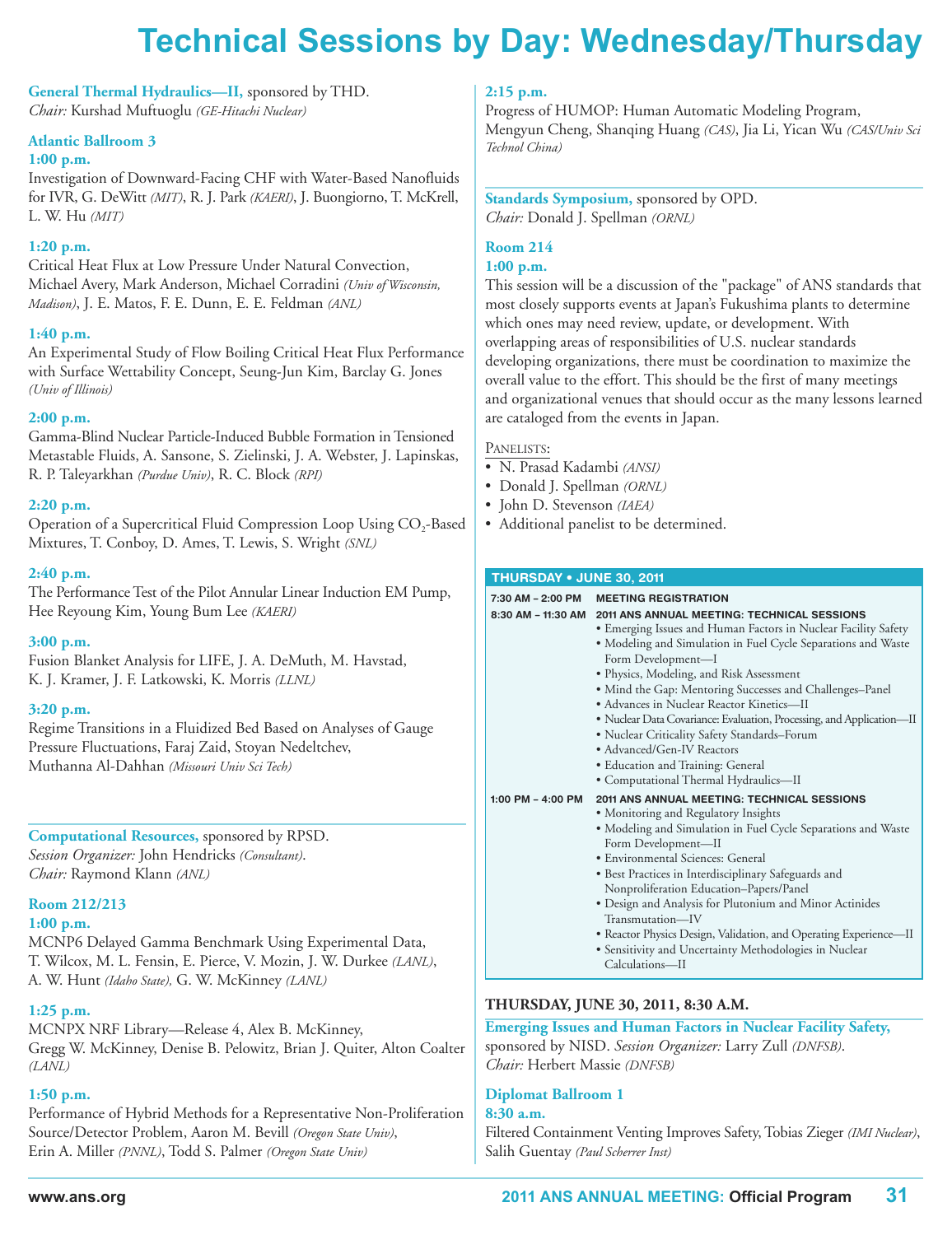#### **8:55 a.m.**

Lessons Learned and Design Improvements on Human Factors Engineering from MCR Survey and Inspections of OPR1000+, Ja-Kyung Kim, Jae-Hyuk Park, Dae-Sik Choi *(KEPCO)*

#### **9:20 a.m.**

Human Factors Engineering Issues for Safety-Related Operator Actions in Digital Instrumentation and Control System of APR1400, Dhong Hoon Lee, Choong Heui Jeong *(KINS)*

#### **9:45 a.m.**

Safety Review Issues on Human Factors Engineering of APR1400 During the Operating License, Dhong Hoon Lee, Choong Heui Jeong *(KINS)*

**Modeling and Simulation in Fuel Cycle Separations and Waste Form Development—I,** sponsored by FCWMD. *Session Organizer:* Jack Law *(INL)*. *Chair:* Jack Law

### **Diplomat Ballroom 3**

#### **8:30 a.m.**

An Overview of the Nuclear Energy Advance Modeling and Simulation (NEAMS) Safeguards and Separations Program, Pratap Sadasivan *(LANL)*, David DePaoli *(ORNL)*

#### **8:55 a.m.**

Current Status of Off-Gas Modeling to Support the NEAMS Program, Veronica J. Rutledge, Daryl Haefner *(Battelle Energy Alliance/INL)*

#### **9:20 a.m.**

Simulation of Head-End Processing of Used Nuclear Fuel, C. Pereira, J. Copple, K. Frey, J. Jerden, J. Krebs *(ANL)*

#### **9:45 a.m.**

Advanced Multi-Fluid Simulations and Experiments of Flow in Liquid-Liquid Contactors, Kent E. Wardle, Candido Pereira *(ANL)*

#### **10:10 a.m.**

Computational Analysis of Flow above the Upper Weir in an Annular Centrifugal Contactor, Akshay Gandhir *(Texas A&M)*, Kent E. Wardle *(ANL)*

#### **10:35 a.m.**

Progress Toward High-Fidelity Simulation of Droplet Dynamics in Contactors, Marianne M. Francois, Neil N. Carlson *(LANL)*, Kevin Liu *(Texas A&M)*

**Physics, Modeling, and Risk Assessment,** sponsored by NISD. *Session Organizer:* Charles R. Martin *(DNFSB)*. *Chair:* Charles R. Martin

#### **Diplomat Ballroom 4 8:30 a.m.**

On Physics Modeling and Components Development in R7 Code, A. Bui, R. R. Nourgaliev, T.-N. Dinh *(INL)*

#### **8:55 a.m.**

Effects on the Core Damage Frequency for the Change of the Common Cause Failure Parameters According to the Testing Strategies, Dae Il Kang, Kil-you Kim, Young Ho Jin *(KAERI)*

#### **9:20 a.m.**

V&V Methodology Comparisons: AIAA G-077(1998), ASME V&V 20 (2009), ASTM E1355-05a(2005), NEA/CSNI/R(2007), and NRC CSAU(1988), S. Peters, L. Tschaepe, B. Zhang, A. Ruggles, D. Icove *(Univ of Tennessee)*

**Mind the Gap: Mentoring Successes and Challenges–Panel,** sponsored by YMG. *Chair:* Gale Hauck *(Westinghouse)*

#### **Diplomat Ballroom 5**

#### **8:30 a.m.**

Most everyone agrees that having a good mentor is a key factor in bridging the gaps in the workplace and moving toward a successful career. But finding and taking advantage of a mentor, or being a good mentor to others, is not an obvious proposition. This session will address successes in mentoring and challenges that are faced, in both formal and informal mentoring programs or in individual mentoring relationships.

#### PANELISTS:

- Kenneth Bailey *(NRC)*
- Ray Gamino *(KAPL)*
- Jeff Morris *(Browns Ferry)*
- Judith Williams *(APS)*

### **Advances in Nuclear Reactor Kinetics—II,** sponsored by RPD.

*Session Organizers:* Piero Ravetto *(Politecnico di Torino)*, David Chandler *(UT/ ORNL)*, Akio Yamamoto *(Univ of Nagoya)*, Trent Primm III *(ORNL)*. *Cochairs:* David Chandler *(UT/ORNL)*, Piero Ravetto *(Politecnico di Torino)*

#### **Regency Ballroom 1**

#### **8:30 a.m.**

A Unified Numerical Algorithm for Space-Dependent Kinetic Equation, Tomohiro Endo, Yuichiro Ban, Akio Yamamoto *(Nagoya Univ)*, invited

#### **8:50 a.m.**

An Integral Response-Based Concept for Solving the Time-Dependent Transport Equation, Justin Pounders, Farzad Rahnema *(Georgia Tech)*, invited

#### **9:10 a.m.**

The Quasi-Static Method for Nuclear Reactor Kinetics: A Review and a Look Ahead, S. Dulla *(Politecnico di Torino)*, E. H. Mund *(Université Libre de Bruxelles)*, P. Ravetto *(Politecnico di Torino)*

#### **9:30 a.m.**

Propagation Phenomena in the Kinetics of Source-Driven Systems with a Continuous Slowing-Down Model, F. Alcaro, S. Dulla, P. Ravetto *(Politecnico di Torino)*, M. Carta *(ENEA, Casaccia)*

#### **9:50 a.m.**

Parallelized Adaptive Time Stepping Using the Step Doubling Method in DeCART, Adam J. Hoffman, Brendan Kochunas, John C. Lee *(Univ of Michigan)*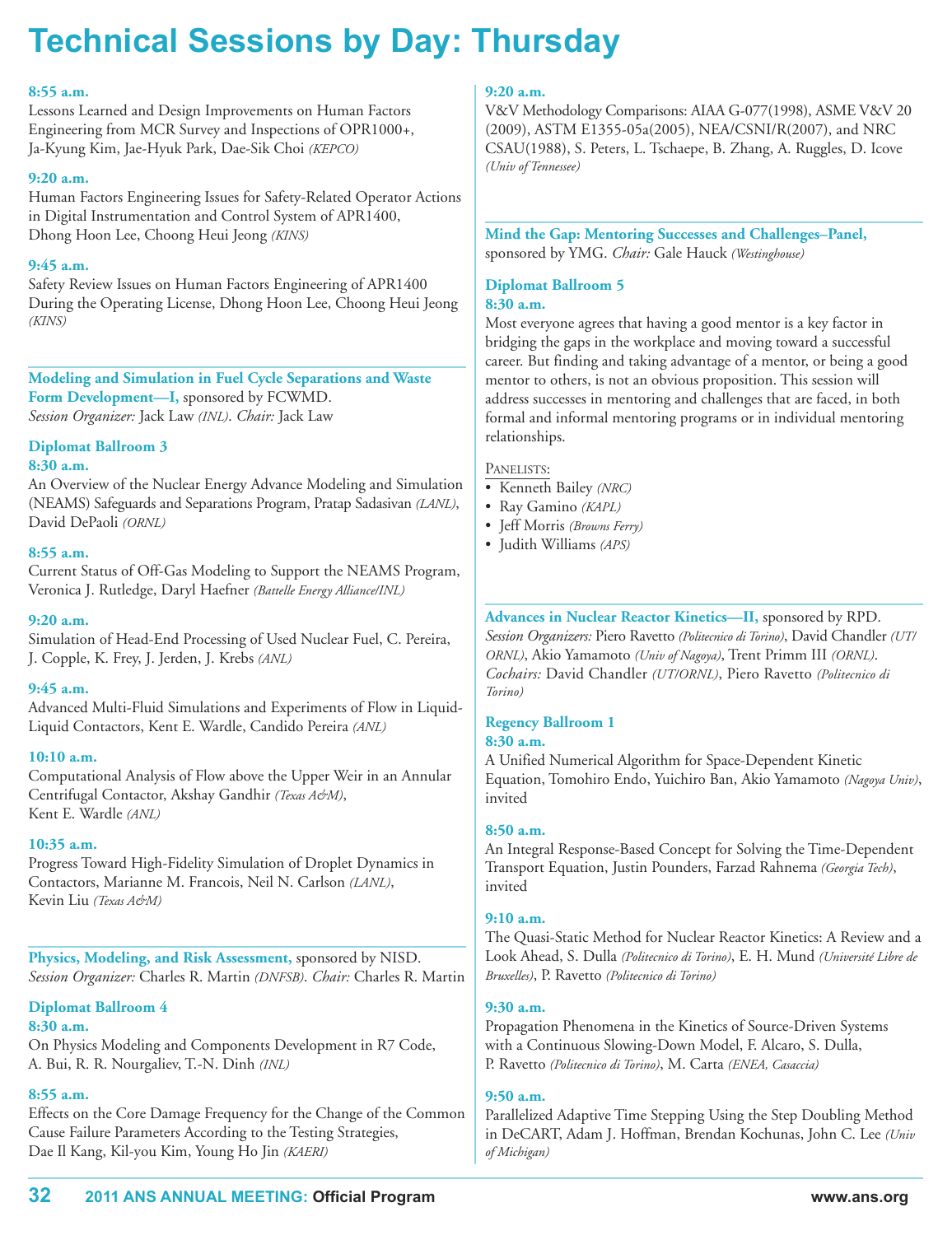#### **10:10 a.m.**

The Time-Dependent 3-D Transport Code TORT-TD: Recent Advances and Applications, A. Seubert *(GRS mbH)*, invited

#### **10:30 a.m.**

Validation of Two-Step Core Kinetics Calculation Using Direct Whole Core Transport Solutions, Mathieu Hursin *(Univ of Michigan)*, Han Gyu Joo *(Seoul Natl Univ)*, Joo Il Yoon *(KNFC)*, Thomas J. Downar *(Univ of Michigan)*, invited

#### **10:50 a.m.**

A Highly Accurate Benchmark for Reactor Point Kinetics with Feedback, Barry D. Ganapol, Paolo Picca *(Univ of Arizona)*, invited

**Nuclear Data Covariance: Evaluation, Processing, and Application—II,** sponsored by RPD; cosponsored by MCD. *Session Organizers:* Luiz C. Leal *(ORNL)*, Gerardo Aliberti *(ANL)*.

*Cochairs:* Gerardo Aliberti *(ANL)*, Albert Kahler III *(LANL)*

#### **Regency Ballroom 2 8:30 a.m.**

Sampling Based Nuclear Data Uncertainty Analysis in Reactor Calculations, L. Gallner, M. Klein, B. Krzykacz-Hausmann, A. Pautz, W. Zwermann, *(GRS mbH)*, invited

#### **8:55 a.m.**

Equivalence of the Adjoint-Weighted Monte Carlo Perturbation Method and the First Order Differential Operator Sampling Method with Fission Source Perturbation, Hyung Jin Shim, Chang Hyo Kim *(Seoul Natl Univ)*, invited

#### **9:20 a.m.**

The SUSD3D Code for Cross-Section Sensitivity and Uncertainty Analysis—Recent Development, Ivan Kodeli *(Jožef Stefan Inst)*, invited

#### **9:45 a.m.**

Fission Spectrum Sensitivity Coefficients for Integral Parameter Uncertainty Estimation, Gerardo Aliberti, Won Sik Yang, Richard D. McKnight *(ANL)*

#### **10:10 a.m.**

Evaluation of Uncertainties for the Prompt Fission Neutron Spectrum and Average Neutron Multiplicity Using the Los Alamos Model, Michael E. Rising *(Univ of New Mexico)*, Patrick Talou *(LANL)*, Anil K. Prinja *(Univ of New Mexico)*

#### **10:35 a.m.**

Self-Shielding Effects for Uncertainty Analysis, M. L. Williams, B. T. Rearden *(ORNL)*

**Nuclear Criticality Safety Standards–Forum,** sponsored by NCSD. *Session Organizer:* Davis Reed *(ORNL)*. *Chair:* Davis Reed

**Regency Ballroom 3 8:30 a.m.** Speakers to be determined. **Advanced /Gen-IV Reactors,** sponsored by OPD. *Chair:* Art Wharton *(Westinghouse)*

#### **Atlantic Ballroom 1**

#### **8:30 a.m.**

Nuclear Tanker Producing Liquid Fuels from Air and Water, John M. Galle-Bishop, Charles W. Forsberg, Michael Driscoll *(MIT)*

#### **8:55 a.m.**

Safety Analysis of VHTRs with MED Desalination Plants, Ho Sik Kim, Hee Cheon No, Hyung Gon Jin *(KAIST)*

#### **9:20 a.m.**

Use of DRACS to Enhance HTGRs Passive Safety and Economy, Haihua Zhao, Hongbin Zhang, Ling Zou *(INL)*

#### **9:45 a.m.**

Experimental Study on Fracture of Oxidized Support Column in VHTR, Byung Ha Park, Hee Cheon No *(KAIST)*

#### **10:10 a.m.**

System Analysis of Molten Salt Reactor Fuel Reprocessing, Jan Uhlír *(NRI)*

#### **10:35 a.m.**

Preliminary Fault Tree Analysis and FMEA of High Efficiency Channel in a CANDU-SCWR, I. Ituen, M. M. Malik, J. Luxat, D. Novog *(McMaster Univ)*

#### **11:00 a.m.**

Reactivity Analysis for TRISO Fuel Particles Containing a Burnable Poison Layer, J. Washington, J. King, Z. Shayer *(CSM)*

**Education and Training: General,** sponsored by ETWDD. S*ession Organizer*: John S. Bennion *(GE-Hitachi Nuclear)*. *Chair:* John S. Bennion

#### **Atlantic Ballroom 2**

#### **8:30 a.m.**

A Nuclear Engineering Master with a National Laboratory as Research Base, R. Chawla *(EPFL)*, J.-M. Cavedon *(Scherrer Inst)*, H.-M. Prasser *(ETHZ)*

#### **8:55 a.m.**

New Ways of Implementing the AGN-201M Training Nuclear Reactor in Nuclear Engineering Curricula, Radek Škoda, Kenneth L. Peddicord, Christopher Crouch *(Texas A&M)*

#### **9:20 a.m.**

Subcritical Assembly at Missouri University of Science and Technology, L. P. Tucker, S. Usman *(Missouri Univ Sci Technol)*

#### **9:45 a.m.**

Undergraduate Research Opportunities in Neutron Activation Analysis for Local, Regional, and International Students, S. Landsberger,

- T. Tipping *(Univ of Texas, Austin)*, D. Tamalis *(Florida Memorial Univ)*,
- J. Jones *(Huston-Tillotson Univ)*, S. Alexander *(Southwestern Univ)*,
- G. Ban *(École Supérieure Nationale d'Ingénieurs de Caen)*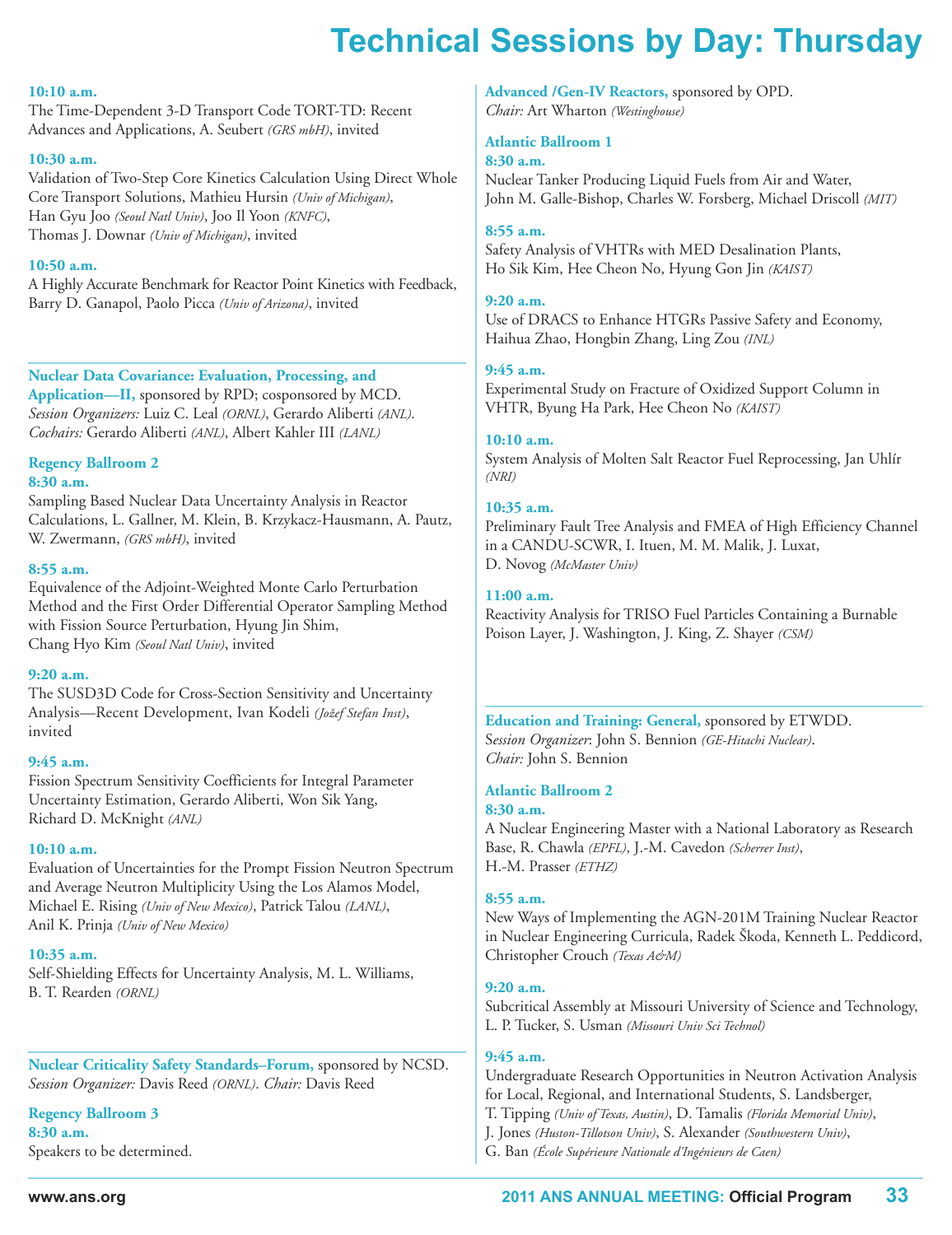#### **10:10 a.m.**

An Updated Syllabus for the Penn State Graduate Fuel Management Course, K. Ivanov *(Penn State)*, S. Khodyachykh *(Siemens AG)*, S. Levine *(Penn State)*

**Computational Thermal Hydraulics—II,** sponsored by THD. *Cochairs:* Brian Woods *(Oregon State Univ)*, Yassin Hassan *(Texas A&M)*

### **Atlantic Ballroom 3**

#### **8:30 a.m.**

Heat Transfer Predictions by CFD and Heat Transfer Correlations, Constantine P. Tzanos *(ANL)*

#### **8:55 a.m.**

COMSOL-Based Multiphysics Simulations to Support HFIR's Conversion to LEU Fuel, Prashant K. Jain, James D. Freels, David H. Cook *(ORNL)*

#### **9:20 a.m.**

Investigating Air Ingress Accident in HTR-Core by CFD, Chen-Wei Chi, Yuh-Ming Ferng, Bau-Shei Pei, Meng-Jen Wang, Jenq-Horng Liang *(Natl Tsing Hua Univ)*

#### **9:45 a.m.**

Transient Analysis of Cooling System of ADS, Indu Kumari, A. K. Trivedi, Ashok Khanna, Prabhat Munshi *(IIT-India)*, P. Satyamurthy *(BARC)*

#### **10:10 a.m.**

Effect of Inclined Angles on the Mixing of Turbulent Supercritical Water in a T-Junction, Lin Bu, Jiyun Zhao *(ERIAN)*

#### **THURSDAY, JUNE 30, 2011, 1:00 P.M.**

**Monitoring and Regulatory Insights,** sponsored by NISD. *Session Organizer:* Amy Hull *(NRC)*. *Chair:* John Abrefah *(DNFSB)*

#### **Diplomat Ballroom 1**

**1:00 p.m.**

Regulatory Frameworks for On-Line Maintenance, S. K. Ahn, C. J. Lee, K. M. Oh *(KINS–Korea)*

#### **1:25 p.m.**

Sensor Data Recovery in an Asynchronous Condition Monitoring Environment, Jian Sun, Haitao Liao, Belle Upadhyaya *(Univ of Tennessee)*

#### **1:50 p.m.**

Implementation Verification Reviews—Ensuring DOE Safety Basis Controls Are Effectively Implemented, Donald F. Owen *(DNFSB)*

#### **2:15 p.m.**

Suggestions on the Regulation for Nuclear Criticality Safety of Korean Pyroprocess Facility, Sukhoon Kim, Juyoul Kim *(FNC Technol)*, Seungyoung Jeong *(KINS)*

**Modeling and Simulation in Fuel Cycle Separations and Waste Form Development—II,** sponsored by FCWMD. *Chair:* Kent E. Wardle *(ANL)*

#### **Diplomat Ballroom 3**

#### **1:00 p.m.**

Using SXFIT to Model Liquid-Liquid Distribution Systems: Initial Results for the Extraction of a Trivalent Metal by Dialkyl Phosphoric Acid, Peter Zalupski *(INL),* Michael Gray, Mikael Nilsson *(Univ of California, Irvine)*, Laetitia Delmau *(ORNL)*

#### **1:25 p.m.**

Separations and Safeguards Performance Model, Benjamin B. Cipiti *(SNL)*

#### **1:50 p.m.**

Use of Bayesian Time Series Analysis for Material Accountability, Bobby D. Middleton *(SNL)*

#### **2:15 p.m.**

Neutron Balance for Integrated Safeguards of a Reprocessing Facility, Holly R. Trellue, Howard O. Menlove, Richard J. Kapernick, Pratap Sadasivan *(LANL)*

#### **2:40 p.m.**

Open Architecture and Modular Paradigm of Cyclus, a Fuel Cycle Simulation Code, Kathryn D. Huff, Paul P. H. Wilson, Matthew J. Gidden *(Univ of Wisconsin, Madison)*

**Environmental Sciences: General,** sponsored by ESD. *Chair:* Gene Carpenter *(NRC)*

### **Diplomat Ballroom 4**

#### **1:00 p.m.**

Incentives for Reversible Hydrogen Electrolyzer-Fuel Cells for Peak Electricity, Geoffrey Haratyk, Charles W. Forsberg *(MIT)*

#### **1:25 p.m.**

Behaviors of Selenium Oxoanions in the Near-Field Condition, Seung Soo Kim, Je Ho Min, Min Hoon Baik *(KAERI)*

**1:50 p.m.**

Climate Change Mitigation's Benefit by the Nuclear Power Plants Operation, Ivan Vassilev Ivanov *(Tech Univ of Sofia)*

#### **2:15 p.m.**

Methodology of Steady-State Flammable Gas Concentrations for Radioactive Waste at Hanford, T. A. Hu *(DOE/ORP)*

**Best Practices in Interdisciplinary Safeguards and Nonproliferation Education–Papers/Panel,** sponsored by FCWMD. *Session Organizer:* Shaheen Dewji *(Georgia Inst of Technology)*. *Chair:* Michaela Eddy *(Univ of Michigan)*

#### **Diplomat Ballroom 5 1:00 p.m.**

Building Foundations in Nuclear Nonproliferation Expertise, J. Christian Kessler *(NorthRaven Consulting LLC)*, Amy Seward *(PNNL)*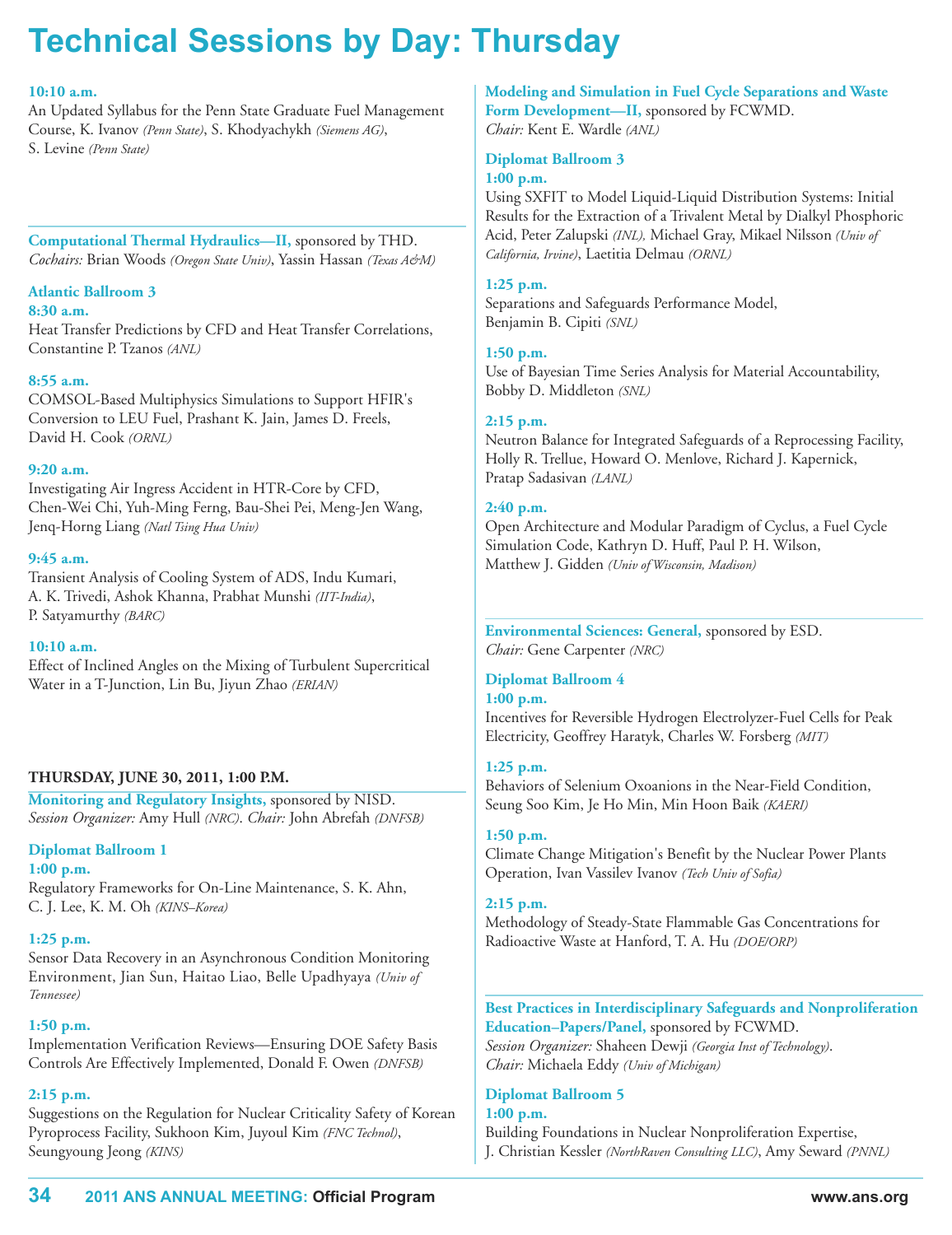#### **1:25 p.m.**

Benchmarking Safeguards and Nonproliferation Education: A Heuristic Approach, Shaheen A. Dewji, Nolan E. Hertel *(Georgia Tech)*

#### **1:50 p.m.**

#### PANEL DISCUSSION

The expansion of nuclear energy worldwide brings growing concern that peaceful programs will feed nuclear-weapons programs. These concerns drive an increased interest in exploring the technological demands and policy implications of safeguards and nonproliferation programs. Contemporary events demand that students possess a dual understanding of both the technical and policy implications associated with the expansion of nuclear power domestically and globally. This panel session will discuss existing and developing safeguards and nonproliferation training and education programs that strive toward a balance of science and policy understanding.

PANELISTS:

- Jeff Jay *(SRNS)*
- Melissa Scholz *(NNSA)*

#### **Design and Analysis for Plutonium and Minor Actinides**

**Transmutation—IV,** sponsored by RPD; cosponsored by FCWMD. *Session Organizers:* Mark D. DeHart *(INL),* Ivan G. Maldonado *(UT)*, Fausto Franceschini *(Westinghouse)*. *Cochairs:* Adrei Rineiski *(Karlsruhe Inst of Technol)*, Adam Hoffman *(Univ of Michigan)*

#### **Regency Ballroom 1**

#### **1:00 p.m.**

A Candidate Dispersion TRU Fuel Design for Fast Reactor Fuel, Mark D. DeHart, Hongbin Zhang, Eric L. Shaber *(INL)*

#### **1:25 p.m.**

Studies of Plutonium-238 Production at the High Flux Isotope Reactor, Oscar Lastres, David Chandler *(Univ of Tennessee)*, Joshua J. Jarrell *(ORNL)*, G. Ivan Maldonado *(Univ of Tennessee)*

#### **1:50 p.m.**

Evaluation of Disposition Options for the Special Actinides in the Mark-42 Target Materials, Brad D. Patton, Charles W. Alexander, Emory D. Collins, Robert T. Jubin, Sharon M. Robinson, Robert M. Wham *(ORNL)*

#### **2:15 p.m.**

Sodium Void Effect Reduction and Minor Actinide Incineration in ESFR, A. Rineiski, B. Vezzoni, D. Zhang, X.-N. Chen, F. Gabrielli, M. Marchetti *(KIT)*

#### **2:40 p.m.**

Molten Salt Reactor for TRU Transmutation Without and With Th-U Support, V. Ignatiev, O. Feynberg *(Kurchatov Inst)*, invited

### **Reactor Physics Design, Validation, and Operating**

**Experience—II,** sponsored by RPD. *Session Organizer:* Fausto Franceschini *(Westinghouse)*. *Cochairs:* Paolo Ferroni *(Westinghouse)*, Ivan Maldonado *(Univ of Tennessee)*

#### **Regency Ballroom 2**

#### **1:00 p.m.**

Limitation of Control Rod Modeling with Current BWR Methods, Koroush Shirvan, Mujid Kazimi *(MIT)*

#### **1:25 p.m.**

Validation of Neutronics Programs for the OPAL Reactor, J. C. Osborn, T. Ersez, W. Lu *(ANSTO)*

#### **1:50 p.m.**

Modeling of the High Flux Isotope Reactor Cycle 400 with KENO-VI, Susan Hogle, G. Ivan Maldonado *(Univ of Tennessee)*

#### **2:15 p.m.**

Neutron Flux Characterization at the Missouri S&T Nuclear Reactor, Z. A. Kulage, C. Castaño, G. E. Mueller, S. Usman *(Missouri Univ Sci Technol)*

#### **2:40 p.m.**

CPCS Operability Test and the Nonlinear Behavior of DNBR with Tcold: Shin-Kori Nuclear Power Plant Unit 1 Startup Test Experiences, Young Jae Choi, Hae Nam Yang *(KEPCO)*

#### **Sensitivity and Uncertainty Methodologies in Nuclear**

**Calculations—II,** sponsored by MCD; cosponsored by RPD. *Session Organizers:* Cristian Rabiti *(INL)*, Hany S. Abdel-Khalik *(NCSU)*, Luiz Leal *(ORNL)*. *Chair:* Patrick Brantley *(LLNL)*

#### **Regency Ballroom 3**

#### **1:00 p.m.**

Update on the OECD LWR Uncertainty Analysis in Modeling (UAM) Benchmark, S. Kamerow, M. Avramova, K. Ivanov *(Penn State)*, invited

#### **1:25 p.m.**

Impact of Nuclear Data Uncertainties in the Phase-1B Benchmark, O. Cabellos, J. S. Martinez, C. J. Díez *(Univ Politécnica de Madrid)*, invited

#### **1:50 p.m.**

Uncertainty Quantification Techniques of SCALE/TSUNAMI, B. T. Rearden, D. E. Mueller *(ORNL),* invited

#### **2:15 p.m.**

ESM-Based Regularized Hessian Construction Algorithm, Youngsuk Bang, Hany S. Abdel-Khalik *(NCSU)*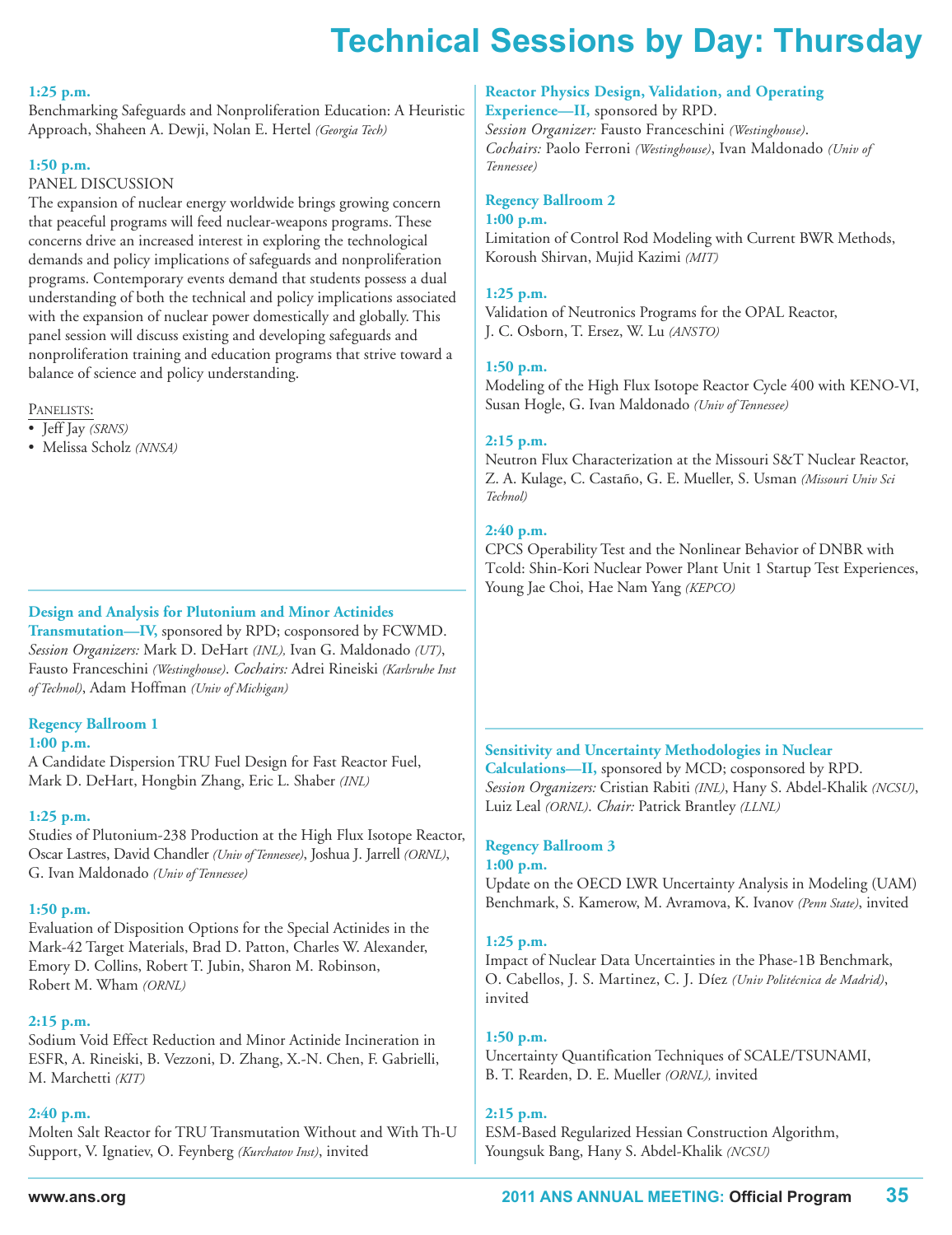# **DOe Workshop**

# **DOe Workshop: "NCSP Accomplishments"**

### **Friday, July 1, 2011 8:00 a.m. – 2:30 p.m. location: Diplomat Ballroom 1 & 2**

| <b>AGENDA:</b> |                                                                                                               |                                                                        |  |  |
|----------------|---------------------------------------------------------------------------------------------------------------|------------------------------------------------------------------------|--|--|
| <b>TIME</b>    | <b>TOPIC</b>                                                                                                  | <b>PRESENTER</b>                                                       |  |  |
| 8:00           | <b>Opening Remarks</b>                                                                                        | Dr. Jerry N. McKamy,<br>DOE Nuclear Criticality Safety Program Manager |  |  |
| 8:15           | Current CEF/DAF Operational Update and Schedule                                                               | <b>Bill Myers</b><br><b>Steve Clement</b>                              |  |  |
| 8:35           | US-France Joint Experiments Program                                                                           | Dr. Jerry N. McKamy,<br>DOE Nuclear Criticality Safety Program Manager |  |  |
| 8:50           | Open Discussion                                                                                               |                                                                        |  |  |
| 9:00           | Draft Five Year Schedule of Prioitized NCSP Experiements                                                      | Nichole Ellis                                                          |  |  |
| 9:15           | EM Experimental Accomplishments and Needs                                                                     | <b>Bob Wilson</b>                                                      |  |  |
| 9:25           | Open Discussion                                                                                               |                                                                        |  |  |
| 9:35           | <b>BREAK</b>                                                                                                  |                                                                        |  |  |
| 9:50           | Nuclear Accident Dosimetry Exercises at CEA-Valduc                                                            | Andrew Wysong                                                          |  |  |
| 10:10          | Accomplishments of the Matériaux en Interaction et<br>Réflexion Toutes Epaisseurs (MITRE) Program During 2010 | John Bess                                                              |  |  |
| 10:20          | Open Discussion                                                                                               |                                                                        |  |  |
| 10:30          | Accomplishments of the International Criticality Safety<br>Benchmark Evaluation Project (ICSBEP) During 2010  | John Bess                                                              |  |  |
| 10:45          | <b>IRPHEP</b>                                                                                                 | Adolf Garcia                                                           |  |  |
| 10:55          | <b>SCALE Developments for Criticality Safety</b>                                                              | <b>Brad Rearden</b>                                                    |  |  |
| 11:20          | Open Discussion                                                                                               |                                                                        |  |  |
| 11:30          | <b>LUNCH</b>                                                                                                  |                                                                        |  |  |
| 12:30          | <b>MCNP</b> Developments                                                                                      | Forrest Brown                                                          |  |  |
| 12:55          | Open Discussion                                                                                               |                                                                        |  |  |
| 13:05          | Nuclear Data Accomplishments for FY 2010                                                                      | Dick McKnight                                                          |  |  |
| 13:25          | ARH-600, Actinide Integral Cross Section Progress and Anomolies Report                                        | Ray Puigh                                                              |  |  |
| 13:40          | Results from the Seven Percent Critical Experiment                                                            | Gary Harms                                                             |  |  |
| 13:55          | NCSP Training and Education Program                                                                           | Calvin Hopper                                                          |  |  |
| 14:30          | Open Discussion and ADJOURN                                                                                   | Jim Felty                                                              |  |  |
|                |                                                                                                               |                                                                        |  |  |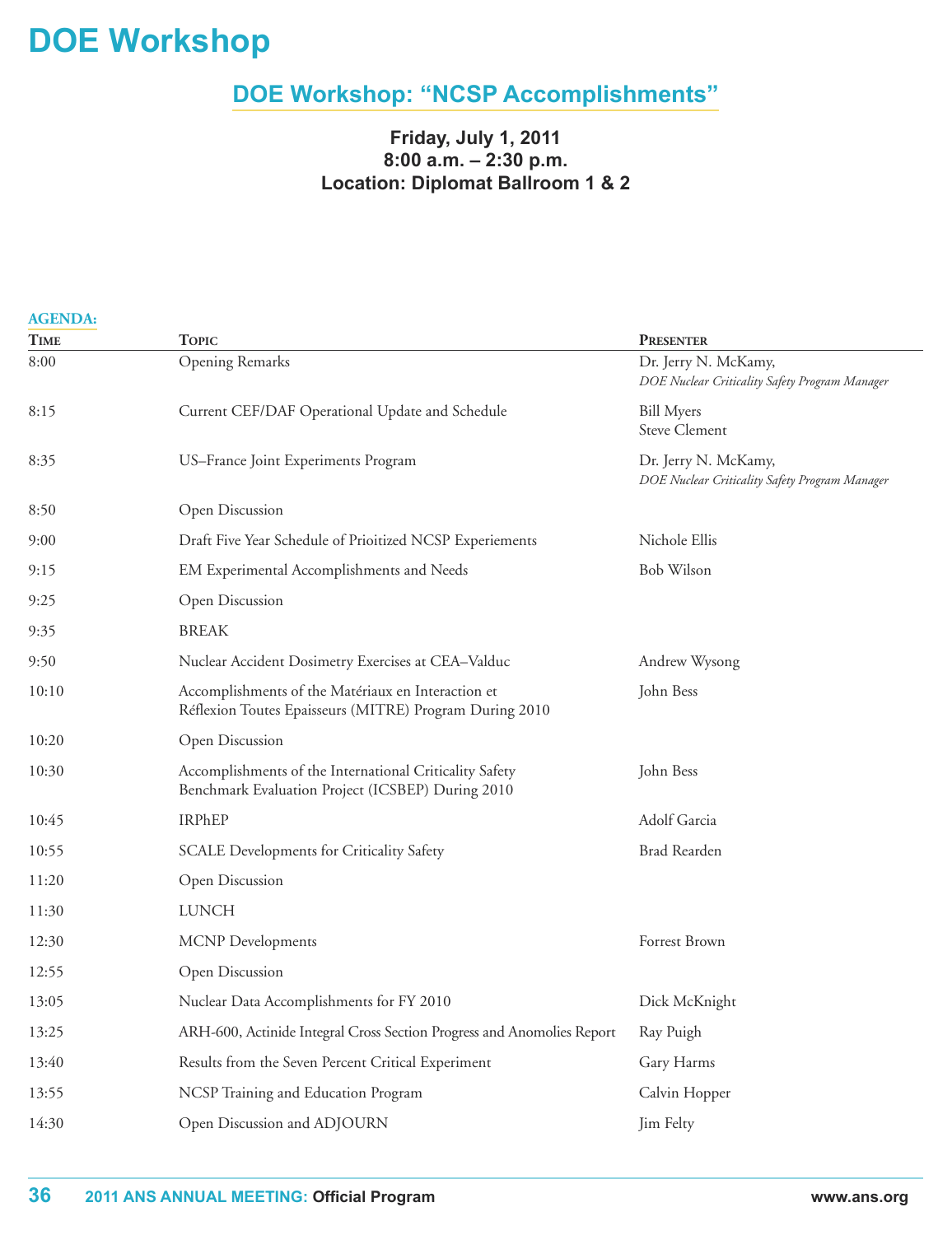# **Committee Meetings**

**NATIONAL COMMITTEES Accreditation Policies and Procedures** SUNDAY, 11:00 A.M. – 12:00 P.M. Location: Room 205

**ANS Business Meeting** WEDNESDAY, 4:00 P.M. – 4:30 P.M. Location: Grand Ballroom West

**Board of Directors** *Professional Division Reports* WEDNESDAY, 4:30 P.M. – 6:00 P.M. Location: Grand Ballroom West

*Board of Directors* THURSDAY, 8:00 A.M. – 5:00 P.M. Location: Grand Ballroom West

**Bylaws and Rules** SUNDAY, 4:30 P.M. – 6:00 P.M. Location: Room 201

**Finance** TUESDAY, 6:30 P.M. – 8:30 P.M. Location: Room 303

**Honors and Awards** MONDAY, 2:00 P.M. – 4:00 P.M. Location: Room 312

**International** SUNDAY, 11:30 A.M. – 2:30 P.M. Location: Diplomat Ballroom 3

**Local Sections/Workshop** SUNDAY, 8:00 A.M. -12:00 P.M. Location: Diplomat Ballroom 1

**Membership** SUNDAY, 11:00 A.M. – 12:00 P.M. Location: Room 305

**National Program Committee (NPC)** *Program* WEDNESDAY, 4:00 P.M. – 7:00 P.M. Location: Grand Ballroom East

*Screening and International* SUNDAY, 10:00 A.M. – 12:00 P.M. Location: Diplomat Ballroom 2

**NEED** SUNDAY, 7:30 P.M. – 9:00 P.M. Location: Room 204

**Planning** SUNDAY, 2:00 P.M. – 6:00 P.M. Location: Diplomat Ballroom 5

**Professional Development Workshop** TUESDAY, 7:30 A.M. – 8:30 A.M. Location: Room 308

**Professional Divisions** *Committee Meeting* WEDNESDAY, 6:00 P.M. – 7:00 P.M.

Location: Grand Ballroom West

*Training Workshop* SATURDAY, 5:00 P.M. – 6:30 P.M. Location: Room 303

**Professional Engineering Exam** *Committee Meeting* SUNDAY, 3:00 P.M. – 5:00 P.M. Location: Room 313

*Exam Writers Group* SATURDAY, 6:00 P.M. – 10:00 P.M. Location: Room 213

**Professional Women in ANS** MONDAY, 11:30 A.M. – 1:00 P.M. Location: Room 312

**Public Information** SUNDAY, 4:00 P.M. – 6:00 P.M. Location: Diplomat Ballroom 3

**Public Policy** WEDNESDAY, 11:30 A.M. – 1:30 P.M. Location: Room 307

**Publications Steering** *Book Publishing* SUNDAY, 11:00 A.M. – 12:30 P.M. Location: Room 204

*Meetings, Proceedings and Transactions* SUNDAY, 9:00 A.M. – 10:00 A.M. Location: Room 204

*Nuclear News Editorial Advisory* SUNDAY, 4:00 P.M. – 5:30 P.M. Location: Room 307

*Publications Steering* MONDAY, 2:00 P.M. – 4:00 P.M. Location: Room 313

*Technical Journals* SUNDAY, 1:00 P.M. – 4:00 P.M. Location: Room 305

**Scholarship Policy and**

**Coordination** MONDAY, 12:00 P.M. – 1:00 P.M. Location: Room 302

**Student Sections** *Executive* MONDAY, 6:00 P.M. – 7:00 P.M. Location: Diplomat Ballroom 1

**Student Sections** *Reports & Roundtable Discussion* MONDAY, 7:00 P.M. – 8:00 P.M. Location: Diplomat Ballroom 1

#### **SPECIAL COMMITTEES**

**Integration Oversight** TUESDAY, 9:00 A.M. – 11:00 A.M. Location: Room 305

**Nuclear Nonproliferation** SUNDAY, 2:00 P.M. – 4:00 P.M. Location: Room 308

#### **OTHER COMMITTEES**

**18th PBNC Organizing Committee** MONDAY, 4:00 P.M. – 5:00 P.M. Location: Room 201

**CNF** MONDAY, 7:30 P.M. – 10:00 P.M. Location: Room 302

**CSSG** THURSDAY, 1:00 P.M. – 4:00 P.M. Location: Room 316

**Eagle Alliance Board of Directors** SUNDAY, 1:00 P.M. – 3:00 P.M. Location: Room 316

**ICAPP 2012 Planning Meeting** SUNDAY, 3:30 P.M. – 5:30 P.M. Location: Room 302

**Mathematics and Computation/ Reactor Physics/ Radiation Protection & Shielding Joint Benchmark Meeting** SUNDAY, 11:00 A.M. – 1:00 P.M. Location: Room 202

**NEDHO** SUNDAY, 4:00 P.M. – 6:00 P.M. Location: Atlantic Ballroom 3

**NPIC & HMIT 2012 Planning Meeting** WEDNESDAY, 7:00 A.M. – 8:30 A.M. Location: Room 305

**NURETH-14 Organizing Committee** SUNDAY, 1:30 P.M. – 2:30 P.M. Location: Room 312

**PNC** SUNDAY, 8:00 AM – 5:00 PM Location: Diplomat Ballroom 4

**Past Presidents' Meeting** TUESDAY, 7:00 AM – 9:00 AM Location: Room 312

**PHYSOR 2012 – Technical Program Committee** MONDAY, 4:00 PM – 5:00 PM Location: Room 308

#### **RPSD/NIFFTE**

TUESDAY, 1:00 PM – 7:00 PM Location: Room 302

**UWC 2011 Planning Committee** SUNDAY, 12:00 P.M. – 1:00 P.M. Location: Room 312

#### **DIVISION COMMITTEES**

**Accelerator Applications** *Executive* MONDAY, 11:30 A.M. – 1:00 P.M. Location: Room 305

**Aerospace Nuclear Science and Technologies** SUNDAY, 12:00 P.M. – 2:00 P.M. Location: Room 313

**Biology and Medicine** *Committee of the Whole* SUNDAY, 4:00 P.M. – 5:30 P.M. Location: Room 212

*Computational Medical Physics Working Group* SUNDAY, 10:00 A.M. – 11:00 A.M. Location: Room 213

*Joint Program Committee – I&R and B&M* SUNDAY, 1:30 P.M. – 2:30 P.M. Location: Room 307

#### **Decommissioning,**

**Decontamination and Reutilization** *Executive Committee Meeting* SUNDAY, 4:30 P.M. – 5:30 P.M. Location: Atlantic Ballroom 1

*Program Committee Meeting* SUNDAY, 3:30 P.M. – 4:30 P.M. Location: Atlantic Ballroom 1

**Education, Training, and Workforce Development** *Alpha Nu Sigma* SUNDAY, 1:00 P.M. – 2:00 P.M. Location: Room 308

*Executive/Membership/ Honors and Awards* SUNDAY, 1:30 P.M. – 4:00 P.M. Location: Room 212

*Program* SUNDAY, 10:30 A.M. – 12:00 P.M. Location: Room 212

*University/Industry/ Government Relations* SUNDAY, 9:30 A.M. – 10:30 A.M. Location: Room 212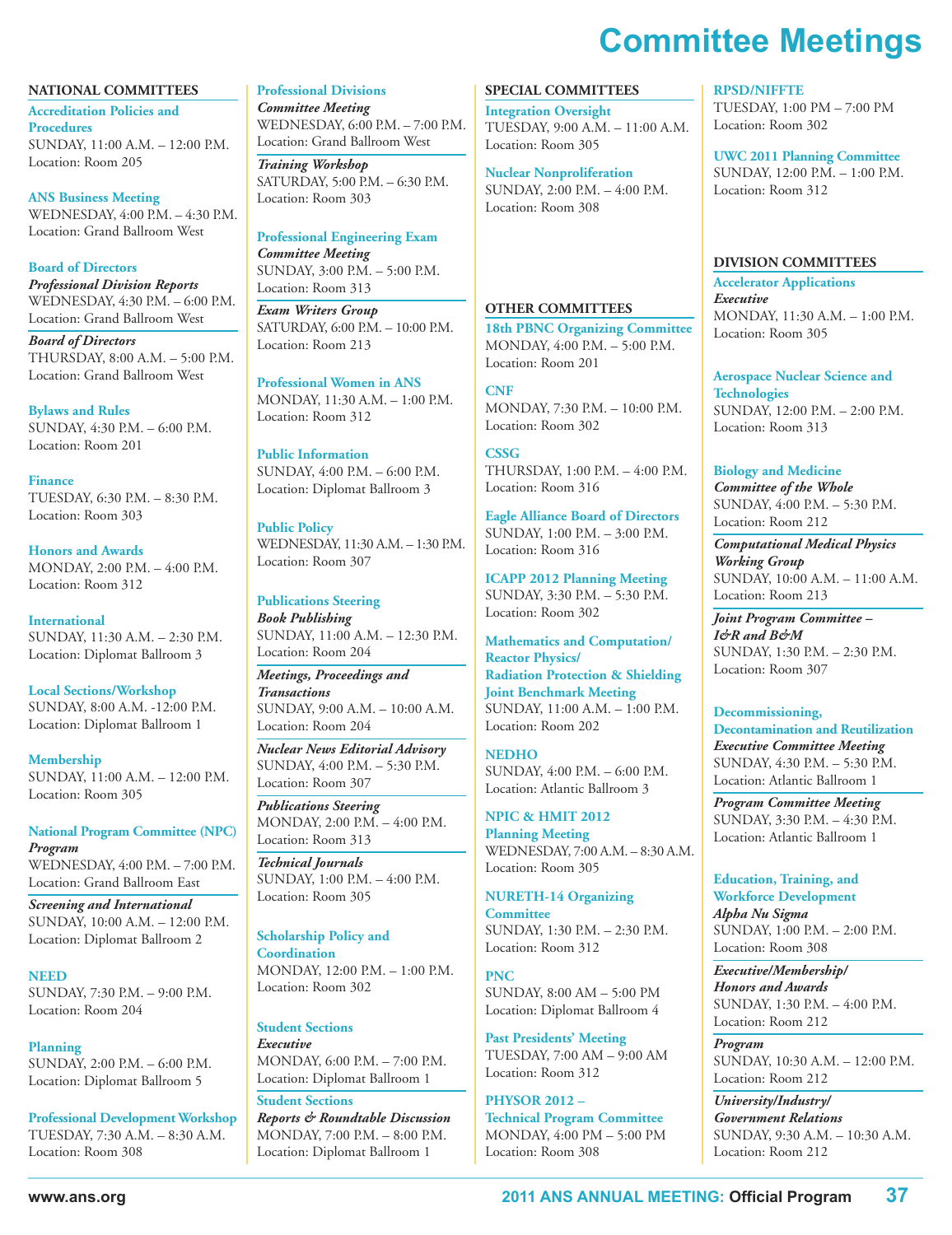# **Committee Meetings**

#### **Environmental Sciences**

*ESD Special Committee on Climate Change* SUNDAY, 1:00 P.M. – 3:00 P.M. Location: Room 201

*Executive* SUNDAY, 10:00 A.M. – 12:00 P.M. Location: Room 201

*Nuclear Production of Hydrogen Working Group* SUNDAY, 12:00 P.M. – 1:00 P.M. Location: Room 201

*Program* SUNDAY, 8:30 A.M. – 10:00 A.M. Location: Room 201

#### **Fuel Cycle and Waste Management** *Executive*

SUNDAY, 1:00 P.M. – 2:30 P.M. Location: Atlantic Ballroom 1

*Program* SUNDAY, 12:00 P.M. – 1:00 P.M. Location: Atlantic Ballroom 1

*Technical Operating and Standards Committee* SUNDAY, 2:30 P.M. – 3:30 P.M. Location: Atlantic Ballroom 1

#### **Fusion Energy** *Executive* SUNDAY, 3:00 P.M. – 5:00 P.M. Location: Room 205

#### **Human Factors, Instrumentation, and Controls**

*Executive/Program* SUNDAY, 12:00 P.M. – 2:30 P.M. Location: Room 303

### **Isotopes and Radiation**

*Executive* SUNDAY, 2:30 P.M. – 4:00 P.M. Location: Room 307

*Joint Program Committee – I&R and B&M* SUNDAY, 1:30 P.M. – 2:30 P.M. Location: Room 307

#### **Materials Science and Technology**

*Executive* MONDAY, 7:00 P.M. – 9:00 P.M. Location: Room 305

### **Mathematics and Computation**

*Computational Medical Physics Working Group* SUNDAY, 10:00 A.M. – 11:00 A.M. Location: Room 202

**Mathematics and Computation** *Executive*

SUNDAY, 2:00 P.M. – 4:00 P.M. Location: Room 202

*Program* SUNDAY, 1:00 P.M. – 2:00 P.M. Location: Room 202

#### **Nuclear Criticality Safety**

*Education Meeting*  $SUNDAY, 1:00$   $PM. - 2:00$   $PM.$ Location: Atlantic Ballroom 2

*Executive* SUNDAY, 3:00 P.M. – 4:30 P.M. Location: Atlantic Ballroom 2

*Program* SUNDAY, 2:00 P.M. – 3:00 P.M. Location: Atlantic Ballroom 2

#### **Nuclear Installation Safety** *Executive*

SUNDAY, 7:30 P.M. – 9:00 P.M. Location: Room 213

*Program* SUNDAY, 4:00 P.M. – 6:00 P.M. Location: Room 213

#### **Operations and Power**

*Executive* SUNDAY, 4:15 P.M. – 6:00 P.M. Location: Diplomat Ballroom 2

*Nuclear Construction Working Group* SUNDAY, 1:00 P.M. – 2:00 P.M. Location: Diplomat Ballroom 2

*Program* SUNDAY, 3:15 P.M. – 4:15 P.M. Location: Diplomat Ballroom 2

*Small Modular Reactors* SUNDAY, 2:00 P.M. – 3:15 P.M. Location: Diplomat Ballroom 2

### **Radiation Protection and Shielding**

*Executive* SUNDAY, 1:30 P.M. – 2:30 P.M. Location: Room 205

*Program* SUNDAY, 12:30 P.M. – 1:30 P.M. Location: Room 205

*Shielding Standards* SUNDAY, 12:00 P.M. – 12:30 P.M. Location: Room 205

#### **Reactor Physics**

*Executive* SUNDAY, 4:00 P.M. – 6:00 P.M. Location: Room 204

*Goals and Planning* SUNDAY, 1:00 P.M. – 2:00 P.M. Location: Room 204

#### **Reactor Physics** *Honors and Awards* SUNDAY, 10:00 A.M. – 11:00 A.M.

Location: Room 204 *Program*

SUNDAY, 2:00 P.M. – 4:00 P.M. Location: Room 204

**Robotics and Remote Systems** *Executive* SUNDAY, 12:00 P.M. – 4:00 P.M.

Location: Room 213

#### **Thermal Hydraulics**

*Executive* SUNDAY, 4:30 P.M. – 6:00 P.M. Location: Room 312

*Program* SUNDAY, 2:30 P.M. – 4:30 P.M. Location: Room 312

#### **Young Member Group**

*Executive Committee* MONDAY, 11:30 A.M. – 1:00 P.M. Location: Room 308

#### **STANDARDS COMMITTEES**

**ANS Standards Board** TUESDAY, 9:00 A.M. – 5:00 P.M. Location: Room 314

#### **ANS-8.1**

SUNDAY, 8:00 A.M. – 12:00 P.M. Location: Room 316 TUESDAY, 7:00 A.M. – 8:30 A.M. Location: Room 316

#### **ANS-8.20**

SUNDAY, 9:00 A.M. – 12:00 P.M. Location: Room 302

#### **ANS-8.27** WEDNESDAY, 8:00 A.M. – 5:00 P.M. Location: Room 316

**ANS-8.29** MONDAY, 7:00 A.M. – 8:30 A.M. Location: Room 308

#### **ANS-10.7** SATURDAY, 8:30 A.M. – 4:30 P.M. Location: Room 316

**ANS-19** SUNDAY, 9:30 A.M. – 11:00 A.M. Location: Room 312

#### **ANS-19.1** SUNDAY, 11:00 A.M. – 12:00 P.M. Location: Room 312

**ANS-54.1** WEDNESDAY, 8:00 A.M. – 5:00 P.M. Location: Room 302

#### **ANS-58.16**

TUESDAY, 8:00 A.M. – 5:00 P.M. Location: Room 313 WEDNESDAY, 8:00 A.M. – 5:00 P.M.

Location: Room 313 THURSDAY, 8:00 A.M. – 5:00 P.M. Location: Room 313

#### **NFSC**

MONDAY, 7:30 A.M. – 4:00 P.M. Location: Room 314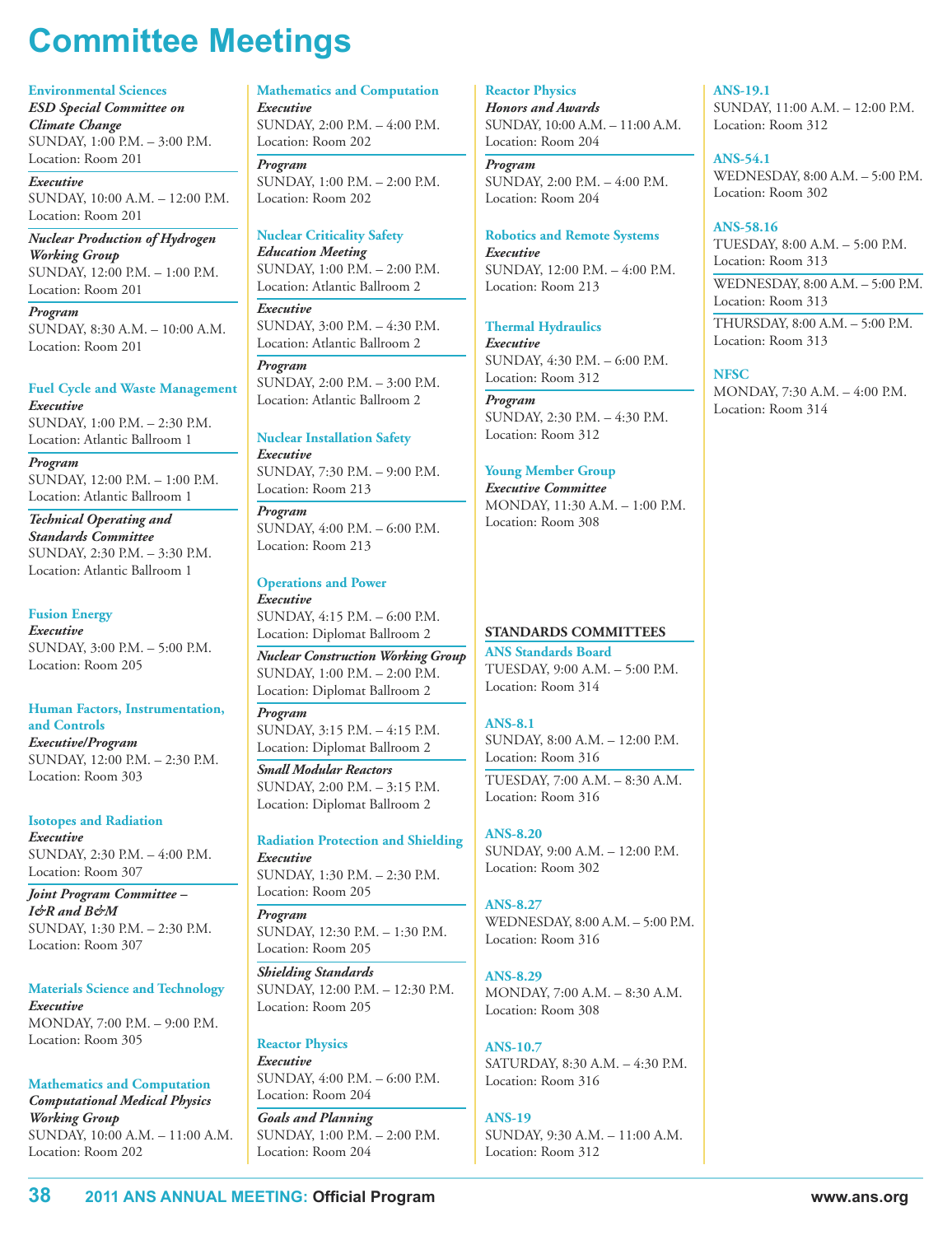# **ANS Organization Members**

#### **A**ECL

Alaron Corporation Alpiq Suisse SA Altran Solutions Corp. Ameren-UE American Electric Power Service Corp. American Nuclear Insurers ANATECH Corporation AREVA NC AREVA NP Arizona Public Service Co. AT&F Nuclear, Inc. ATC–Nuclear

**B**abcock & Wilcox Company Barnhart Nuclear Services Battelle Memorial Institute Bechtel Power Corp. Bigge Crane and Rigging Co. BKW FMB Energie Ltd. Black & Veatch R. Brooks Associates, Inc. Burkhalter Rigging, Inc. Burns & Roe Enterprises, Inc.

**C**entral Research Laboratories Ceradyne Boron Products Constellation Energy CP&L and Florida Power-Progress Energy Companies

**D**ade Moeller & Associates Del Mar Avionics Detroit Edison Company Dominion Generation DuBose National Energy Service Duke Energy Corporation

**E**nergy Future Holdings Corp. (Comanche Peak Nuclear Power Plant) EnergySolutions Energy Northwest Entergy Operations Inc. Enterprise Informatics

EPRI EXCEL Services Corporation Exelon Nuclear Co.

**F**ederation of Electric Power Companies of Japan FENOC Florida Power & Light

**G**eneral Atomics GE Hitachi Nuclear Energy

**H**ayward Tyler, Inc. Huron Consulting Group

**I**ndiana Michigan Power Co./ D.C. Cook Nuclear Power Plant Institute of Nuclear Safety Systems, Inc.

**K**ernkraftwerk Leibstadt AG Kinectrics Inc. Kinemetrics Inc. Korea Atomic Industrial Forum, Inc. Krsko Nuclear Power Plant KSB, Inc.

**L**awrence Livermore National **Laboratory** Los Alamos National Laboratory L-3 Communications MAPPS Inc.

**M**ajor Tool & Machine, Inc. Marshield - Div. of Mars Metal Company McCallum-Turner, Inc. Mega-Tech Services, LLC Mitsubishi Nuclear Energy Systems, Inc.

**N**avarro Research & Engineering Nebraska Public Power District NEI Newport News Shipbuilding Nexus Technical Services Corporation Nordostschweizerische Kraftwerke AG Nuclear Fuel Services, Inc. Nuclear Plant Journal

**O**maha Public Power District Ontario Power Generation Overly Manufacturing Company

**P**acific Gas & Electric Co. Pakistan Atomic Energy Commission PaR Nuclear, Inc. PaR Systems, Inc. Phoenix Contact Inc. PPL Susquehanna, LLC Private Fuel Storage, LLC

**R**eef Industries, Inc. Rigging International ROS, Inc. (Remote Ocean Systems, Inc.)

### **S**AIC

Sandia National Laboratories Sargent & Lundy Southern California Edison Southern Carolina Alliance Southern Nuclear Operating Co. Stone & Webster Engineering Inc./ The Shaw Group

**T**echnical Associates Terra Power, LLC Tetra Tech Thermo Fisher Scientific Toshiba America Nuclear Energy **Corporation** TradeTech, LLC TVA Nuclear Power Group TW Metals

**U**R-Energy USA Inc. URS Washington Division USEC Inc.

**W**estinghouse Electric Corp. Wyle Laboratories

#### **About the American Nuclear Society**

The American Nuclear Society (ANS) is an international, not-for-profit, scientific and educational organization consisting of about 11,000 individual members, more than 1,600 organizations, 80 Organization Members, 20 professional divisions/technical groups, 51 U.S. and 9 non-U.S. local sections/affiliated societies, 14 plant branches, and 34 student sections. ANS also maintains about 30 formal agreements **for cooperation with international organizations.**

The Society's main objectives are the advancement of engineering and science relating to the atomic nucleus, and to the integration of the science and management disciplines constituting nuclear science and technology. Other purposes are to **encourage research, establish scholarships, disseminate information, inform the general public about nuclear-related activities, conduct meetings at which scientific and technical papers are presented, and cooperate with government agencies, educational institutions, and other organizations having similar purposes.**